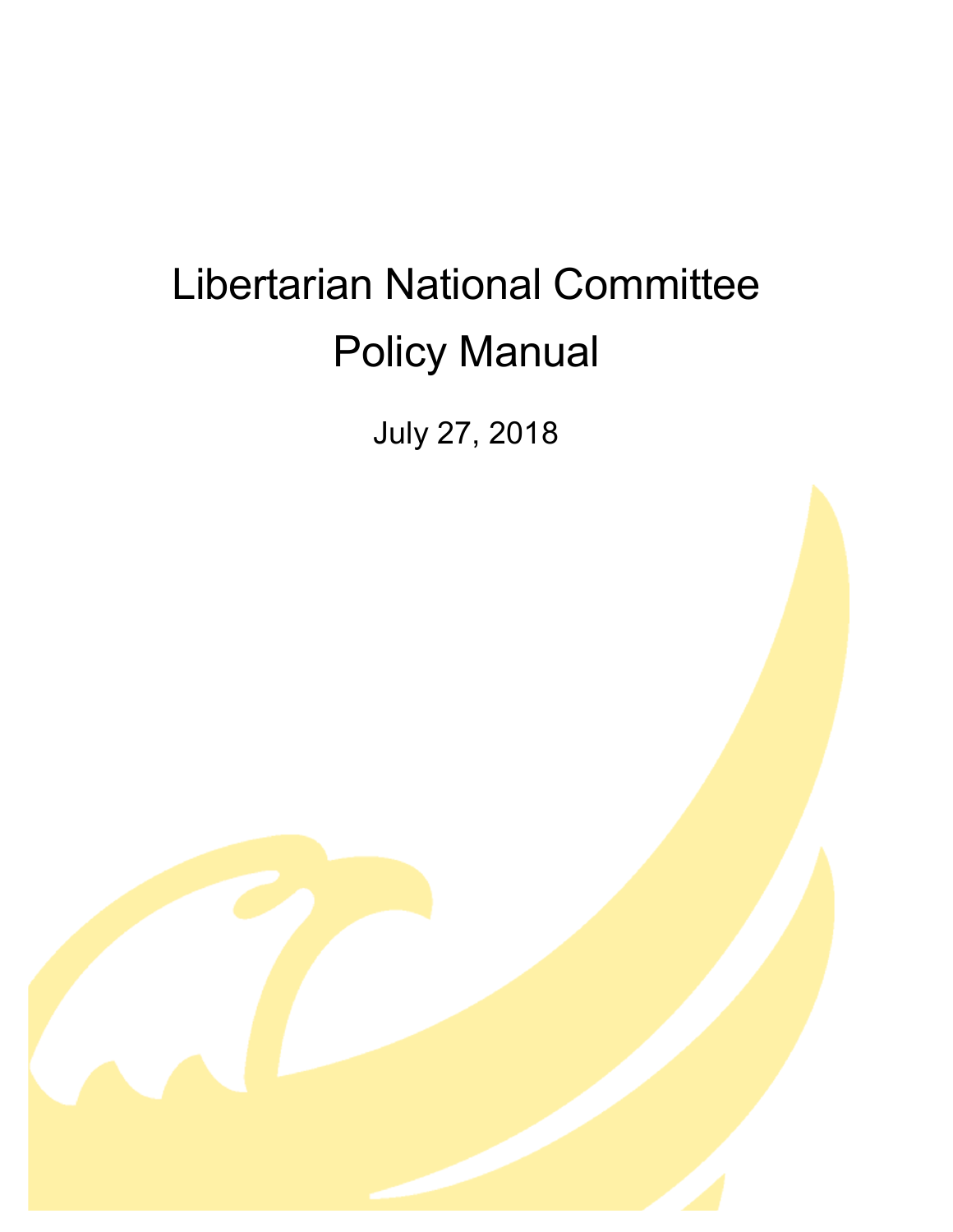# **Libertarian National Committee - Policy Manual**

**Table of Contents**

# Condensed Table of Contents

| Article I.      |                                                                |  |
|-----------------|----------------------------------------------------------------|--|
|                 |                                                                |  |
|                 |                                                                |  |
|                 | Section 1.03 COMMITTEE APPOINTMENTS AND TERMS OF OFFICE 16     |  |
|                 |                                                                |  |
|                 |                                                                |  |
| Article II.     |                                                                |  |
|                 | Section 2.01 OBLIGATIONS AMONG BOARD MEMBERS AND STAFF 21      |  |
|                 |                                                                |  |
|                 |                                                                |  |
|                 |                                                                |  |
|                 |                                                                |  |
|                 |                                                                |  |
|                 |                                                                |  |
| Section 2.08    |                                                                |  |
|                 |                                                                |  |
| Article III.    |                                                                |  |
|                 |                                                                |  |
|                 |                                                                |  |
| Section 3.03    |                                                                |  |
|                 | Section 3.04 DONOR & VENDOR RELATIONS AND FINANCIAL MATTERS 55 |  |
| Section 3.05    |                                                                |  |
|                 |                                                                |  |
| Article IV.     |                                                                |  |
|                 |                                                                |  |
|                 |                                                                |  |
| <b>ENDNOTES</b> |                                                                |  |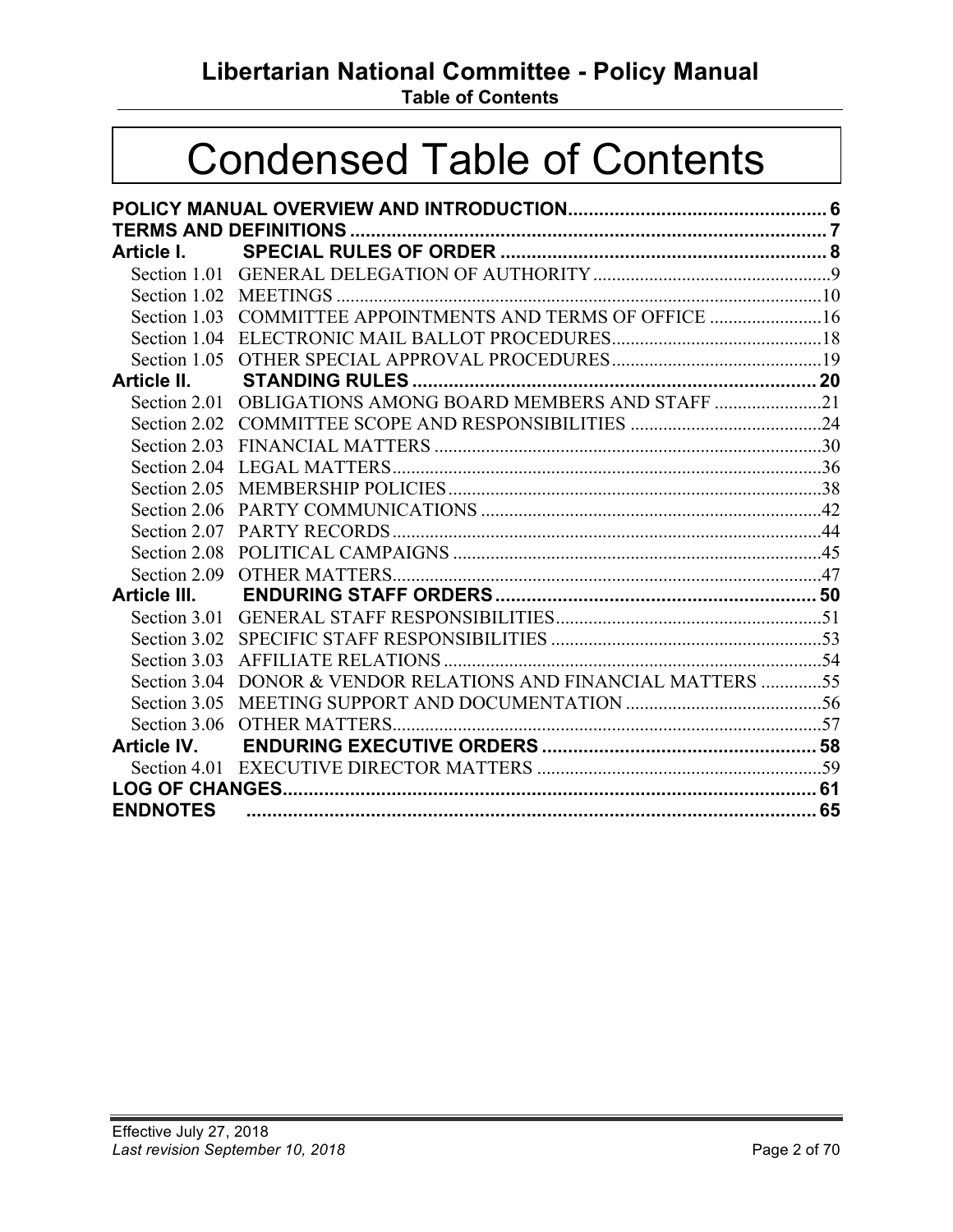Libertarian National Committee - Policy Manual

**Table of Contents** 

# **Detailed Table of Contents**

| Article I.  |                                                            |  |
|-------------|------------------------------------------------------------|--|
|             |                                                            |  |
| 1)          |                                                            |  |
| 2)          |                                                            |  |
| 3)          |                                                            |  |
| 4)          |                                                            |  |
|             |                                                            |  |
| 1)          |                                                            |  |
| 2)          |                                                            |  |
| 3)          |                                                            |  |
| 4)          |                                                            |  |
| 5)          |                                                            |  |
| 6)          |                                                            |  |
| 7)          |                                                            |  |
|             | Section 1.03 COMMITTEE APPOINTMENTS AND TERMS OF OFFICE 16 |  |
| 1)          |                                                            |  |
| 2)          |                                                            |  |
| 3)          |                                                            |  |
| 4)          |                                                            |  |
|             |                                                            |  |
| 1)          |                                                            |  |
|             |                                                            |  |
| 1)          |                                                            |  |
| 2)          |                                                            |  |
| Article II. |                                                            |  |
|             | Section 2.01 OBLIGATIONS AMONG BOARD MEMBERS AND STAFF 21  |  |
| 1)          |                                                            |  |
| 2)          |                                                            |  |
| 3)          |                                                            |  |
| 4)          |                                                            |  |
|             |                                                            |  |
| 1)          |                                                            |  |
| 2)          |                                                            |  |
| 3)          |                                                            |  |
| 4)          |                                                            |  |
| 5)          |                                                            |  |
| 6)          |                                                            |  |
| 7)          |                                                            |  |
| 8)          |                                                            |  |
| 9)          |                                                            |  |
| 10)         |                                                            |  |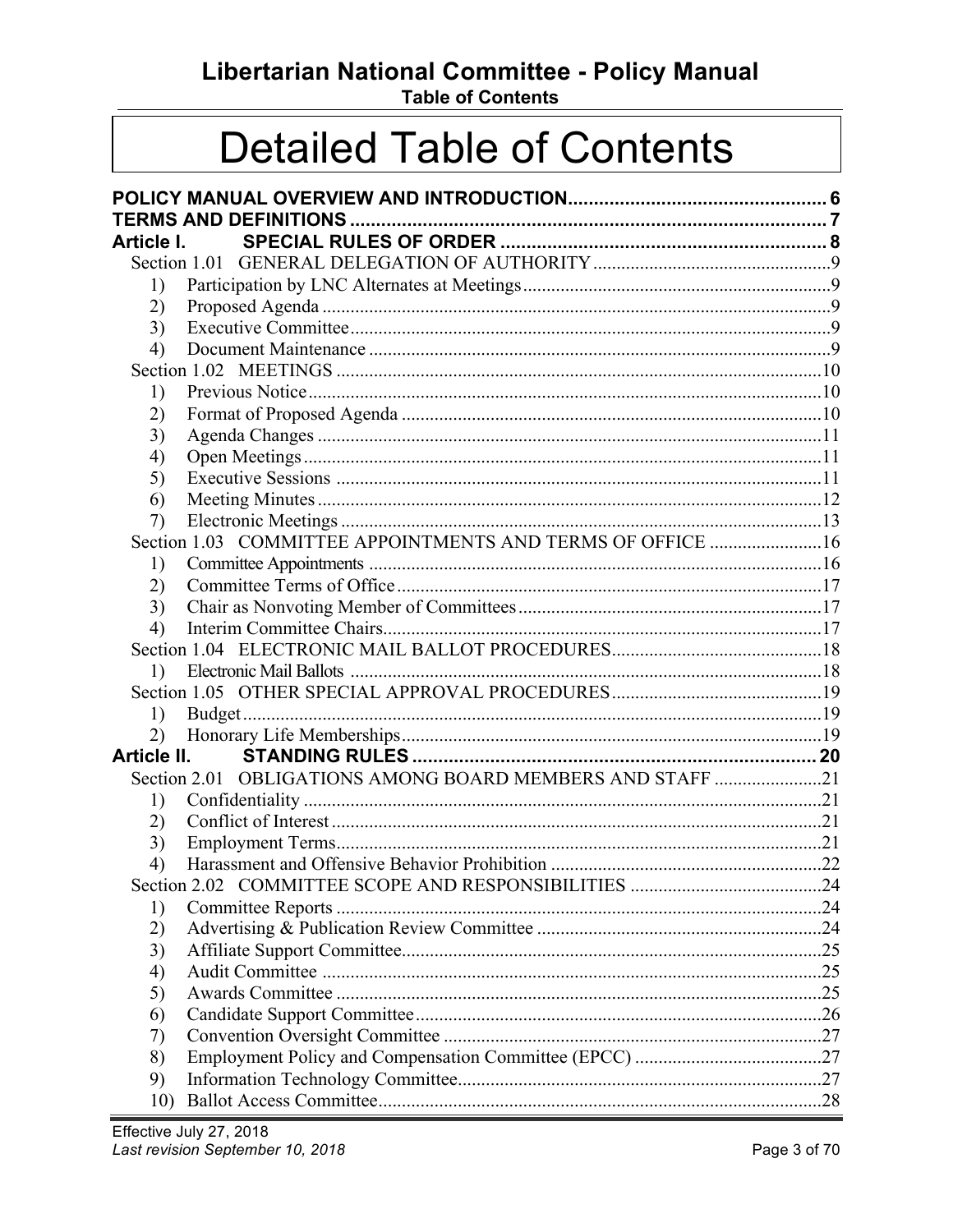# Libertarian National Committee - Policy Manual<br>Table of Contents

| 1)  |  |
|-----|--|
| 2)  |  |
| 3)  |  |
| 4)  |  |
| 5)  |  |
| 6)  |  |
| 7)  |  |
| 8)  |  |
| 9)  |  |
| 10) |  |
| 11) |  |
| 12) |  |
|     |  |
| 14) |  |
|     |  |
| 16) |  |
|     |  |
|     |  |
|     |  |
| 1)  |  |
| 2)  |  |
| 3)  |  |
| 4)  |  |
|     |  |
| 1)  |  |
| 2)  |  |
| 3)  |  |
| 4)  |  |
| 5)  |  |
|     |  |
| 1)  |  |
| 2)  |  |
| 3)  |  |
| 4)  |  |
| 5)  |  |
|     |  |
| 1)  |  |
| 2)  |  |
| 3)  |  |
| 4)  |  |
| 5)  |  |
|     |  |
| 1)  |  |
| 2)  |  |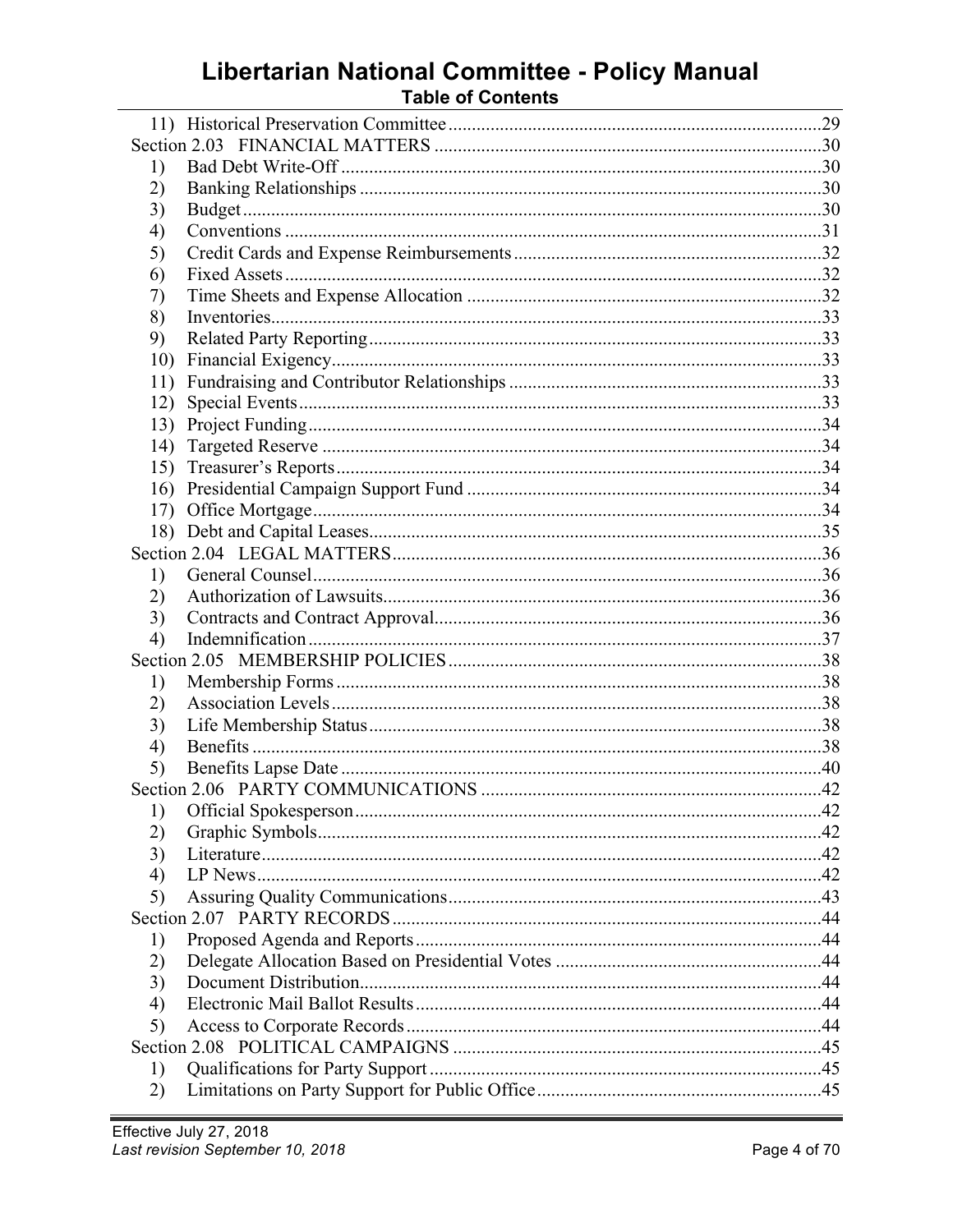# **Libertarian National Committee - Policy Manual**

| <b>Table of Contents</b> |
|--------------------------|
|--------------------------|

| 3)              |                                                                |  |
|-----------------|----------------------------------------------------------------|--|
|                 |                                                                |  |
| 1)              |                                                                |  |
| 2)              |                                                                |  |
| 3)              |                                                                |  |
| 4)              |                                                                |  |
| 5)              |                                                                |  |
| 6)              |                                                                |  |
| 7)              |                                                                |  |
| Article III.    |                                                                |  |
|                 |                                                                |  |
| 1)              |                                                                |  |
|                 |                                                                |  |
| 1)              |                                                                |  |
| 2)              |                                                                |  |
| 3)              |                                                                |  |
|                 |                                                                |  |
| 1)              |                                                                |  |
| 2)              |                                                                |  |
|                 | Section 3.04 DONOR & VENDOR RELATIONS AND FINANCIAL MATTERS 55 |  |
| 1)              |                                                                |  |
| 2)              |                                                                |  |
| 3)              |                                                                |  |
|                 |                                                                |  |
| 1)              |                                                                |  |
| 2)              |                                                                |  |
| 3)              |                                                                |  |
| 4)              |                                                                |  |
|                 |                                                                |  |
| 1)              |                                                                |  |
| 2)              |                                                                |  |
| 3)              |                                                                |  |
| Article IV.     |                                                                |  |
|                 |                                                                |  |
|                 |                                                                |  |
|                 |                                                                |  |
| <b>ENDNOTES</b> |                                                                |  |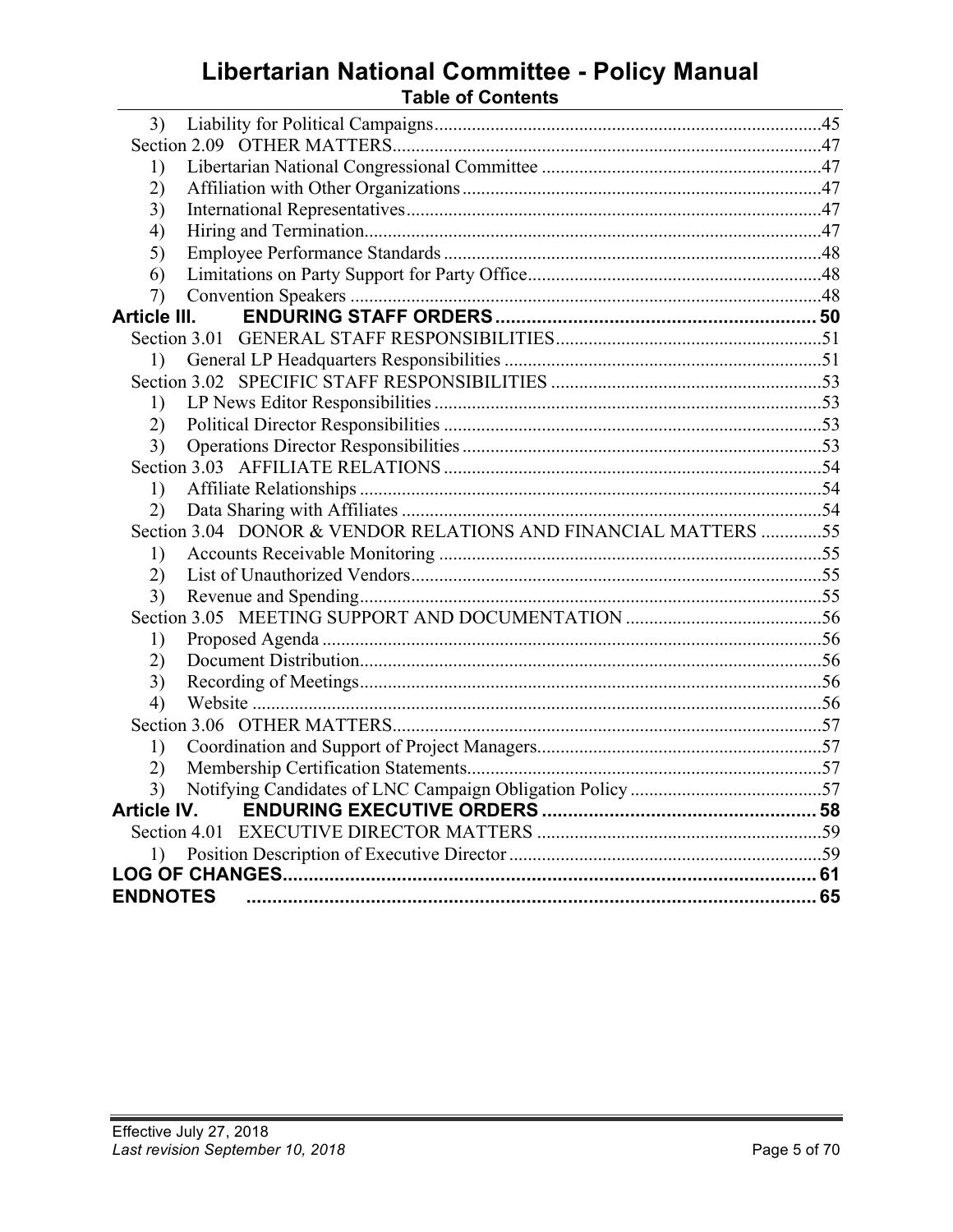# <span id="page-5-0"></span>**POLICY MANUAL OVERVIEW AND INTRODUCTION**

An organization is subject to public law and such other rules it adopts to govern its operation. The rules governing the Libertarian National Committee, Inc. are as follows and supersede each other in the order listed:

- Corporate Charter: The legal instrument conforming to state and federal laws. The Libertarian National Committee, Inc. is incorporated in the District of Columbia and is subject to its laws.
- Bylaws: Prescribe how the organization shall function. They may not be suspended, except for clauses that provide for their own suspension or clauses clearly in the nature of rules of order.
- Special Rules of Order: Relate to rules for orderly transaction of business that differ from those contained in the adopted parliamentary authority.
- Rules of Order: Relate to orderly transaction of business. These are usually contained in the adopted parliamentary authority, which in our case is the current edition  $(11<sup>th</sup>)$  of Robert's Rules of Order, Newly Revised (RONR).
- Standing Rules: Relate to details of administration. They are adopted as the need arises. Special categories of Standing Rules include:
	- o Staff Orders orders to staff by the Libertarian National Committee; and
	- o Executive Orders orders to staff by the Chair.

This Policy Manual is a compilation of the rules governing the Libertarian National Committee, Inc. not already reflected in its corporate charter, bylaws or rules of order.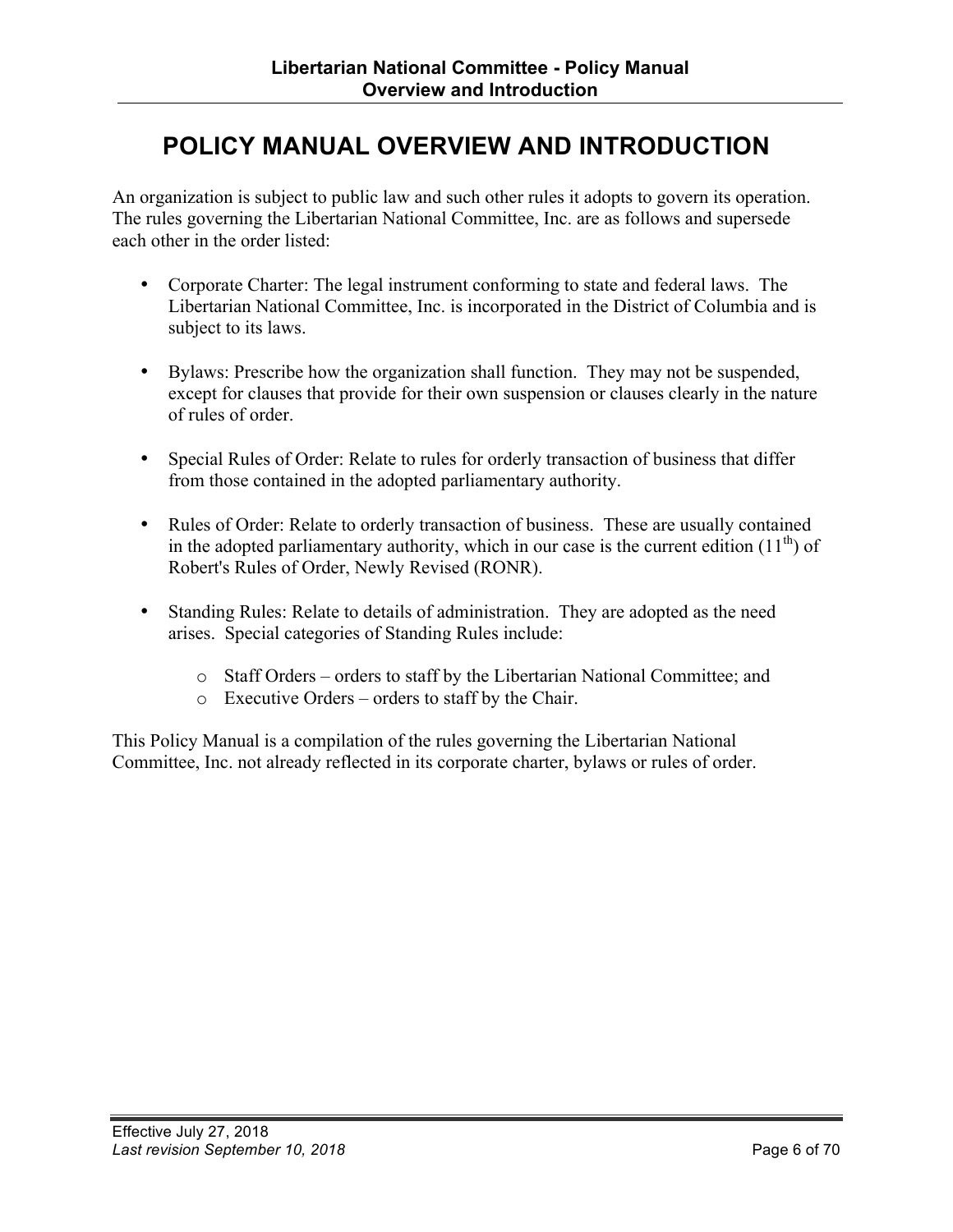# **TERMS AND DEFINITIONS**

<span id="page-6-0"></span>The following terms may be used throughout this document**<sup>1</sup>** :

"Constituent" is anyone who has paid money to the LNC in the past, regardless of whether he or she signed the certification, along with all individuals who have requested information from the national party (aka inquiries).

"ED" is Executive Director

"LNC" is Libertarian National Committee

"LNC Members" are Officers, At-Large members, and Regional Representatives

"LPHQ" is Libertarian Party Headquarters

"LP News" is Libertarian Party News

"Party Platform" or "Platform" is the Platform of the Libertarian Party

"Project" is any activity that is neither a core activity nor required to perform a core activity. The categories of such projects are:

- Perpetual, such as candidate support;
- Long-term (i.e. without a clear end date), such as branding;
- Short-term (i.e. with a distinct completion date), such as implementation of an accounting system; or
- Intermittent (i.e. occurring periodically), such as acquiring lists of registered voters

"Renewal Period" for an individual is the period commencing with the first membership renewal appeal sent to that individual until the receipt of a contribution sufficient to extend that individual's benefits lapse date.

"Reserve" is calculated as the total cash balance less the sum of all restricted funds and accounts payable at month end.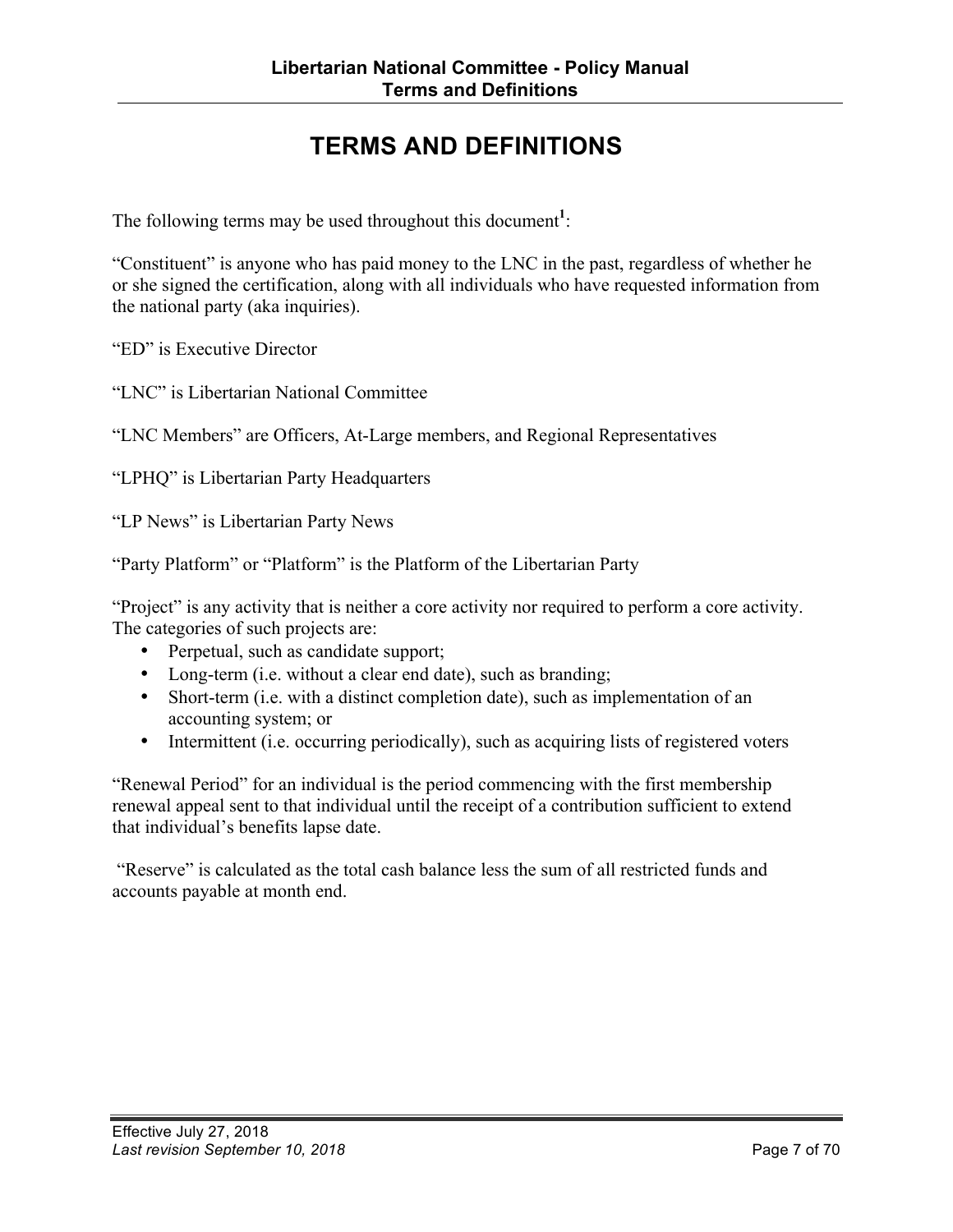# <span id="page-7-0"></span>**Article I. SPECIAL RULES OF ORDER**

Special Rules of Order are rules for orderly transaction of business (i.e. relating to parliamentary procedure) that differ from those contained in the adopted parliamentary authority. They are superseded only by the Bylaws, the Corporate Charter and any applicable procedural rule prescribed by federal, state or local law, unless the rules in such documents specifically provide for their own suspension.

A special rule of order may be adopted, amended, rescinded or suspended. Adoption, amendment, or rescission requires either (a) a two-thirds vote with previous notice or (b) a vote of a majority of the entire membership of the Libertarian National Committee. Suspension requires a two-thirds vote of the Libertarian National Committee. Rules that have their application outside of the session which is in progress cannot be suspended, but can be rescinded or amended. **2**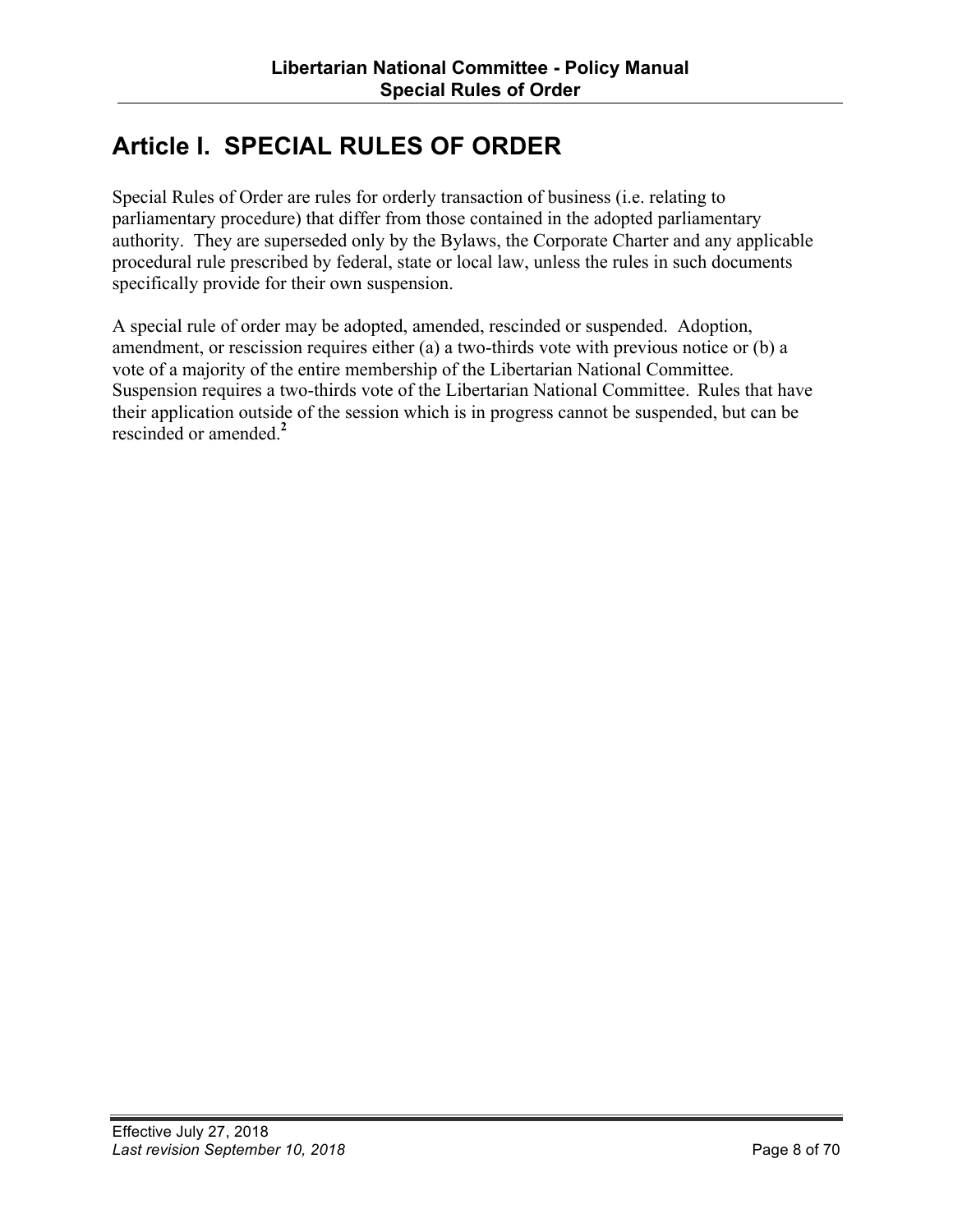## <span id="page-8-0"></span>*Section 1.01 GENERAL DELEGATION OF AUTHORITY*

#### 1) Participation by LNC Alternates at Meetings

Free substitution of Alternates for Regional Representatives at LNC meetings is permitted.<sup>3</sup>

#### 2) Proposed Agenda

The Chair shall propose an agenda for each session of the LNC.<sup>4</sup>

#### 3) Executive Committee

The Executive Committee shall exercise all powers of the LNC between LNC meetings except for the addition, deletion, or amendment of the LNC policy manual or amendment of the budget beyond the limits specified elsewhere in this Policy Manual. Notwithstanding, the LNC reserves the right to exercise its authority through electronic mail ballots.<sup>5</sup>

#### 4) Document Maintenance

The Secretary shall maintain a complete copy of this Policy Manual.

The Secretary is authorized to propose corrections to formatting, spelling, grammar, capitalization, punctuation, article and section designations, cross-references, and such other technical and conforming changes as may be necessary to the Policy Manual, provided such changes would have no effect on the meaning of the adopted Terms, Definitions, Rules, and Orders.

The Secretary may propose adding or amending annotations in the form of endnotes and introductory language to provide relevant references to authoritative statutes, the Party's Corporate Charter and Bylaws, the parliamentary authority, and explanations as to how Special Rules of Order differ from the parliamentary authority.

The Secretary shall promptly submit such proposals to the LNC, along with any written opinions provided by the Party's parliamentarian. These proposals shall be considered adopted thirty days thereafter or upon the close of the next LNC meeting, whichever is sooner. The LNC may veto such proposals by majority vote prior to adoption.

The LNC reserves the right to also propose and adopt non-substantive, as well as substantive, changes.<sup>6</sup>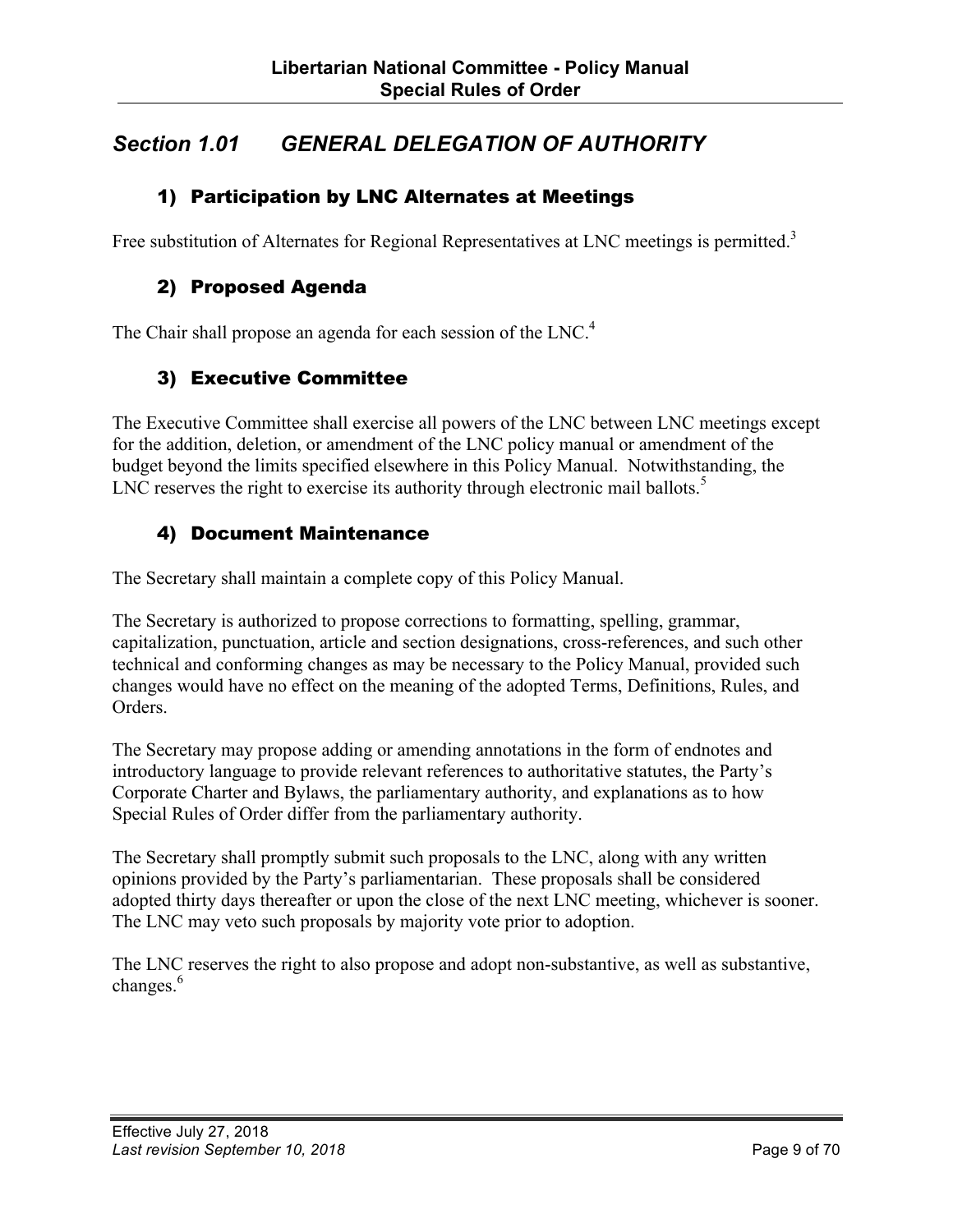## <span id="page-9-0"></span>*Section 1.02 MEETINGS*

#### 1) Previous Notice

An LNC Member may satisfy by either one of two methods the requirement of giving previous notice of his or her intention to introduce an original main motion<sup>7</sup> at the next session:

- announcing this intention at the previous session in the presence of a quorum, providing an accurate and complete statement of purport, such notice to be taken note of in the minutes; or
- send the complete language of the motion to the entire LNC by e-mail at least 14 days prior to the session. 8

#### 2) Format of Proposed Agenda

The proposed agenda shall be in the following format<sup>9</sup>:

- Opening Ceremony
	- o Call to Order
	- o Opportunity for Public Comment
- Housekeeping
	- o Credentials Report and Paperwork Check
	- o Adoption of Agenda
	- o Report of Potential Conflicts of Interest
- Officer Reports
	- o Chair's Report
	- o Treasurer's Report
	- o Secretary's Report
- Staff Reports
- Counsel's Report
- Regional Reports (supplements to printed reports)
- Committee Reports
	- o Reports of Standing Committees
	- o Reports of Special Committees
- Unfinished Business and Items Postponed from Previous Meeting
- New Business
	- o with Previous Notice
	- o without Previous Notice
- Closing Ceremony
	- o Announcements
	- o Opportunity for Public Comment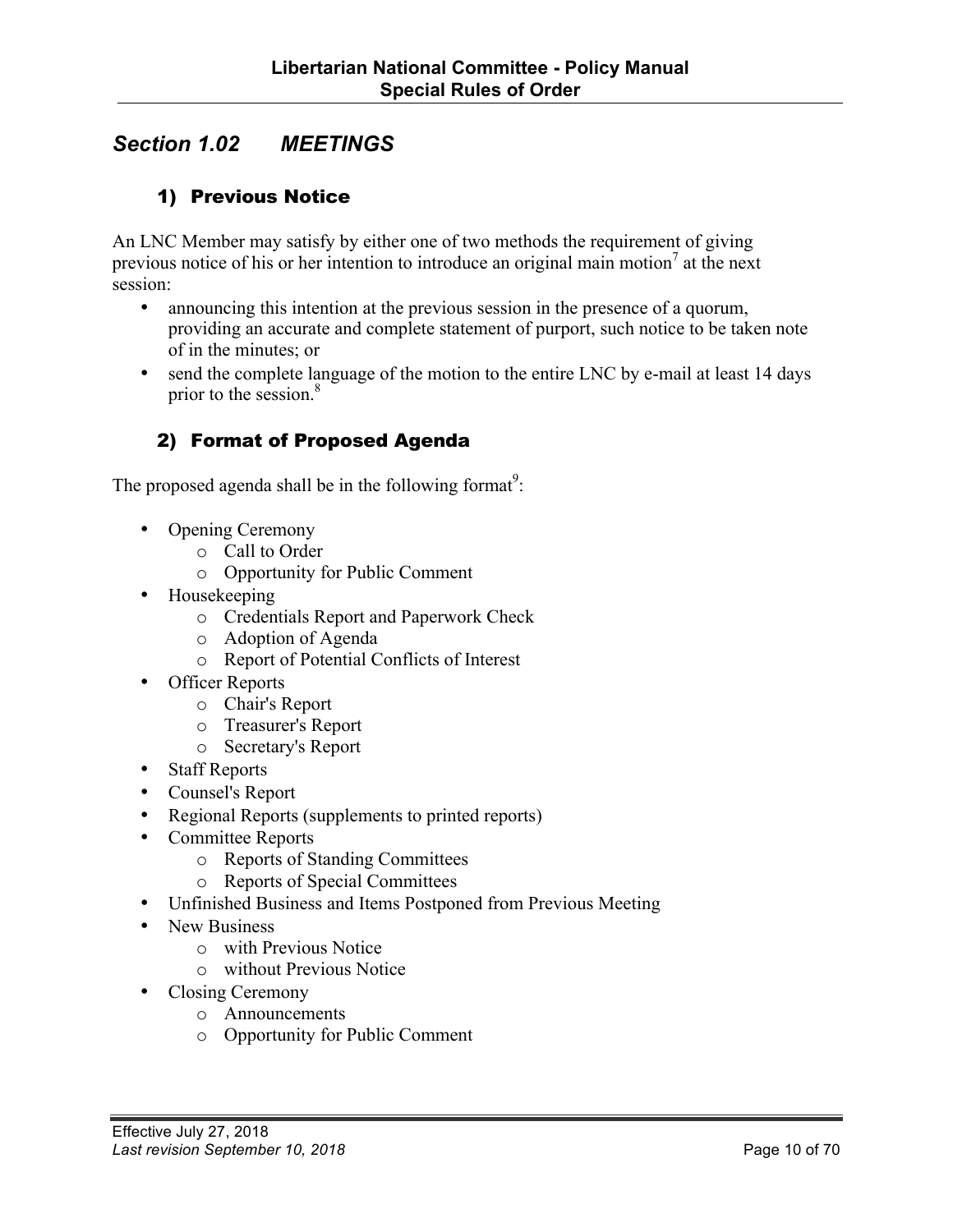#### <span id="page-10-0"></span>3) Agenda Changes

Changes in the placement of items on the agenda may be made by majority vote; this includes those items placed on the agenda by two-thirds approval.<sup>10</sup>

#### 4) Open Meetings

LNC meetings are open to Party members, except while in Executive Session. However, participation is not permitted except by majority vote of the committee.<sup>11</sup>

## 5) Executive Sessions<sup>12</sup>

The LNC may enter into Executive Session only in compliance with this special rule of order $^{13}$ 

The motion to enter Executive Session must list all reasons for doing so. If the list of reasons is solely comprised of the identified topics listed below, a majority of LNC Members voting is required for passage.

- Legal matters (potential, pending, or past)
- Regulatory and compliance matters (potential, pending, or past)
- Contractual compliance
- Personnel matters (including evaluation, compensation, hiring, or dismissal)
- Board self-evaluation
- Strategic issues (only those requiring confidentiality)
- Negotiations (potential, pending, or past)

Other topics require a two-thirds vote of LNC.<sup>14</sup>

No action can be taken while in Executive Session.<sup>15</sup> Discussion of action which may be taken in Open Session can occur.<sup>16</sup>

No recording shall be made or minutes taken of the following topics:

- Legal matters (potential, pending, or past)
- Regulatory and compliance matters (potential, pending, or past)
- Contractual compliance
- Personnel matters (including evaluation, compensation, hiring, or dismissal)
- Board self-evaluation

Recordings shall be made and minutes taken of the following topics. However, such recordings and minutes shall only be made available to members of the LNC until such time as the LNC – by a two-thirds vote – incorporates such recordings and minutes into its public records. Nothing in this section shall require the LNC to ever make these records public: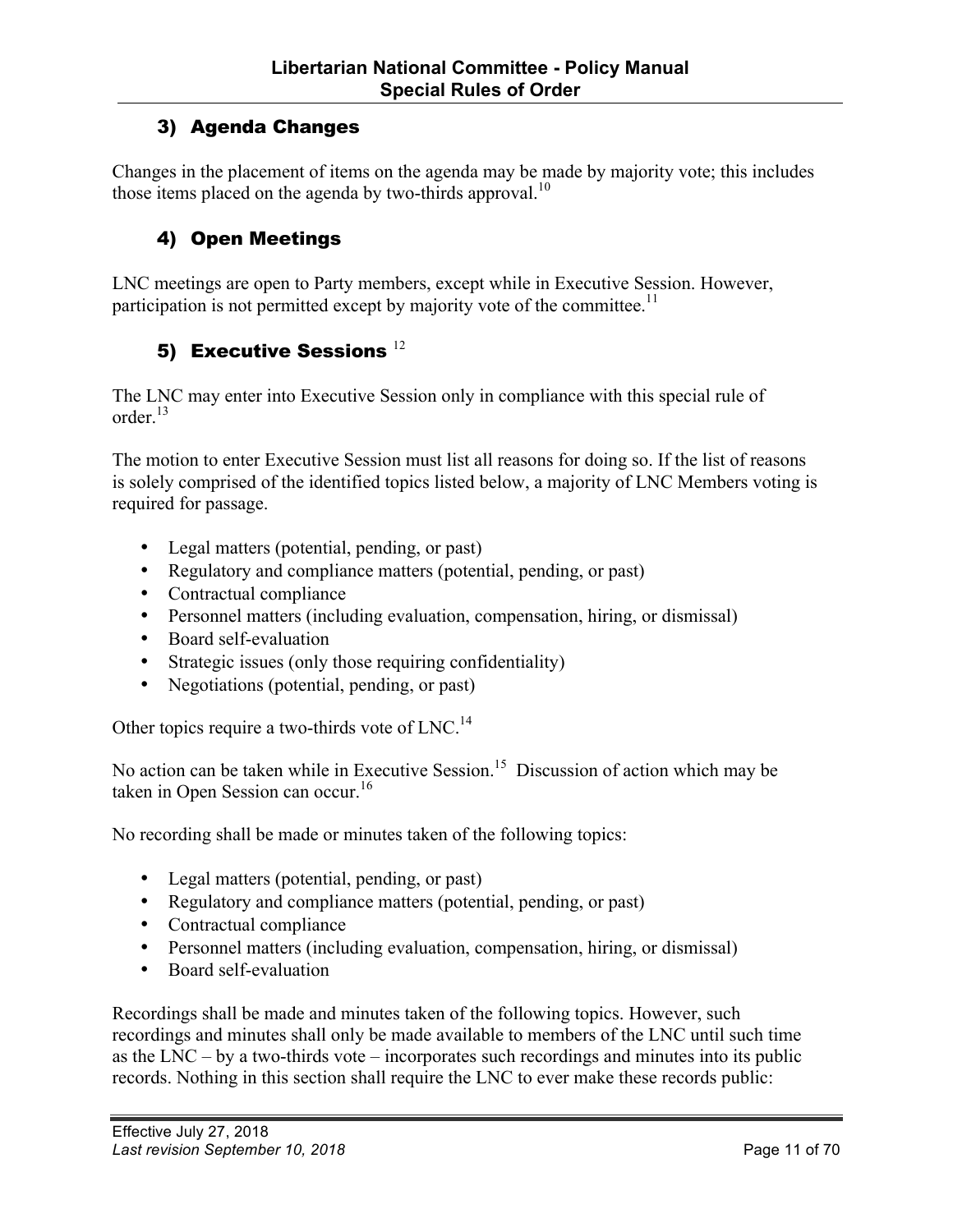- <span id="page-11-0"></span>• Strategic issues (only those requiring confidentiality)
- Negotiations (potential, pending, or past)

Recordings shall be made and minutes shall be taken on any other topic. Immediately upon return to Open Session, the LNC may by a majority vote order its destruction or – by a twothirds vote – incorporate such recordings and minutes into its public records. Nothing in this section shall require the LNC to ever make these records public.<sup>17</sup>

Any LNC Member who is unwilling to commit to maintaining confidentiality regarding any particular Executive Session is obligated to excuse himself or herself from the entire Executive Session and to request that the Secretary note his or her absence from the Executive Session in the minutes of the meeting.<sup>18</sup>

A participant in an Executive Session may publicly disclose information discussed in Executive Session, if the same information is publicly available from other sources, not as the result of a participant's misconduct, and the participant does not reveal that it was discussed in Executive Session;<sup>19</sup> or the LNC, and all the participants in the Executive Session,<sup>20</sup> first consent to its release.

#### 6) Meeting Minutes

In addition to the requirements articulated by RONR, the meeting minutes shall include the following:

- Any disclosure of a conflict of interest by an LNC Member shall be noted in the minutes of the subsequent LNC meeting, citing the individual and pertinent details needed to identify the conflict of interest $21$
- The following aspects of each mail ballot conducted since the prior meeting and reported by the Secretary at that meeting:
	- o the complete text of the motion,
	- o the names of the co-sponsors,
	- o the dates of the initiation and completion of the balloting, and
	- $\circ$  the roll of those voting on the motion.<sup>22</sup>

Meeting minutes for LNC electronic meetings or face-to-face meetings involving travel to a single site may be promoted from draft status to official during the time between LNC meetings as follows<sup>23</sup>:

- Draft minutes shall be mailed or emailed to all LNC Members not more than 15 days after each meeting.
- Corrections, clarifications, and changes to the draft minutes may be submitted for the Secretary's consideration for a period of 15 days following the distribution of the draft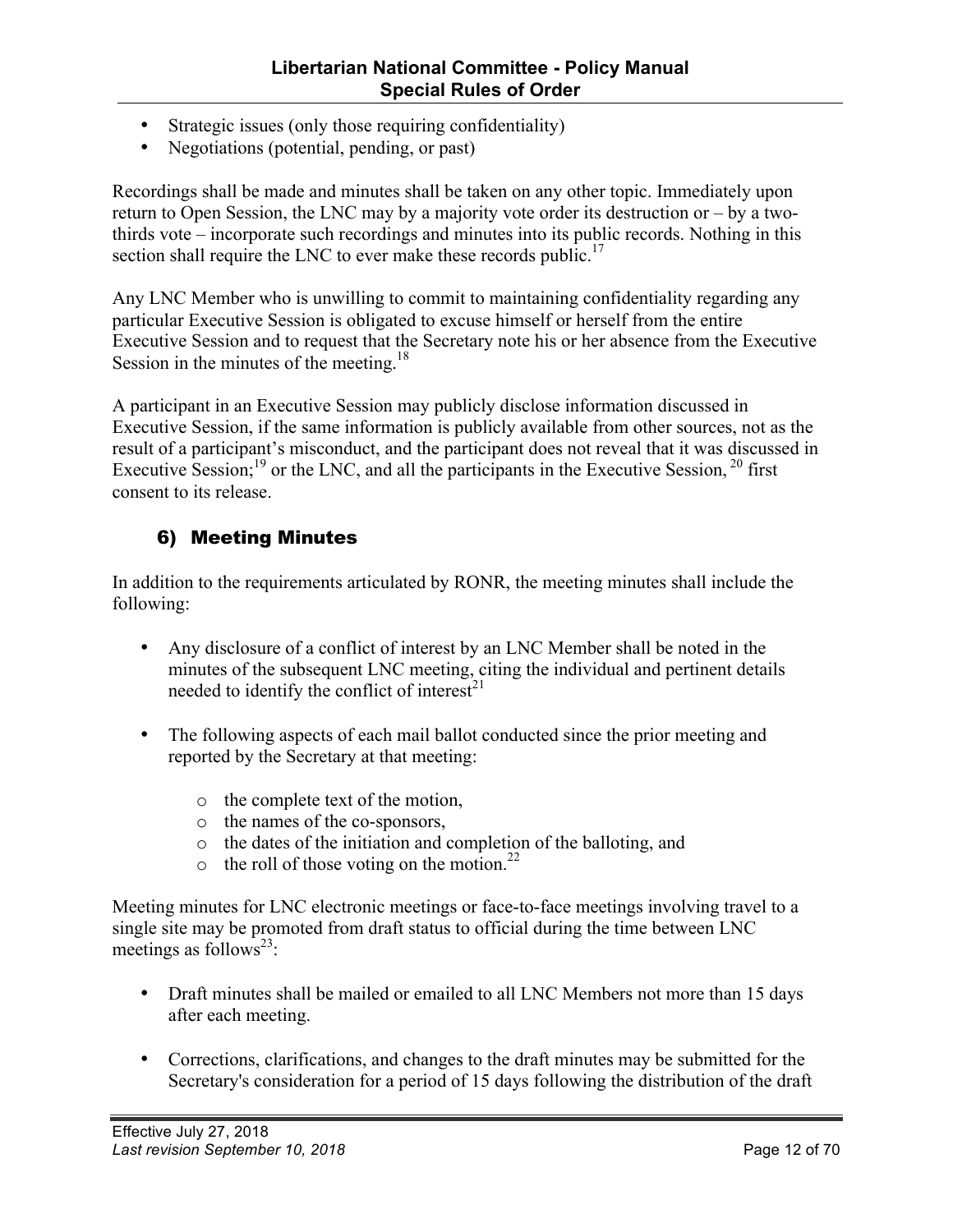#### **Libertarian National Committee - Policy Manual Special Rules of Order**

<span id="page-12-0"></span>minutes. The Secretary shall distribute an updated version of the draft minutes not later than 7 days following the end of that submission period.

- The updated version shall be deemed official if no LNC Member challenges the content to the Secretary within 7 days of the distribution of the updated version. These provisions are void if the Secretary fails to distribute the draft minutes of a meeting within 15 days after that meeting, or fails to distribute an updated version as described above.
- The Secretary shall send an official copy of meeting minutes to staff within 7 days of the promotion of those minutes from draft to official status.

Meeting minutes for Executive Committee meetings may be promoted from draft status to official during the time between Executive Committee meetings as follows:

- Draft minutes for Executive Committee meetings shall be emailed to all LNC Members not more than 7 days after each meeting. $24$
- Absent objection from an Executive Committee member who attended the meeting, the minutes shall be deemed to be approved 14 days after their distribution.<sup>25</sup>
- Executive Committee minutes shall be distributed to all LNC Members and alternates within 7 days of such approval.
- The Secretary shall send an official copy of meeting minutes to staff within 7 days of the promotion of those minutes from draft to official status.

## 7) Electronic Meetings

- a) The term "electronic meeting" within these electronic meeting rules shall be construed to include teleconferences and videoconferences.
- b) The term "committee" within these electronic meeting rules shall be construed to include both the LNC (as the board of the Libertarian Party) as well as committees.
- c) All videoconferences will be conducted via the Adobe Connect (Citrix) service, or via Zoom (zoom.us). These two services are hereinafter referred to as Electronic Meeting Provider(s).
- d) Electronic meetings may be called by either:
	- The committee Chair, or
	- 1/3 of the committee members or 2 committee members, whichever is greater.

However, the call of an electronic meeting can be canceled if a majority of the committee members email a cancellation request to the entire committee prior to the scheduled time of the meeting.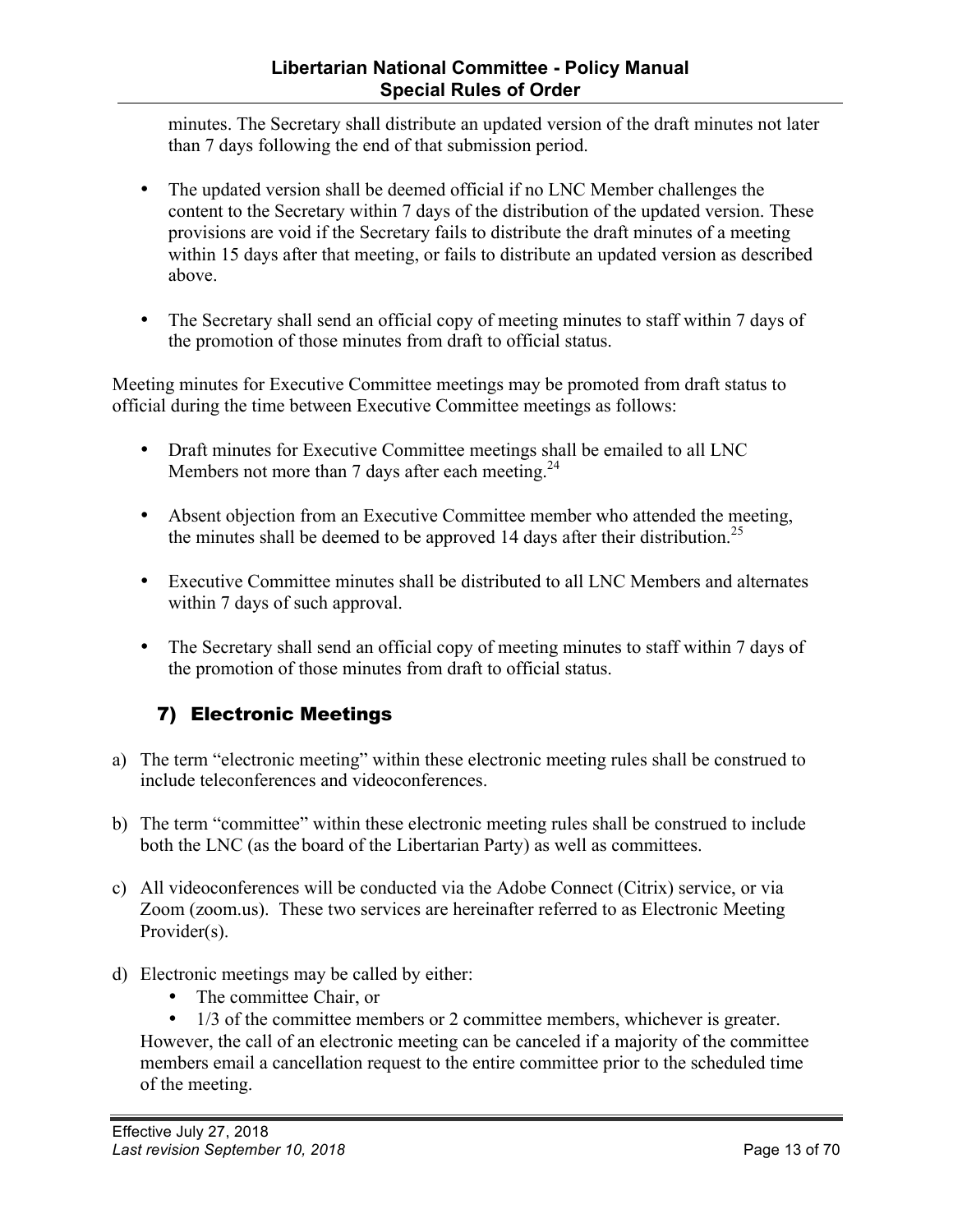- e) Each committee member calling for an electronic meeting must do so by emailing the entire committee and specifying the date of the meeting, time of the meeting, meeting link including the identity of the Electronic Meeting Provider, and the topic(s) to be addressed. Meetings must be so called no fewer than 2 days in advance for committees with fewer than 10 members, or 7 days in advance for committees with 10 or more members. These time limits do not apply to the LNC's Executive Committee, the LNC's Advertising and Publications Review Committee, or the Judicial Committee.
- f) For electronic LNC meetings, messages calling or vetoing a meeting must be sent on the LNC-Business email list.
- g) When a sufficient number of people have issued a call for an electronic meeting, the committee Chair or Secretary shall issue a notice of the meeting to each member and alternate of the committee. In addition to the standard notice content, the meeting notice shall describe how to participate in the meeting.
- h) Each participant must provide his own equipment and connectivity, including but not limited to any computer, internet access, web camera, microphone, earphones, or telephone. Members and alternates have the right to participate in an electronic meeting by telephone, however they should use a computer connection if feasible so as to be able to more fully use the Electronic Meeting Provider features. The organization is not responsible for providing a central location for physical attendance of an electronic meeting. For face-to-face meetings, electronic participation is not allowed.
- i) Each participant must accurately identify himself by name when joining the meeting. Videoconference participants other than members or alternates of the committee must precede their sign-in name with "zz" (or the group administrator shall do so) so as to group them at the end of the alphabetical participant list.
- j) Electronic meeting participants must try to eliminate, as much as possible, background noise, echoes, and call waiting interruptions. Participants shall not place their telephone connection on hold if the system has music or messages playing while in that mode.
- k) All participants legally consent to having the meetings recorded, should the committee opt to do so.
- l) Electronic meetings are special meetings such that only the topics listed in the call of the meeting may be considered during the meeting.
- m) For original main motions, the committee Chair or Secretary shall document the time at which the vote tally was announced. A person eligible to vote who was present during the debate of the motion but who lost his connection to the meeting may still reconnect to the meeting and cast his vote on the motion no more than 5 minutes after the announcement of the vote tally.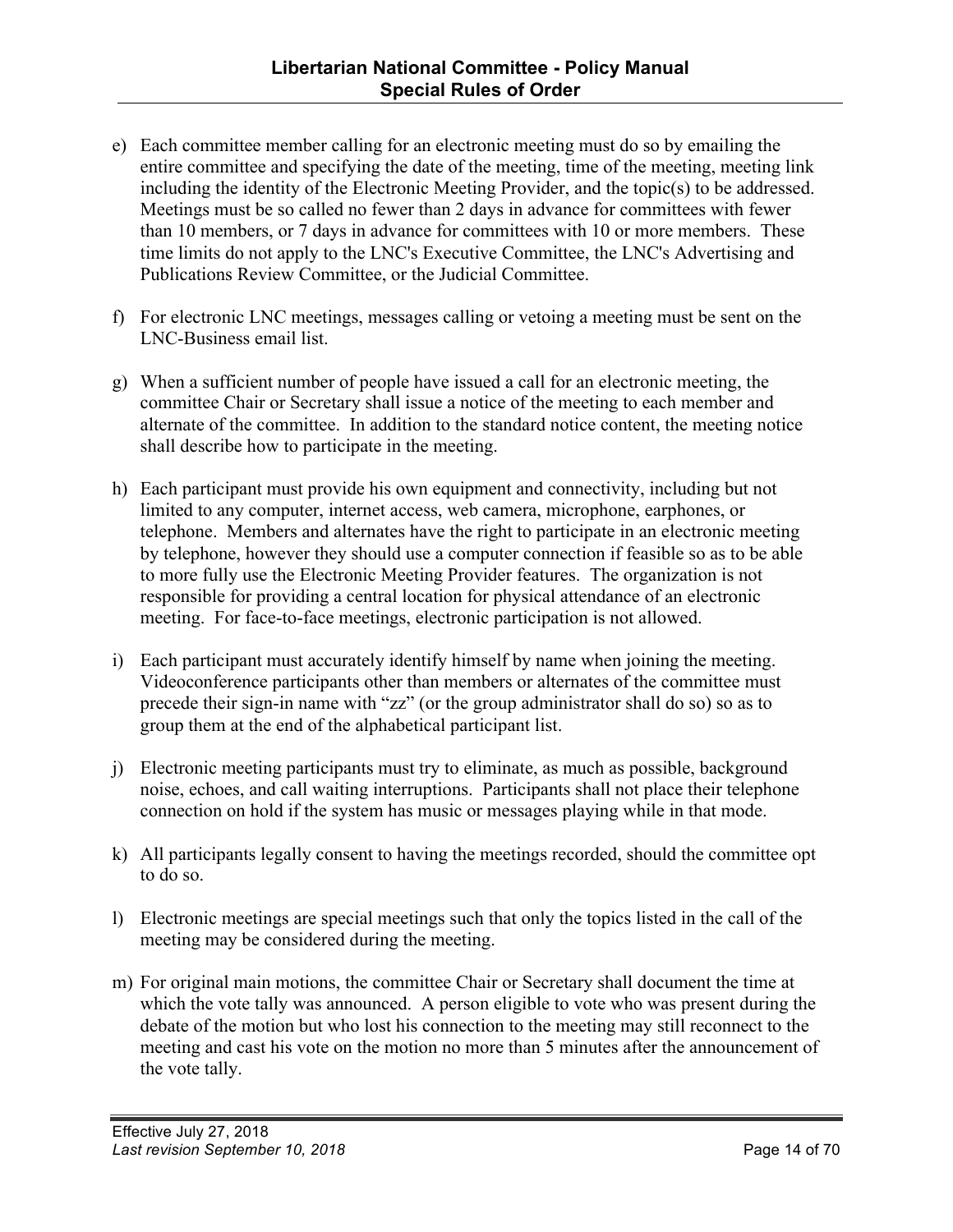- n) If the committee permits, participants other than members or alternates of the committee may observe videoconferences using the Electronic Meeting Provider (and not by a tollfree number) with their web cameras off and their microphones muted.
- o) The LNC Secretary shall promulgate these rules to all members/alternates of each committee upon notice of their election or appointment.
- p) Arrangements for use of the Electronic Meeting Providers must be made through the LNC Secretary who may be required to be present to administer the meeting which might limit available days for use.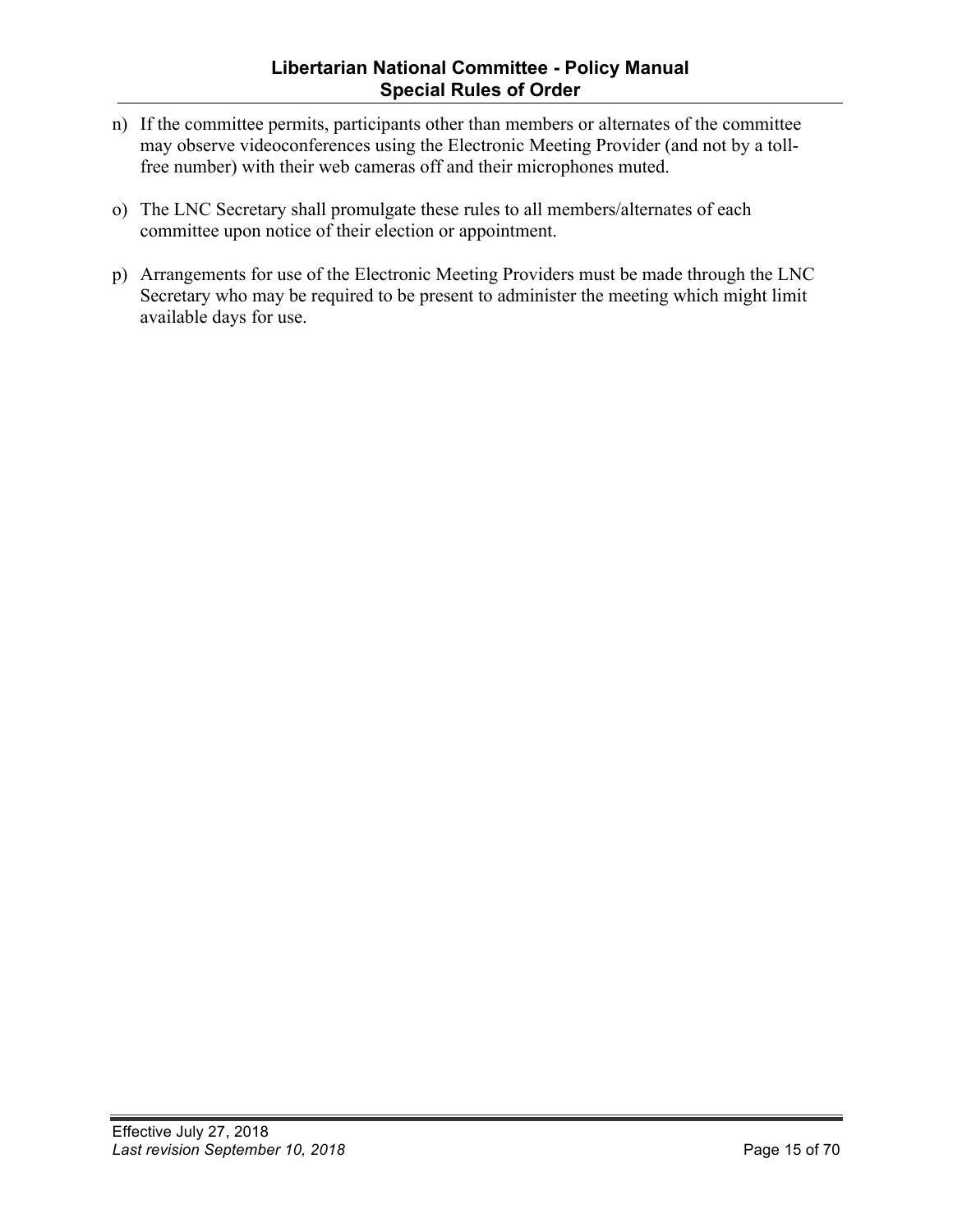## <span id="page-15-0"></span>*Section 1.03 COMMITTEE APPOINTMENTS AND TERMS OF OFFICE*

## 1) Committee Appointments  $^{26}$

These committees have special appointment procedures as follows:

| Committee            | <b>Size</b>                      | <b>Member Selection</b>         | <b>Chair Selection</b>    |
|----------------------|----------------------------------|---------------------------------|---------------------------|
| <b>Name</b>          |                                  |                                 |                           |
| Advertising $\&$     | No more than five, all LNC       | <b>LNC</b>                      | * Committee Selected      |
| Publication          | <b>Members or Alternates</b>     |                                 |                           |
| Review               |                                  |                                 |                           |
| Affiliate            | Seven members                    | Committee Chair selected        | <b>LNC</b> Chair selects  |
| Support              |                                  | by LNC Chair; three LNC         | from pool of LNC          |
| Committee            |                                  | <b>Regional Representatives</b> | At-Large, LNC             |
|                      |                                  | or Alternates selected by       | Regional                  |
|                      |                                  | the Committee Chair; three      | Representatives, and      |
|                      |                                  | members selected by             | the LNC Vice-Chair        |
|                      |                                  | Libertarian State               |                           |
|                      |                                  | Leadership Alliance             |                           |
| Audit $^{27}$        | One non-officer LNC Member       | Non-officer LNC members         | * Committee Selected      |
|                      | and two non-LNC Members          |                                 |                           |
| Awards               | Five members, including up to    | LNC – Each cycle strive to      | * Committee Selected      |
|                      | 2 non-LNC members                | keep 2 members of past          |                           |
|                      |                                  | <b>Awards Committee</b>         |                           |
| <b>Ballot Access</b> | Five party members, no less      | LNC Members or                  | <b>LNC</b> Chair          |
|                      | than three of which shall be     | Alternates selected by LNC      |                           |
|                      | <b>LNC Members or Alternates</b> | using approval voting, non-     |                           |
|                      |                                  | LNC members selected by         |                           |
|                      |                                  | the LNC Chair                   |                           |
| Candidate            | Five LNC members or LNC          | LNC members elected by          | * Committee Selected      |
| Support              | alternates and two non-LNC       | the LNC; non-LNC                |                           |
| Committee            | members of the LP                | members appointed by the        |                           |
|                      |                                  | LNC Chair based on              |                           |
|                      |                                  | recommendations from the        |                           |
|                      |                                  | LNC members of the              |                           |
|                      |                                  | committee                       |                           |
| Convention           | Seven members, with a            | LNC members selected by         | <b>LNC Chair Selected</b> |
| Oversight            | minimum of four LNC              | the LNC, non-LNC                |                           |
|                      | Members or Alternates, plus a    | members selected by the         |                           |
|                      | minimum of two non-LNC           | LNC Chair                       |                           |
|                      | members who are                  |                                 |                           |
|                      | recommended by the               |                                 |                           |
|                      | <b>Convention Oversight</b>      |                                 |                           |
|                      | Committee                        |                                 |                           |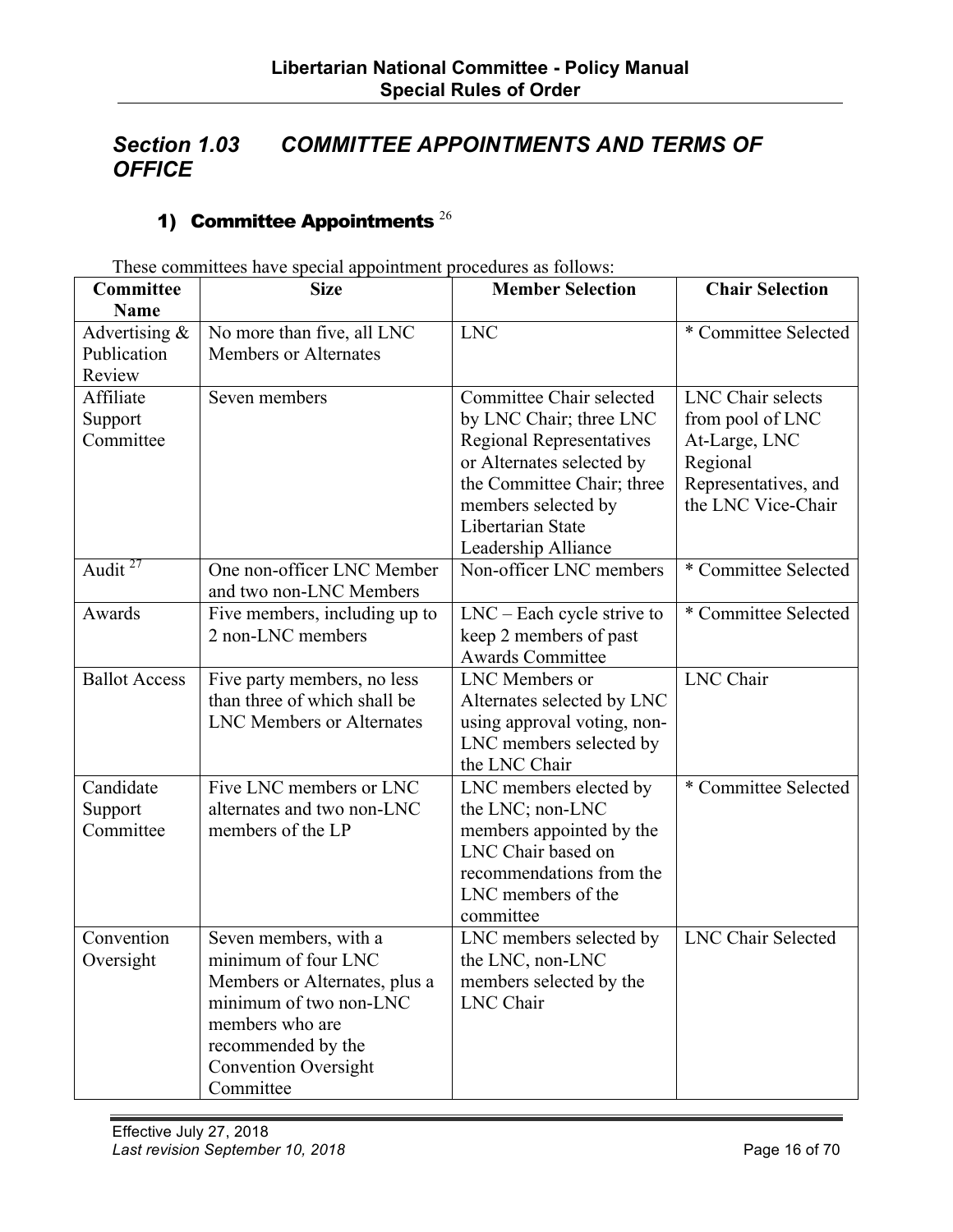#### **Libertarian National Committee - Policy Manual Special Rules of Order**

<span id="page-16-0"></span>

| Employment   | Three LNC Members or          | <b>LNC</b>               | * Committee Selected      |
|--------------|-------------------------------|--------------------------|---------------------------|
| Policy and   | Alternates other than the LNC |                          |                           |
| Compensation | Chair                         |                          |                           |
| Executive    | Four Officers + Any # of LNC  | <b>LNC</b>               | <b>LNC Chair Selected</b> |
|              | Members                       |                          |                           |
| Historical   | <b>Five Members</b>           | Committee Chair selected | <b>LNC</b>                |
| Preservation |                               | by LNC; remaining four   |                           |
| Committee    |                               | members selected by the  |                           |
|              |                               | Committee Chair          |                           |
| Information  | Two LNC Members or            | <b>LNC</b> Chair         | * Committee Selected      |
| Technology   | Alternates, plus up to 5 non- |                          |                           |
| Committee    | LNC members who are           |                          |                           |
|              | recommended by the IT         |                          |                           |
|              | Committee                     |                          |                           |

\* See Section 1.03.4 below regarding interim chairs

## 2) Committee Terms of Office

With the exception of the Convention Oversight Committee, the terms of office of all project managers, committee chairs, and committee members shall expire with the administration that appoints them, or when their successors are chosen, whichever occurs first. The term of office for the Convention Oversight Committee shall expire 90 days following the close of the convention. <sup>28</sup>

#### 3) Chair as Nonvoting Member of Committees

The Chair shall serve as a nonvoting member of all LNC created committees, except where specifically appointed to the committee as a voting member.<sup>29</sup>

## 4) Interim Committee Chairs

The Chair shall have the authority to appoint an interim chair for all non-standing committees of the LNC which select their own permanent chair. The interim chair shall serve until a permanent chair is chosen by the committee.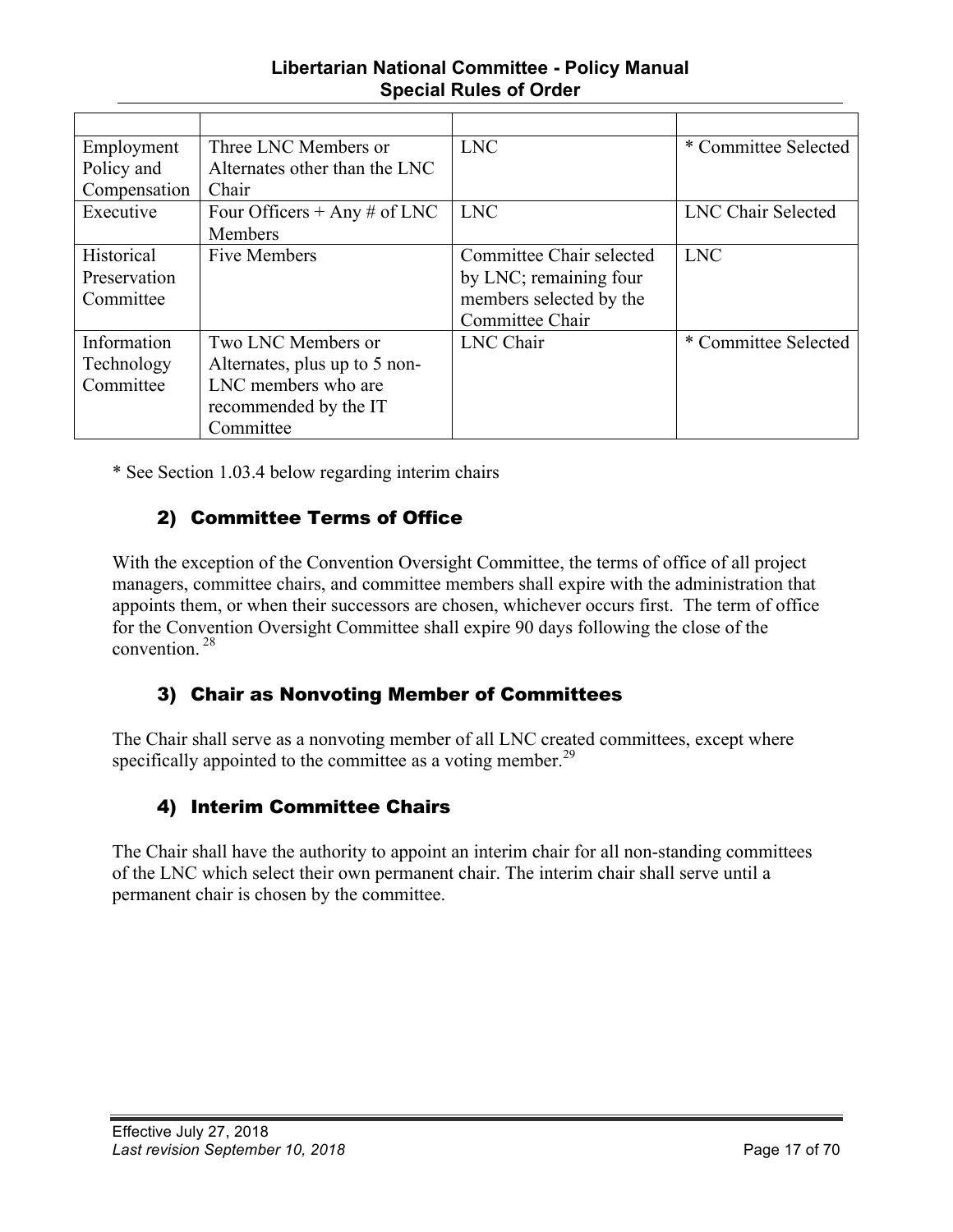## <span id="page-17-0"></span>*Section 1.04 ELECTRONIC MAIL BALLOT PROCEDURES*

## 1) Electronic Mail Ballots  $30$

Electronic mail ballots shall not include an accompanying argument for or against passage of the motion. Notification of an electronic mail ballot shall be made by the Secretary by electronic mail. An LNC Member may change his or her vote on an electronic mail ballot, provided that the change is received by the Secretary by the deadline for return of ballots.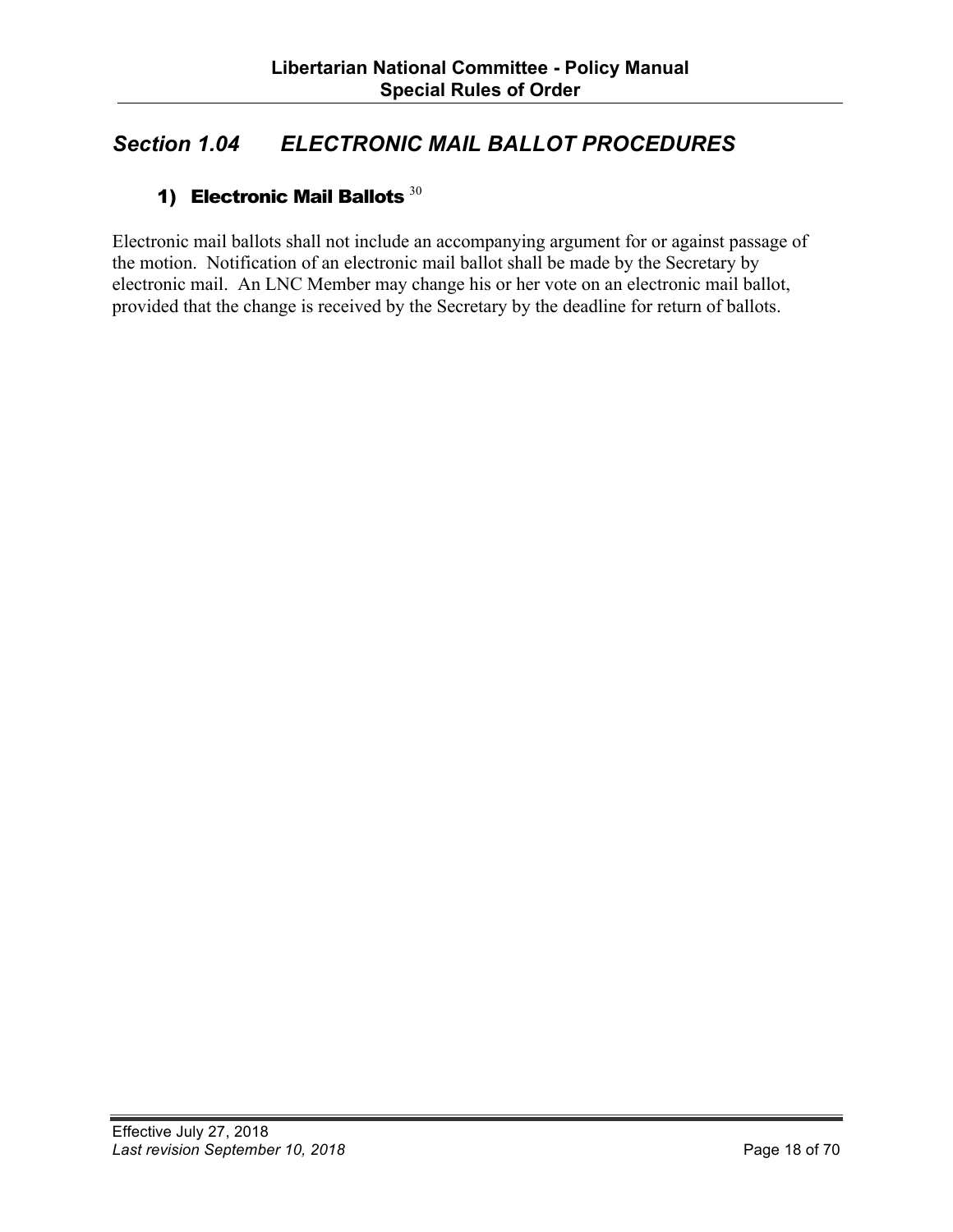## <span id="page-18-0"></span>*Section 1.05 OTHER SPECIAL APPROVAL PROCEDURES*

### 1) Budget

The budget may be amended at any time by a majority vote of the LNC.<sup>31</sup> However, the Executive Committee is authorized to amend expense items within one budget area, as long as the total expense for that budget area is not increased.<sup>32</sup>

The Chair, with the consent of the Executive Committee, is authorized to make the following budget adjustments without LNC approval:  $33$ 

- Addition of lines for previously unbudgeted expenses, the total of which shall not exceed 1% of budgeted revenues
- An increase in a line for budgeted expense provided there is a corresponding reduction from the contingency fund.

The Chair, without the consent of the Executive Committee, is authorized to expend up to \$1,000 in discretionary funds within any (rolling) three month period, the total of which shall not exceed \$5,000 per term unless those expenditures are later ratified by the LNC.<sup>34</sup>

#### 2) Honorary Life Memberships

Honorary life memberships may be granted by a two-thirds vote of the LNC.<sup>35</sup>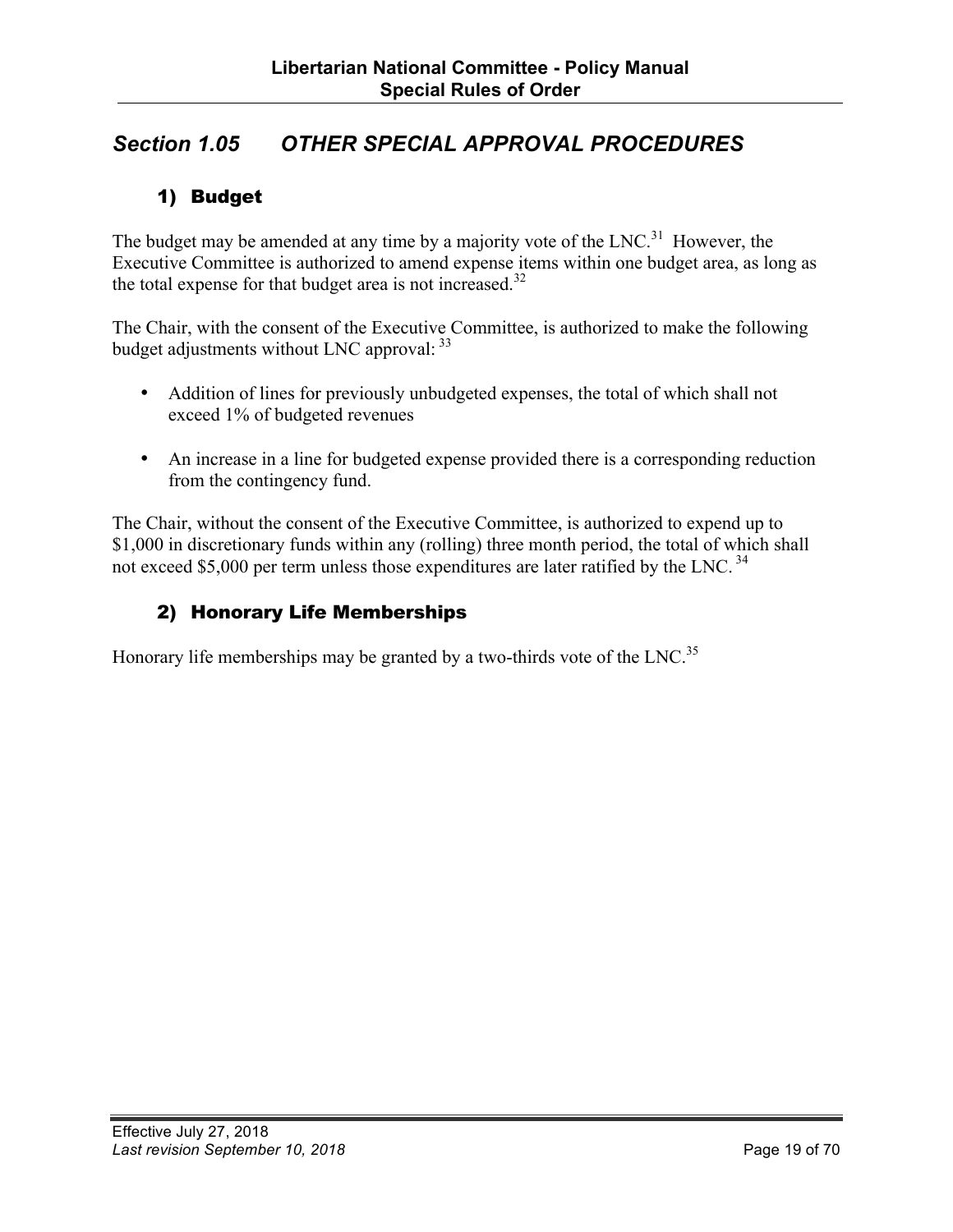# **Article II. STANDING RULES**

<span id="page-19-0"></span>Standing Rules relate to details of administration. They are superseded only by the parliamentary authority, Special Rules of Order, Bylaws, the Corporate Charter and any applicable procedural rule prescribed by federal, state or local law, unless the rules in such documents specifically provide for their own suspension.

A standing rule may be adopted, amended, rescinded or suspended. Adoption requires a majority vote. Amendment or rescission requires either (a) a majority vote with previous notice or (b) without notice a two-thirds vote, or (c) a majority of the entire membership of the Libertarian National Committee. Suspension requires a majority vote of the Libertarian National Committee, but rules which have their application outside of the session which is in progress cannot be suspended.<sup>36</sup>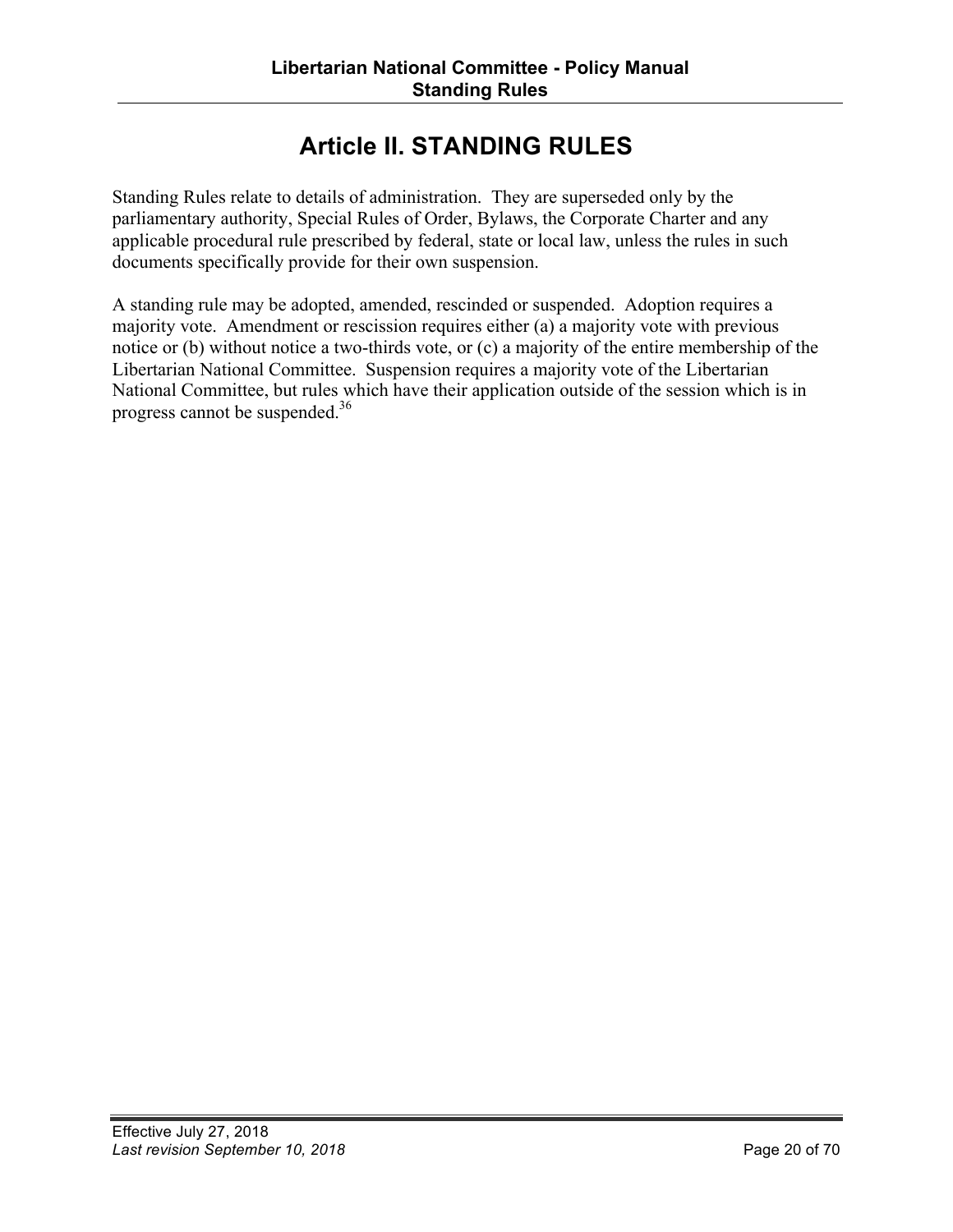## <span id="page-20-0"></span>*Section 2.01 OBLIGATIONS AMONG BOARD MEMBERS AND STAFF*

## 1) Confidentiality

The officers, employees, agents, and members of the LNC shall not be personally liable for any debt, liability, or obligation of the Party, unless caused by his or her breach of confidentiality.

#### 2) Conflict of Interest

Each LNC Member and each Party officer or employee shall disclose to the LNC situations in which such person's own economic or other interests, or duties to others, might conflict with the interests of the Party in the discharge of his/her duties. Any such disclosure shall be made at the earliest opportune moment, prior to the discharge of such duties and clearly set forth the details of the conflict of interest, in a written disclosure statement provided to the Secretary. No LNC Member, Party officer or employee shall: (a) transact business with the Party unless the transaction is fair and equitable to the Party; or (b) use information gained in the discharge of Party duties to the disadvantage of the Party.

The Secretary shall maintain a register of all declared potential conflicts of interest by LNC members. This register will be presented and distributed to all LNC members at each regular LNC meeting.

#### 3) Employment Terms

Employment agreements shall require adherence to the Bylaws and policies adopted by the LNC as a condition of employment.

Employment agreements shall specify in writing that registering as delegate to any national party convention constitutes an immediate resignation of employment.

Employment agreements with bonus provisions must make the bonuses contingent on objectively-measured achievements.

Employment agreements with bonus provisions based on revenues shall exclude convention and bequest revenues.

Employment agreements with bonuses based on achievements during a period of time shall require that the employee be an employee of the Party on every day of that time period to be eligible for the bonus.

Employment agreements shall include information about any obligations by the LNC to pay moving and moving-related expenses. A maximum on the total amount of such expenses to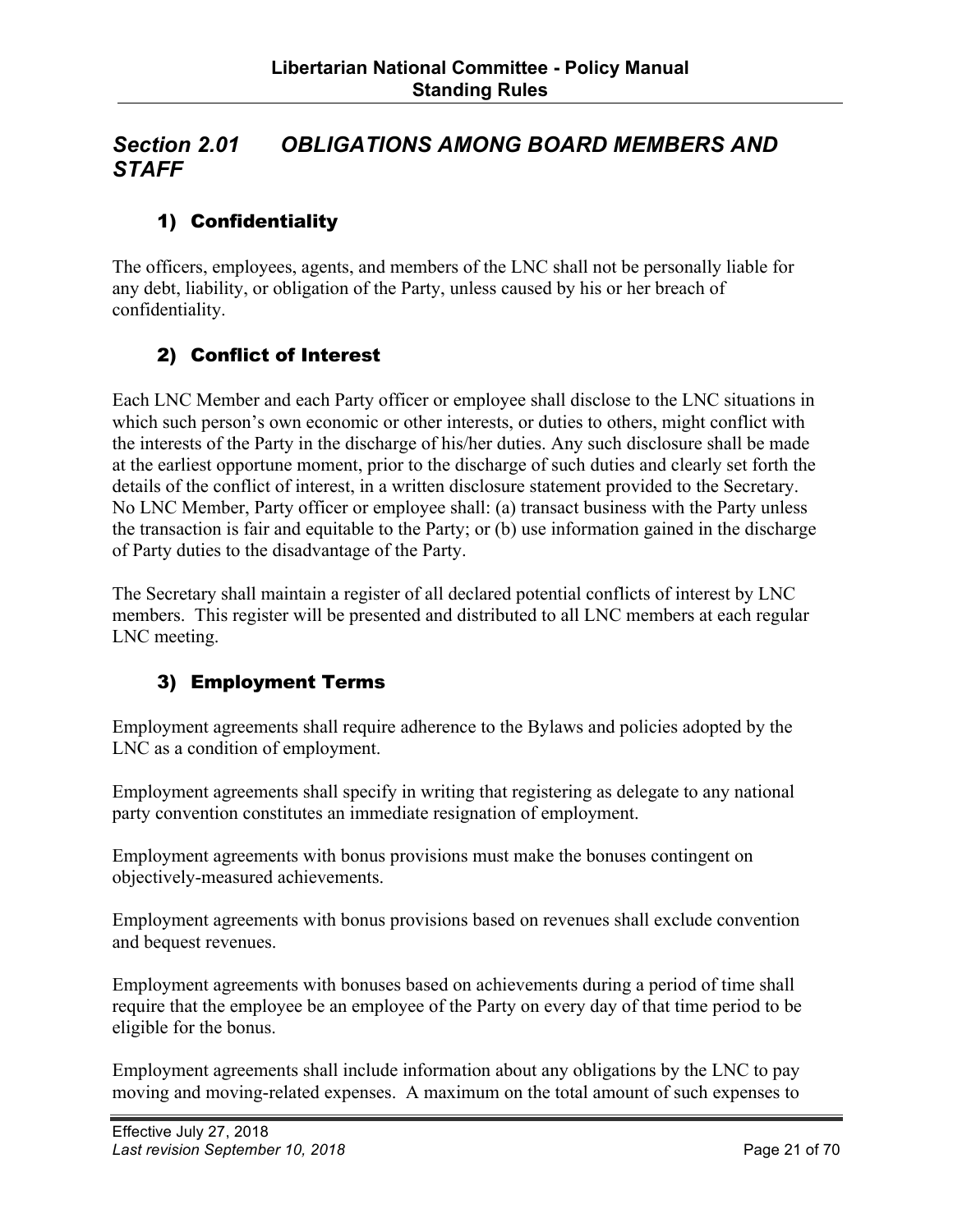<span id="page-21-0"></span>be paid shall be specified. In addition, the specific expenses must be approved by the LNC chair.

No employee of the Party shall be a member or alternate of the LNC or any Bylaws-specified committee.<sup>37</sup> Any person employed by the Party shall be terminated immediately upon his or her acceptance of election or appointment to the LNC or any Bylaws-specified committee.

Except as otherwise authorized in this Policy Manual, no employee of the Party shall endorse, support, or contribute any money, use his or her title or position, or work as a volunteer, employee, or contractor to aid:

- any candidate for public office prior to nomination, or
- any candidate for Party office

This shall not preclude any Party employee from being a candidate for public office.

#### 4) Harassment and Offensive Behavior Prohibition

The Libertarian Party is founded on the key principles of liberty, responsibility, and respect. With that foundation, it is to be expected that libertarians treat each other with professional respect, thoughtful consideration, and fundamental decency. Violation of this expectation by members of the Party not only risks substantial legal penalties, it also undermines the very legitimacy of the Party and the honor of its members. Violation of this expectation by members of the LNC, whether towards other LNC Members or HQ staff, is therefore especially egregious. To prevent such inappropriate behavior, the following standards must be observed:

- All collective deprecation, whether alluding to sex, race, color, national origin, disability, age, religion, or any other protected category, must be avoided. Every person is a unique individual, and as the Libertarian Party is the Party of Individual Liberty, this injunction should doubly apply.
- Sexual harassment, like other forms of harassment, is prohibited. Sexual harassment includes unwelcome sexual advances, requests for sexual favors or any other conduct of a sexual nature when: (1) submission to the conduct is made either implicitly or explicitly a condition of employment; (2) submission to or rejection of the conduct is used as the basis for an employment decision affecting the harassed employee; or (3) the harassment has the purpose or effect of unreasonably interfering with the employee's work performance or creating an environment that is intimidating, hostile or offensive to the employee.
- Any behavior, whether verbal or physical, that clearly offends a reasonable person libertarian or not – must be avoided. Libertarianism is a philosophy of respect for the individual, and must not be presented as being in harmony with behavior generally regarded as offensive.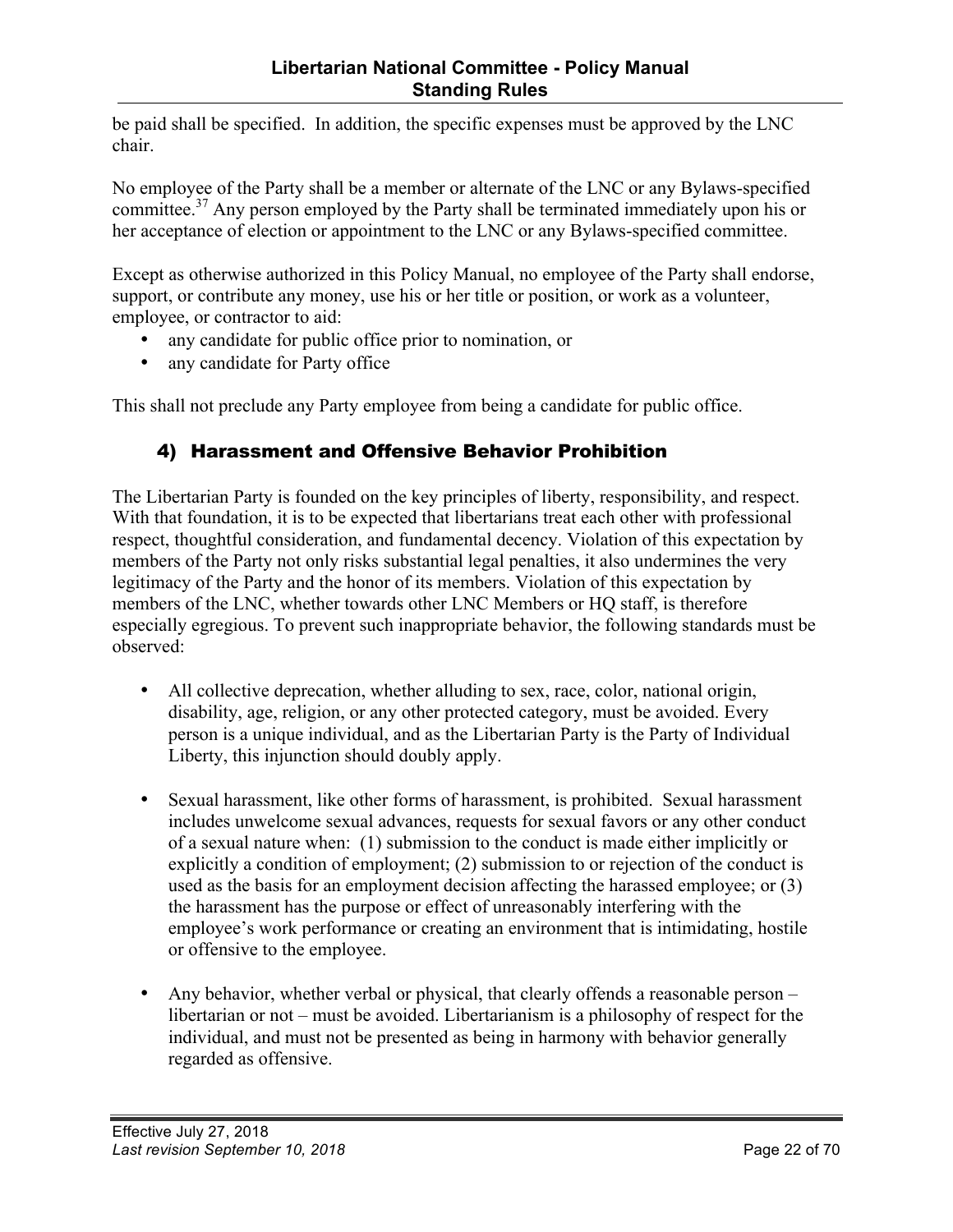• Any interaction which might be interpreted as abusing the apparent employeremployee relationship must be avoided. This applies to interactions of LNC Members with staff, and is to be extended to interactions with any consultant hired by the LNC.

You must exercise your own good judgment to avoid any conduct that may be perceived by others as harassment. The following conduct could constitute harassment:

- unwanted physical contact
- racial or sexual epithets
- derogatory slurs
- off-color jokes
- sexual innuendoes
- unwelcome comments about a person's body
- propositions
- leering
- unwanted prying into a person's private life
- graphic discussions about sexual matters
- suggestive behavior, sounds, gestures or objects
- threats
- derogatory posters, pictures, cartoons or drawings

As a rule of thumb, if you think it might be offensive, it probably is.

Toward ensuring that all LNC Members are thoroughly familiar not only with this policy but also the ramifications of it, they must participate in a standard program of exposure to the issues raised by these concerns. The Chair is responsible to select the content of this training program, in consultation with Counsel, and participation should be arranged at the earliest practicable opportunity after the person becomes an LNC Member.

Any agreement that the LNC enters into with an affiliate must stipulate that the affiliate incorporate the principles set forth in the policy.

Any violation of this policy should be brought to the attention of the Chair, or the Chairman of the Judicial Committee. In response to every complaint, LNC will take prompt and necessary steps to investigate the matter and will protect the individual's confidentiality, as much as possible, recognizing the need to thoroughly investigate all complaints. LNC will take corrective and preventative actions where necessary. LNC will not retaliate against any individual who in good faith brings a complaint to the attention of LNC or participates in an investigation regarding a complaint. Any employee who violates this policy is subject to discipline, up to and including discharge.

Violations of this policy may result in disciplinary action against the perpetrator.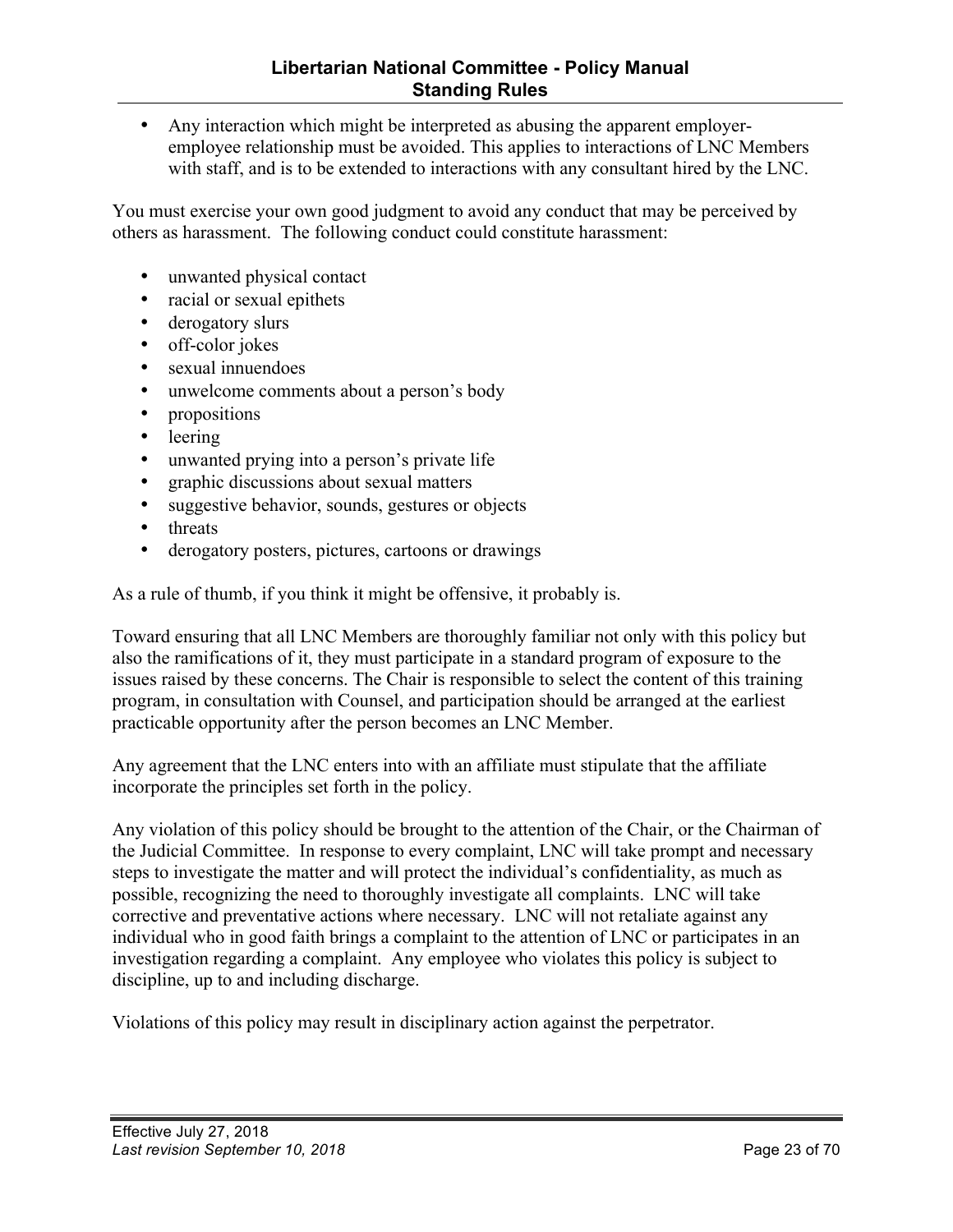## <span id="page-23-0"></span>*Section 2.02 COMMITTEE SCOPE AND RESPONSIBILITIES*

#### 1) Committee Reports

At each regular LNC meeting, each committee created by the LNC will at minimum provide a written report at least 7 days prior to the session noting the dates and attendance rosters for each of their meetings since the previous regular LNC meeting.

#### 2) Advertising & Publication Review Committee

The APRC shall review and advise whether public communications of the Party violate our bylaws, Policy Manual or advocate moving public policy in a different direction other than a libertarian direction, as delineated by the Party Platform.

Public communications may be defined in either of two categories: time-sensitive or enduring.

- Public communications that are of a time-sensitive nature, namely mass e-mails, news releases, twitter posts and blog entries, shall be made available to the APRC upon their publication.
- Public communications that are of a more enduring nature, such as LP News, Liberty Pledge News, self-published party literature and fundraising letters, shall be made available to the APRC before the final proof is approved for printing and distribution.

Staff may seek advance advice from the APRC on any proposed communication.

Staff may reasonably conclude that the failure of the APRC to provide advice in a timely manner is tantamount to the committee's approval.

- In the case of public communications that are of a time-sensitive nature, a response is considered timely if made within six hours of staff's submission of the subject matter to the committee, if submitted prior to its publication; and within forty-eight hours, if submitted after its publication.
- In the case of public communications that are of a more enduring nature, a response is considered timely if made within twenty-four hours of staff's submission of the subject matter to the committee.

If a majority of the committee concludes that a public communication violates the bylaws, Policy Manual, or advocates moving public policy in a different direction other than a libertarian direction, as delineated by the Party Platform, the committee chair shall report such to the Executive Director and the LNC Chair, citing the specific platform plank, bylaw or Policy Manual section. Official decisions of the APRC which are overridden shall be promptly reported to the LNC without revealing confidential employer-employee matters.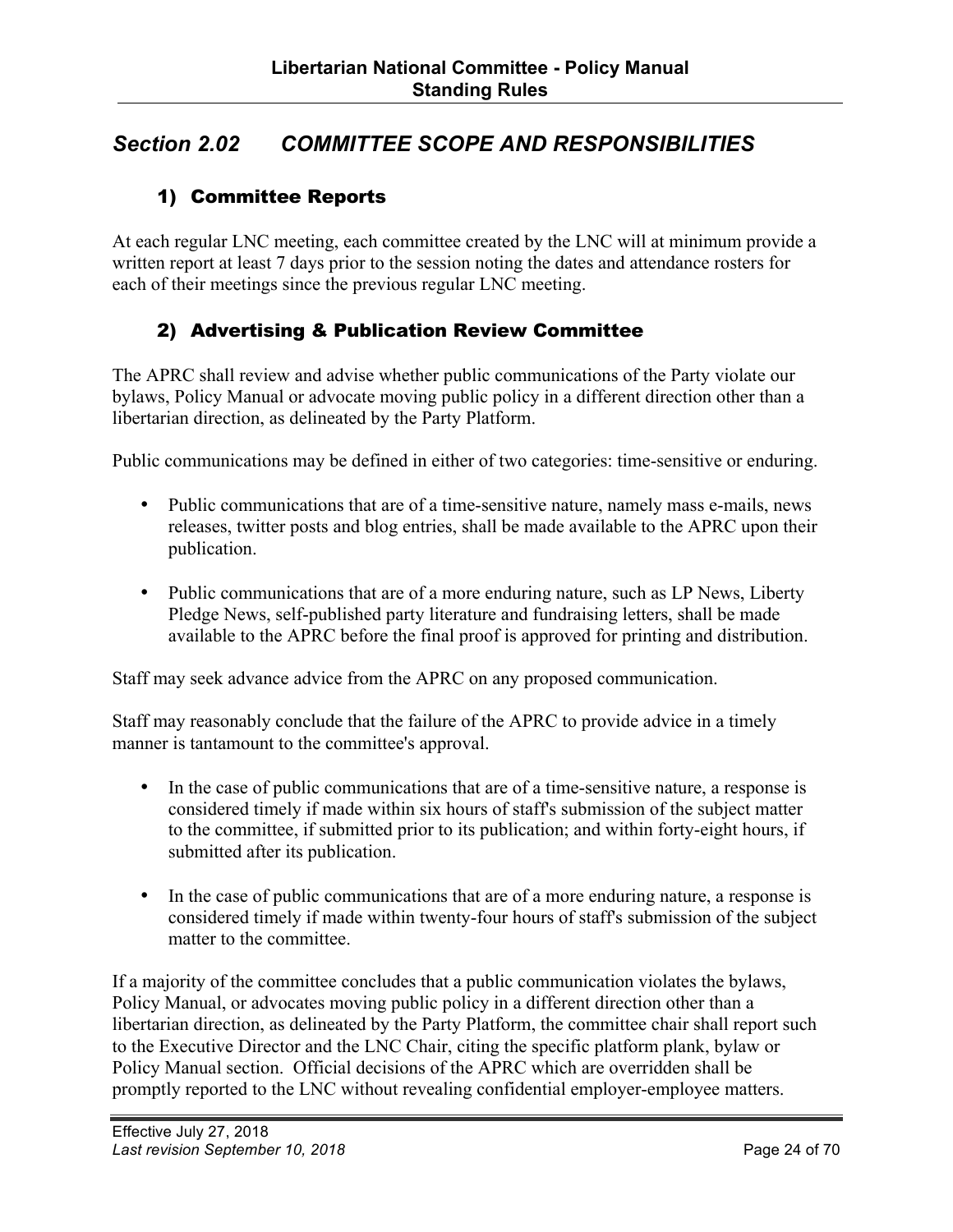<span id="page-24-0"></span>Communications between the APRC, staff, and the LNC Chair are in the nature of confidential employer-employee communications. However, the APRC may by majority vote agree to consult with other relevant individuals about matters which come before it, conditioned upon the prior agreement by such individuals to maintain confidentiality of the discussions. The LNC Chair in his bylaws-defined role as Chief Executive Officer of the Party retains the sole right to discipline and discharge employees who repeatedly contravene official party positions.

## 3) Affiliate Support Committee

For any affiliate not in a region, the Vice-Chair will serve the same intermediary role that Regional Representatives serve for the affiliates in their respective regions.

The Affiliate Support Committee (ASC) shall identify the needs and interests of the various affiliates. In addition, the ASC shall identify those affiliates that are in particular need of assistance that the LNC can provide.

The ASC shall deliver a report to the LNC for the last LNC meeting of each calendar year, identifying and prioritizing those needs and interests of the various affiliates. This ranked list shall be taken into consideration when drawing up the following year's budget, and throughout the year as needed. This list will also assist the Executive Director in deciding how to assign tasks to staff, by identifying those services that staff provides to the affiliates that are the most desired.

The ASC shall also, as and when needed, recommend to the LNC measures that will address the particular affiliates that need assistance from the LNC.

The ASC will also establish a process for tracking the progress in meeting those needs.

## 4) Audit Committee 38

The Audit Committee's tasks are to select an independent audit company and to direct the scale and scope of standard annual audits of the Party's accounting records and processes. Following receipt of the audit company's report, the Committee shall help the LNC interpret the audit results and assist the latter in preparing any action plans that might be needed to alleviate deficiencies.

## 5) Awards Committee

For the convention awards described below, the Awards Committee shall set the budget, manage the nomination process, select the award winners by committee vote, secure the awards, and present the awards at the convention.

The award descriptions are: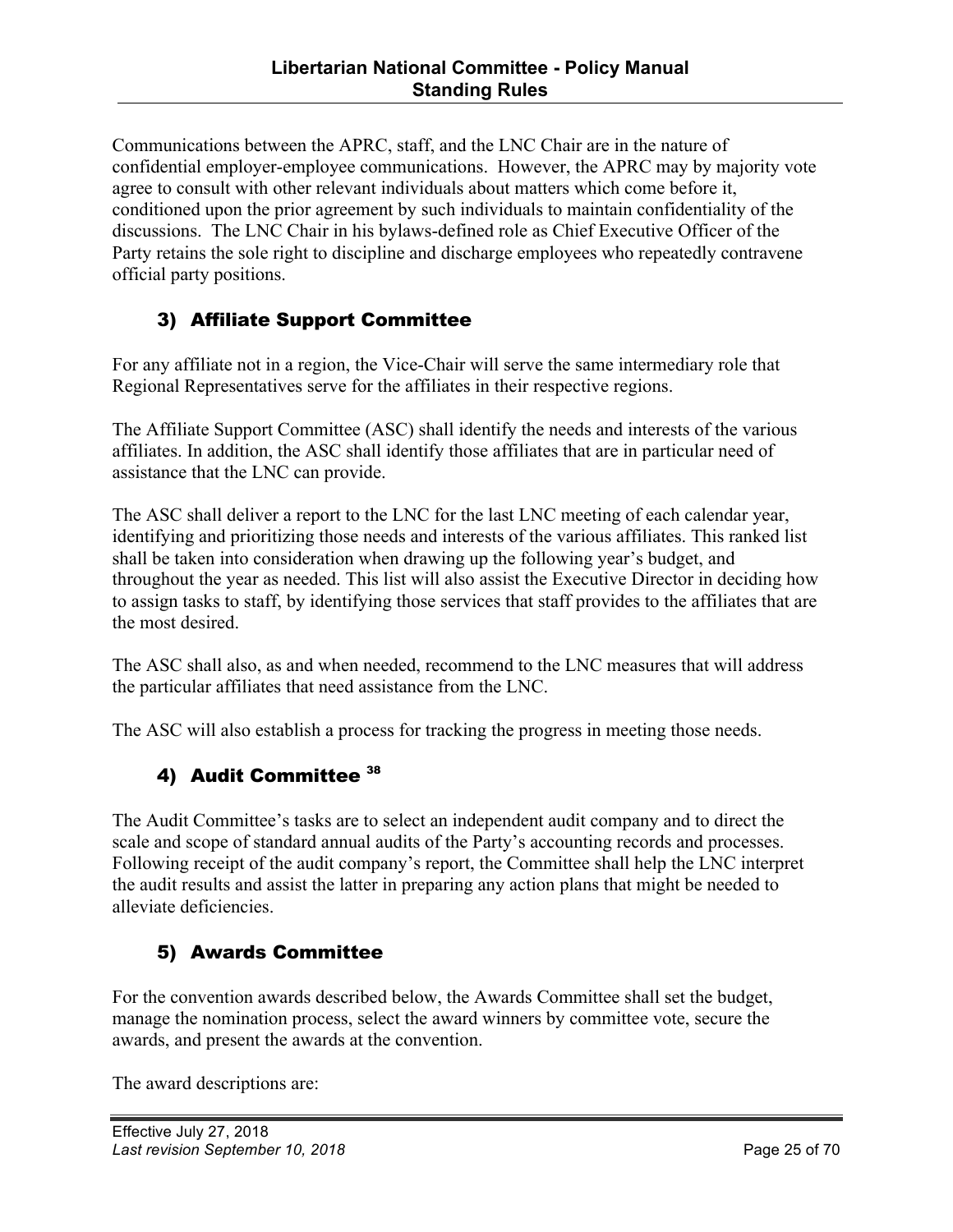<span id="page-25-0"></span>*Thomas Jefferson Leadership Award* with recognition of outstanding leadership, high character, and dedication to the principles and goals of the Party.

*Patrick Henry Candidate Award* with recognition of a very effective campaign for public office at the state or federal level, while communicating Libertarian ideas, principles, and values.

*Benjamin Franklin Candidate Award* with recognition of a very effective campaign for public office at the local level, while communicating Libertarian ideas, principles, and values.

*Thomas Paine Communication Award* with recognition of outstanding communication of Libertarian ideas, principles, and values through written, published, or spoken communication.

*Samuel Adams Activism Award* with recognition of effective activism by building Party membership, organizing community outreach, or communicating Libertarian principles.

*The Hall of Liberty* induction is to honor lifetime or significant achievement that has made a lasting impact on the Libertarian Party and/or libertarian movement.

With a majority vote the committee may select recipients of the Thomas Jefferson, Samuel Adams, Benjamin Franklin, Thomas Paine, and Patrick Henry awards. While the committee has discretion as to the frequency of such convention awards, it is hoped that at least one recipient will be found worthy for each award at each regular convention.

With a unanimous vote the committee may select recipients of the Hall of Liberty award, with up to 3 inductees per convention. While the committee has discretion as to the frequency of this convention award, it is hoped that at least one recipient will be found worthy for each presidential nominating convention.

## 6) Candidate Support Committee

The Candidate Support Committee will develop and make available to Libertarian Party candidates for public office an application for LNC financial support based on current standards approved by the LNC. The Committee will also review applications and make recommendations to the LNC on their merits.

The Committee will review the standards within the first three months of a new LNC term and report any needed changes to the LNC for approval no later than the second LNC meeting of the term.

The Candidate Support Committee will develop, with support of LNC Staff, training for candidates and their staff both online and to be presented in LP training workshops. The Committee will also aid LNC Staff in the development of various campaign templates for websites, printed materials, etc that will be made available to LP candidates at little or no cost.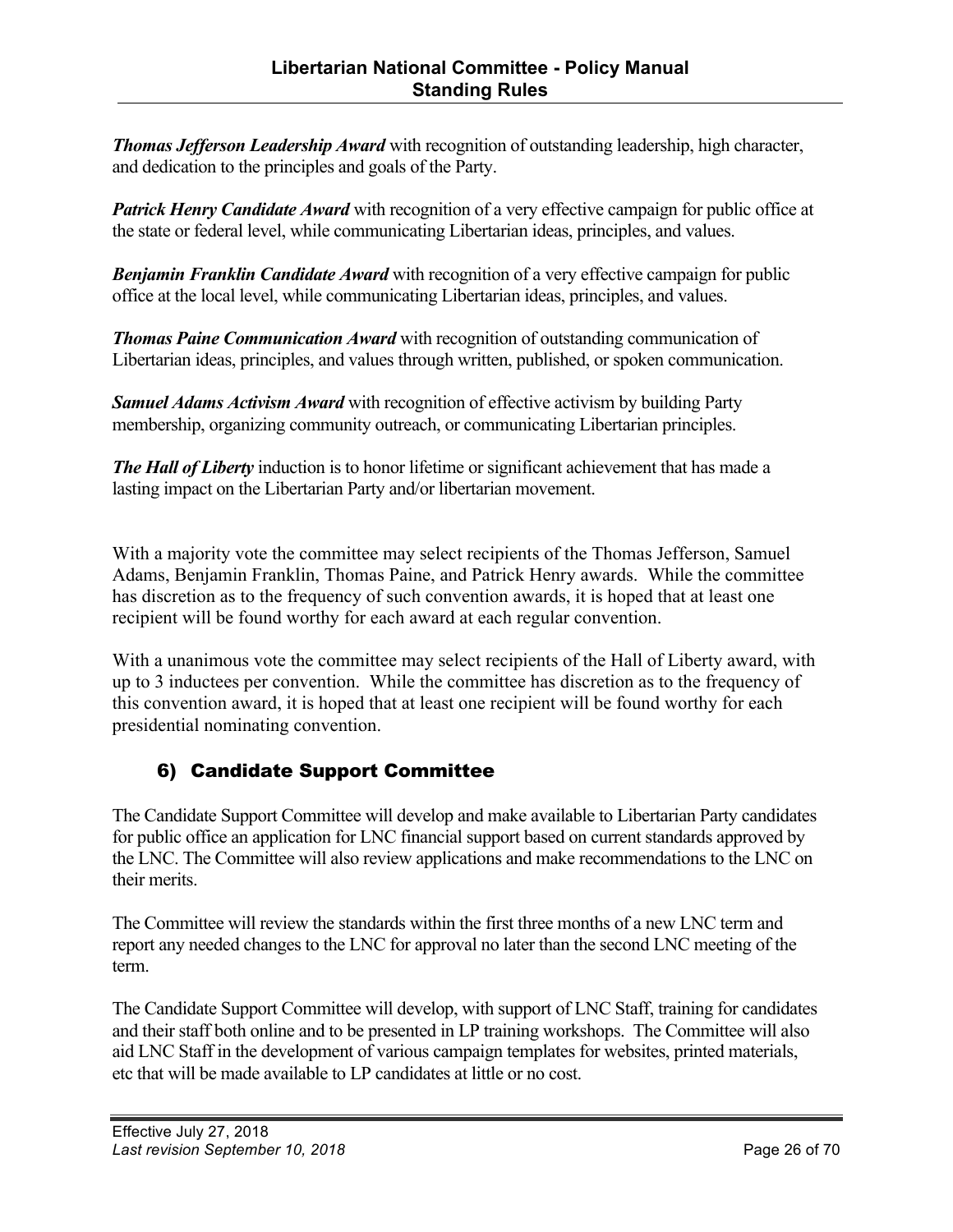## <span id="page-26-0"></span>7) Convention Oversight Committee

The Convention Oversight Committee shall make recommendations for convention sites to the LNC, but the LNC shall choose the site. On other matters concerning the Party's conventions, the committee shall act on behalf of the LNC, including:

- conveying requirements to convention planners.
- ensuring the convention meets the Party's needs.
- reviewing and approving in a timely manner major elements, such as contracts, the convention budget and the convention program.

The committee shall periodically report its decisions and actions to the LNC. The committee may begin its work as soon as its members from the LNC are appointed.<sup>39</sup>

During the 90 days following a convention, the committee shall make a final report to the LNC of actual versus expected convention performance, and the committee shall update the online convention archive with information comparable to what the archive contains for past conventions.

## 8) Employment Policy and Compensation Committee (EPCC)

The Employment Policy and Compensation Committee shall develop documents, procedures, and guidelines for the effective administration, supervision and development of Staff, including but not limited to job descriptions, compensation ranges, hiring, training, performance reviews, promotion, progressive discipline and termination. The LNC may supersede any such documents, procedures and guidelines by adopting a replacement.

The Employment Policy and Compensation Committee shall also be available to Staff to discuss on a confidential basis the working environment or observed violations of the Policy Manual.

Following General Counsel's review of a director-level employment contract, the EPCC shall review the proposed contract and any related advice from General Counsel. No such contract may be signed by the Chair without having first obtained either EPCC approval of the contract at least 10 days prior, or an affirmative vote from a majority of the fixed membership $40$  of the LNC.

#### 9) Information Technology Committee

The IT Committee shall

- Work with staff and state chairs to identify the Information Technology needs of the LP;
- Discuss with staff and state chairs the anticipated IT needs and how to meet those needs;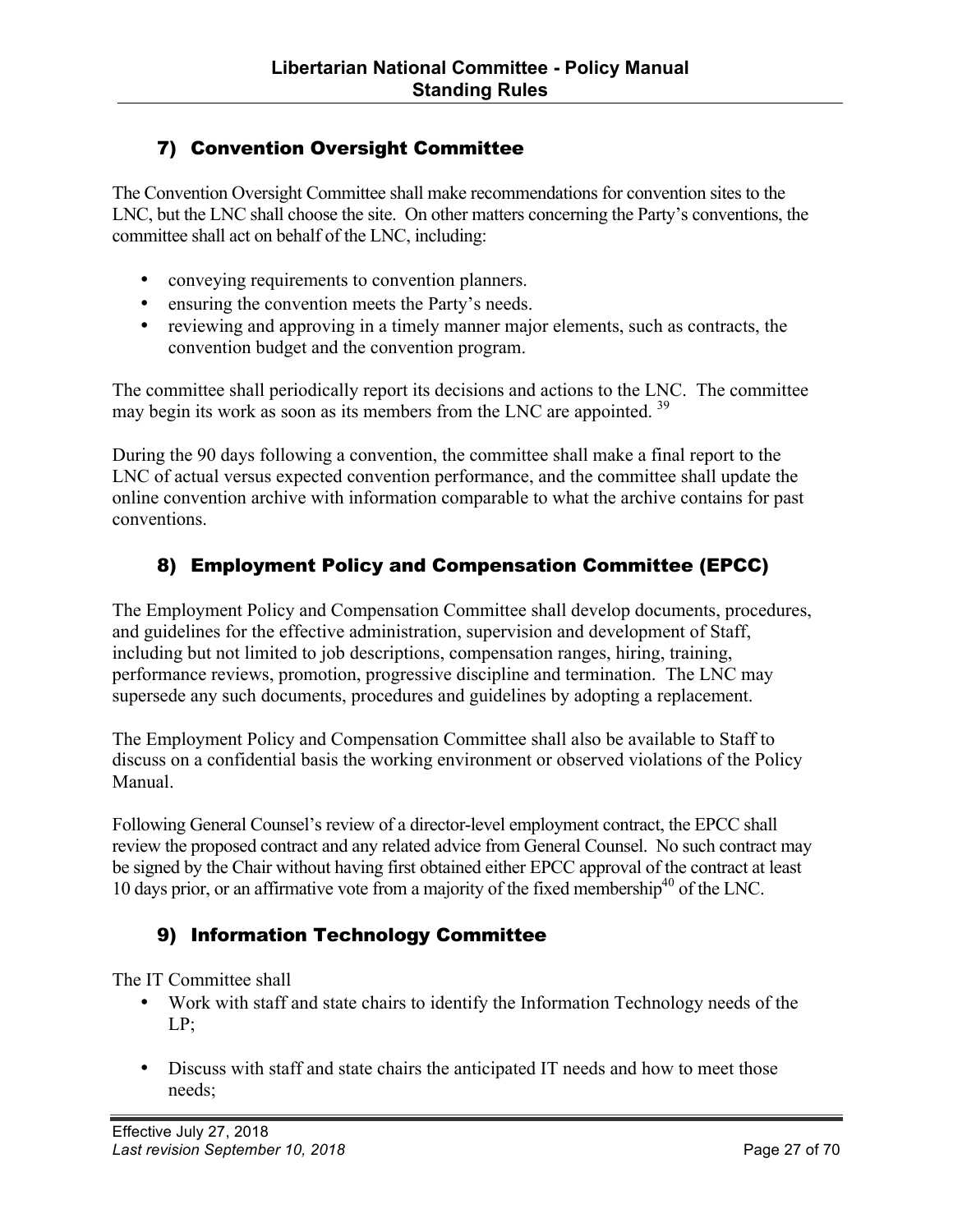- <span id="page-27-0"></span>• Survey the list of possible vendors and solutions to those needs, and reduce the list to a small number;
- By the LNC meeting following the convention, the committee will recommend to the LNC an implementation of the IT tools that will best satisfy those needs within the budgetary constraints of the Party;
- Monitor progress in the transition and implementation to that solution as it pertains to HQ;
- Monitor progress in the transition and implementation to that solution as it pertains to relations with the various affiliates; and
- Propose standards for transfer of data between HQ and the affiliates.

Nothing in this policy should be construed as requiring staff to consult with this Committee for routine changes or any changes that are not expected to have an effect on the way HQ deals with any affiliate. Any change to the Information Technology at HQ that will affect the way finances are handled or the way FEC reports are generated must be approved by the **Treasurer** 

#### 10)Ballot Access Committee

The Ballot Access Committee shall:

- 1. With the assistance of staff, collect and analyze information of all affiliates concerning ballot access needs.
- 2. Recommend to the committee as a whole the implementation of specific strategies and projects consistent with current budget allocations for ballot access.
- 3. Proposed strategies and/or projects shall represent the best use of budgeted funds allocated among the various acceptable ballot access techniques such as, but not limited to, petitioning, lobbying, litigation, public awareness, and collaboration with other organizations which are pursuing the goal of liberalizing ballot access laws.
- 4. With the assistance of staff, prepare and present ballot access reports at each general LNC meeting in a spreadsheet form which will include:
	- a. The specific affiliate(s) which is intended to benefit from the effort
	- b. Funds allocated to the effort
	- c. Expenses already incurred
	- d. Brief description of the progress of the effort in terms of specific statistics related to the effort
	- e. The specific individual(s) or organization(s) to which any funds were disbursed and/or which use of the any LP trademark, service mark, or logo were approved.
- 5. With the assistance of staff, and prior to the second general LNC meeting following the completion of the bi-annual election cycle ending in November of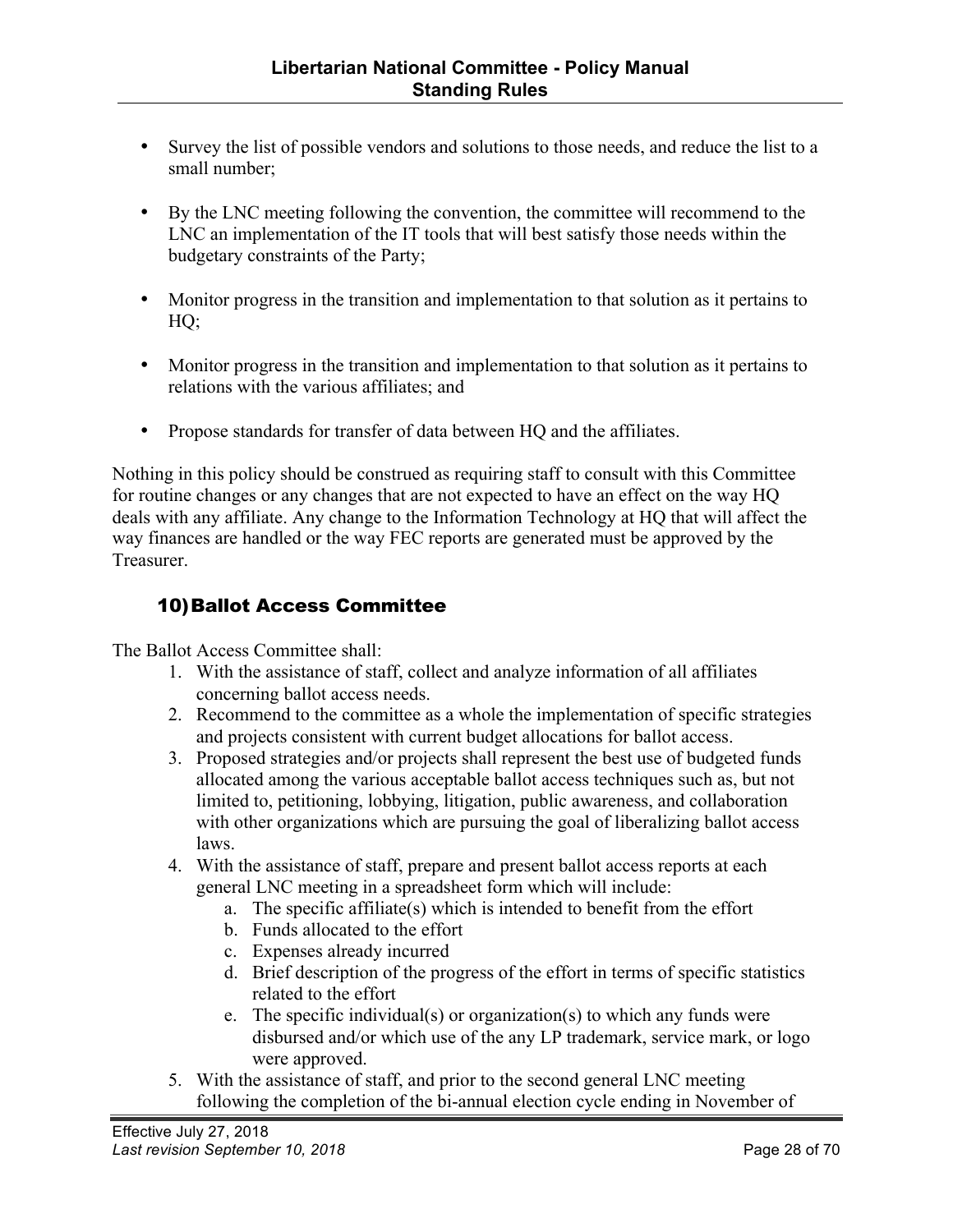#### **Libertarian National Committee - Policy Manual Standing Rules**

<span id="page-28-0"></span>even numbered years, prepare and present a report which supplies the details of the entire election cycle ballot access effort with regard to:

- a. Initial estimated expenses
- b. Expenses actually incurred
- c. Actual ballot access results
- d. If appropriate, ballot access retention results
- e. Significant problems encountered in the effort
- f. Significant unexpected successes of the effort
- g. FEC regulation issues encountered
- h. Evaluation of the individual(s) and/or organization(s) which were directly contracted/interacted with.
- 6. Develop procedures and policies as reasonably appropriate to spread institutional knowledge of ballot access issues within the committee, LNC staff, officers of LNC affiliates, and future holders of these positions.

#### 11)Historical Preservation Committee

The HPC shall be responsible for directing the preservation and publication of Party historical documents and the administration of LPedia.org. A report of its decisions and activities shall be delivered at each LNC meeting.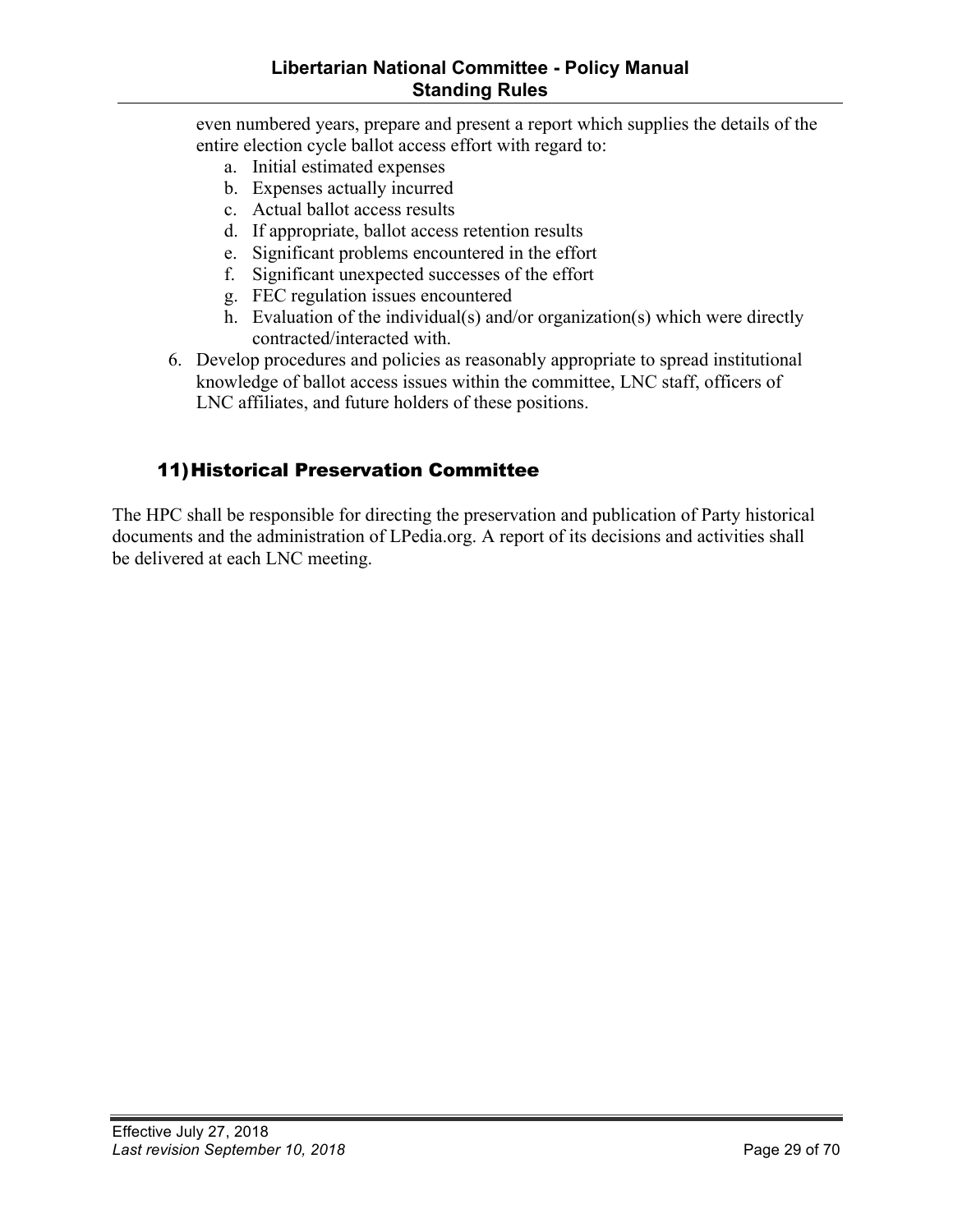## <span id="page-29-0"></span>*Section 2.03 FINANCIAL MATTERS*

### 1) Bad Debt Write-Off

A receivable shall be eligible for write-off if documentation of timely and reasonable efforts to collect the debt consistent with existing accounts receivable policy is presented and there is no likelihood of collecting the debt through a collection process.

Writing off any amount less than \$1,000 requires approval of the Chair; greater amounts require approval of the LNC.

Any debtor with a written off balance shall be denied any trade relationship with the LP.

#### 2) Banking Relationships

The Treasurer shall develop and maintain appropriate banking relationships. The Treasurer is authorized to set up checking accounts, with the approval of the Chair, in order to carry out the business of the LNC.<sup>41</sup> Persons permitted to sign will include only the officers, the Executive Director, and those LPHQ staff members to be agreed upon by the joint decision of the Chair and the Treasurer.<sup>42</sup>

#### 3) Budget

The Executive Committee, in consultation with the Executive Director, shall develop an annual operating budget and present it to the LNC for approval prior to the start of each fiscal year. This budget shall include a statement of anticipated revenue and expenditures in sufficient detail to adequately outline specific activities and plans, including those for raising funds, and to outline the major categories of expense required to implement each activity or  $plan.<sup>43</sup>$ 

Sufficient details shall be provided that (at a minimum) include underlying assumptions and amounts for the following major categories:

- Support and Revenue
	- o Membership Dues
	- o Donations
	- o Recurring Gifts
	- o Board Member Solicitations
	- o Executive Director/Chair Solicitations
	- o Conventions and Events
	- o Publications, Materials and Other Sales
	- o Donor Restricted Funds (e.g. Ballot Access and Campus Outreach)
- Cost of Support and Revenue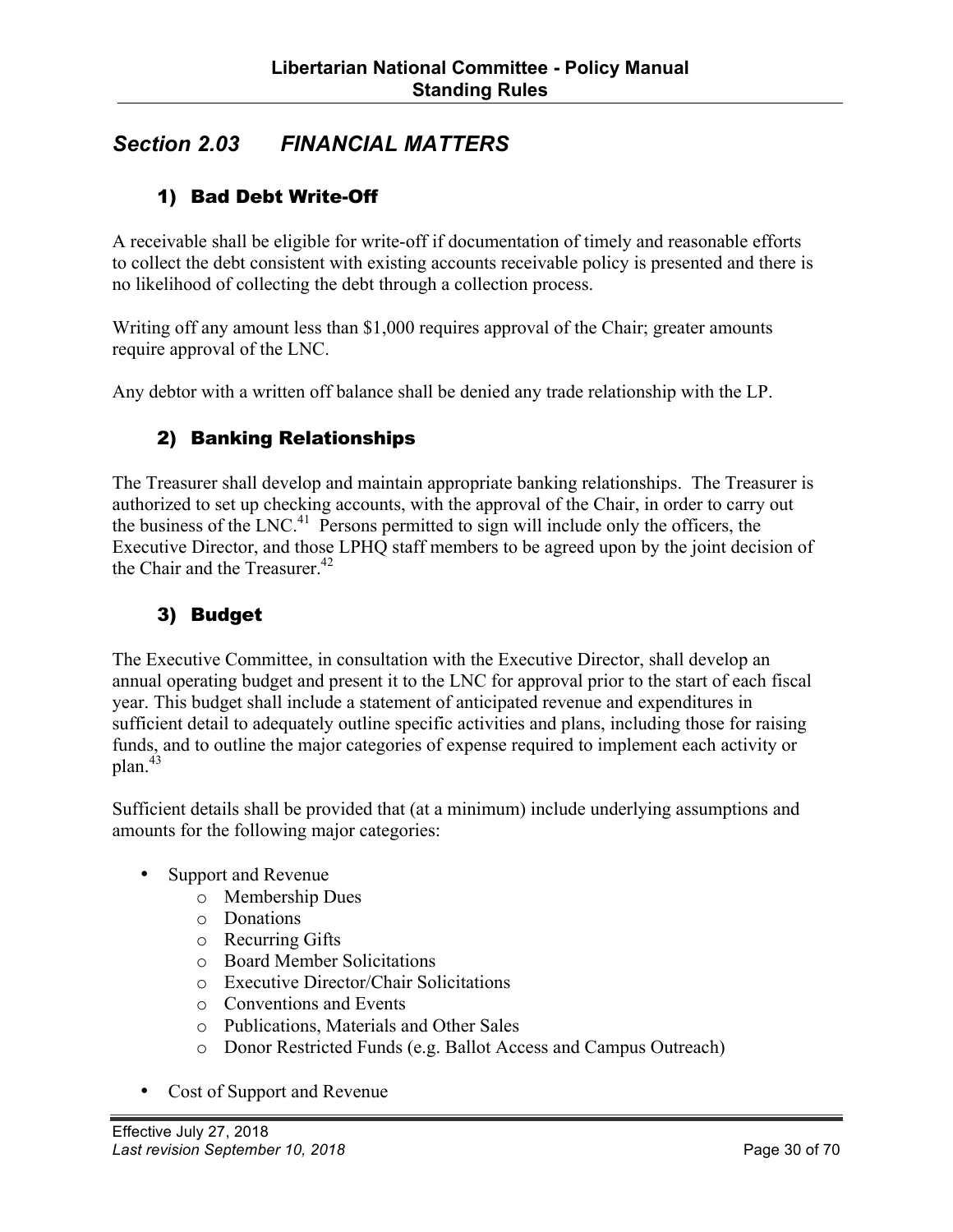- <span id="page-30-0"></span>o General Fundraising Costs
- o Membership Fundraising Costs
- o Convention and Event Costs
- o Direct Costs Related to Other Sales
- Compensation and Administration
	- o Compensation Salaries, wages, benefits, taxes and related expenses
	- o Administration Rent and utilities, accounting, bad debts, bank charges, depreciation, equipment leases & maintenance, insurance, legal, office supplies, postage  $\&$  shipping, printing, software  $\&$  other information technology, telephone, travel and other administrative expenses
- Program Expenses
	- o Affiliate Support Develop and support state and county affiliate parties
	- o Ballot Access Getting candidates on ballots, including required lawsuits
	- o Branding Develop and maintain a positive image in the minds of voters
	- o Campus Outreach Recruiting and supporting on campus groups
	- o Candidate Support Recruiting and supporting candidates
	- o Litigation Lawsuits to change public policy, excluding ballot access
	- o Lobbying Efforts to change laws, including ballot access laws
	- o Media Relations Direct communication with the media
	- o Member Communications LP News and other member communications
	- o Outreach Initiatives to reach the general public and outside groups
	- o Voter Registration Voter registration campaign efforts
- Capital Expenditures

No budget shall be submitted to the LNC for approval that exceeds 110% of the actual revenue over the immediate past 12 months prior to the date of the budget approval.

Year-end closing positive or negative fund balances for restricted funds shall be reflected in the next year's budget as incremental budgeted expenses or revenues.

Funds shall not be disbursed for any budget line that exceeds the total budgeted expense amount by 10% or \$100, whichever is more. Funds shall not be disbursed for any expense which is not in the budget, unless otherwise authorized in this Policy Manual.

The exact levels of financial support provided by the Party for LP News shall be established annually in the approved budget for the Party or in other LNC resolutions.

The Treasurer shall report any unauthorized expenses to the LNC.

#### 4) Conventions

The Party shall not directly or indirectly compensate or otherwise underwrite or subsidize the convention travel, lodging (excepting room upgrades which the Party received at no cost),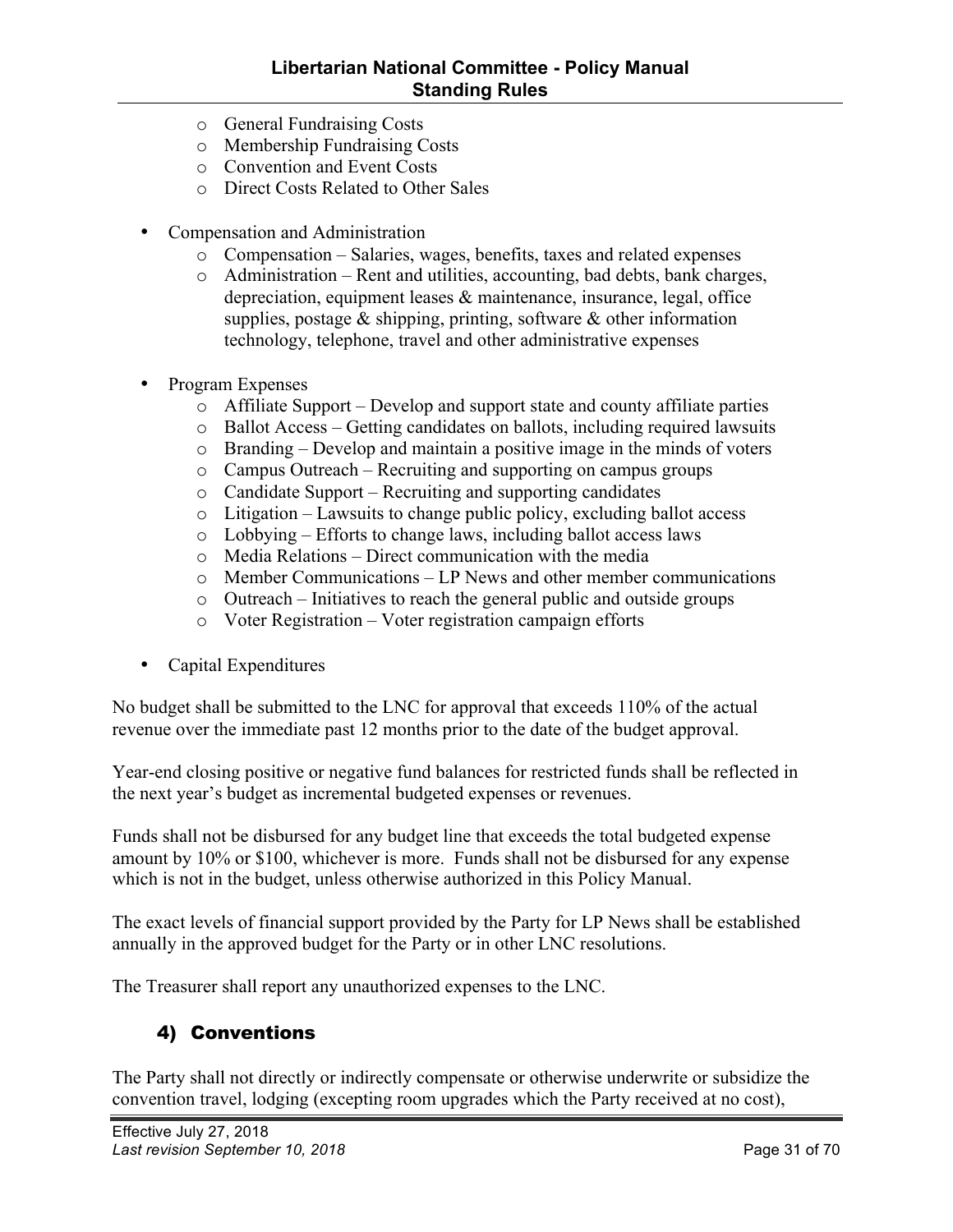#### **Libertarian National Committee - Policy Manual Standing Rules**

<span id="page-31-0"></span>entertainment costs or speaker fees/honorariums of any Convention delegates. This policy shall not prohibit the Party from underwriting organized convention events offered to all donors of a particular level. Nor shall it prohibit delegates from receiving complementary meals or access to convention events in rough proportion to their level of volunteer work. All volunteer compensation must be approved by the Convention Oversight Committee, and contemporaneously published when actual compensation is received.

## 5) Credit Cards and Expense Reimbursements

All expenditures shall be evidenced by receipts. The Chair or Treasurer shall be required to approve (and evidence by signing or initialing) all expenses and expense account reimbursements in excess of \$200 made to the Executive Director or LNC members prior to payment or within thirty days of payment if the expenditure is incurred with a Party issued credit card. No advance shall be made. No officer shall approve his or her own expenses.

Travel expenses incurred by officers for the explicit purpose of conducting Party business (excluding those incurred for the purpose of attending LNC meetings) may be reimbursed. Business travel expenses not pre-authorized by the LNC must be deemed necessary and approved in writing by the Chair to qualify for reimbursement. All travel expense reports are to be audited by the Treasurer, and approved by the Treasurer and the Chair.

## 6) Fixed Assets

Staff shall maintain a listing of fixed assets and update it monthly to record any additions or disposals. Depreciation shall be recorded monthly on a straight-line basis over the estimated useful lives of the related assets.

## 7) Time Sheets and Expense Allocation

Each employee shall submit a timesheet at least once per pay period to reflect the number of hours worked, allocating such time to corresponding categories specified in the annual budget. Time sheets shall be reviewed and approved prior to employee time being entered in the payroll system. Payroll costs for each employee shall be allocated to expense categories in proportion with approved time. Separate general ledger accounts shall be used for allocated payroll costs.

Where appropriate, an expense shall be allocated to one category. Expenses that benefit more than one category or that are general administrative in nature shall be allocated to a general administrative account in the general ledger. Those expenses shall then be allocated on a monthly basis to expense categories in proportion to the allocation of payroll costs. Separate general ledger accounts shall be used for allocated general administrative costs.

Monthly financial statements shall separately report allocations of payroll and overhead to corresponding categories.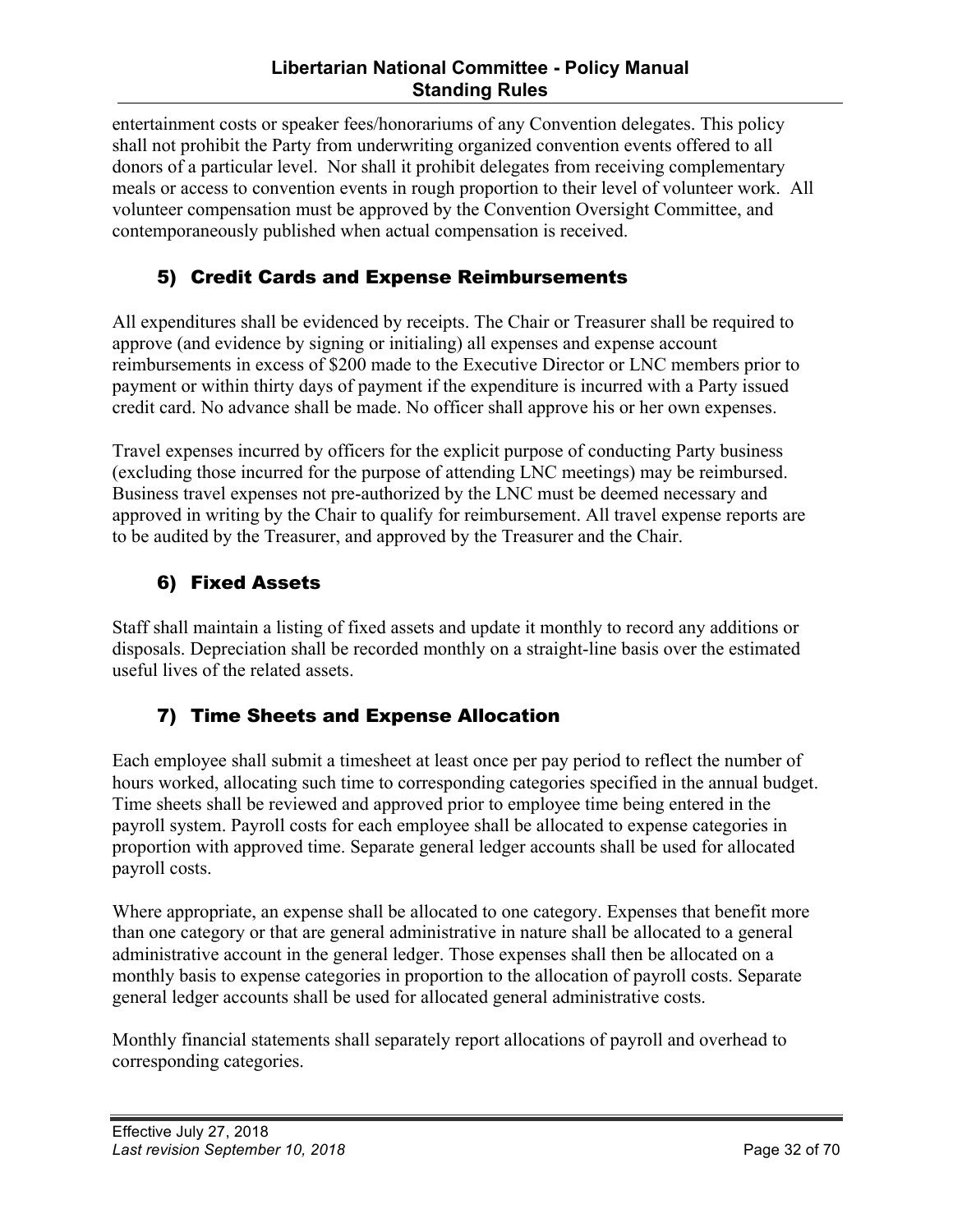## <span id="page-32-0"></span>8) Inventories

Staff shall maintain an inventory listing of promotional and other inventoried items, costing units on a first-in, first-out basis. The list shall be updated periodically and an inventory count shall at a minimum be conducted annually at year-end. The results of each count shall be reconciled to the general ledger and accounting entries shall be made to ensure accurate presentation of ending inventory on the financial statements.

#### 9) Related Party Reporting

For each related party engaging in one or more financial transactions with the Party, all interim financial statements shall include a report of the status, nature and current and year-todate amounts with respect to such transactions, including contributions, expenses, loans, commitments, guarantees or any other transaction.

## 10)Financial Exigency

The Chair or Treasurer is authorized to execute up to \$100,000 in promissory notes while the LNC has specifically declared that a state of financial exigency exists and the only reasonable method of forestalling legal action is to execute promissory notes.

The Chair must approve all negotiated terms with the goal being a schedule that the Party can successfully meet to extinguish its debts within six months. Such promissory notes shall only be executed with the following terms:

- Only for a legitimate trade payable in an amount not to exceed \$25,000 per vendor, and then only to each specific creditor or vendor involved.
- Vendor agrees in writing not to assign the note to any third party.
- A rate of interest no greater than 12% per annum from date of note execution.
- A duration not exceeding six months from note execution. If debt extinguishment is not possible in that time frame, no note shall be executed.

## 11)Fundraising and Contributor Relationships

The Treasurer shall develop and maintain appropriate contributor relationships. The Chair shall approve all fundraising letters.

## 12)Special Events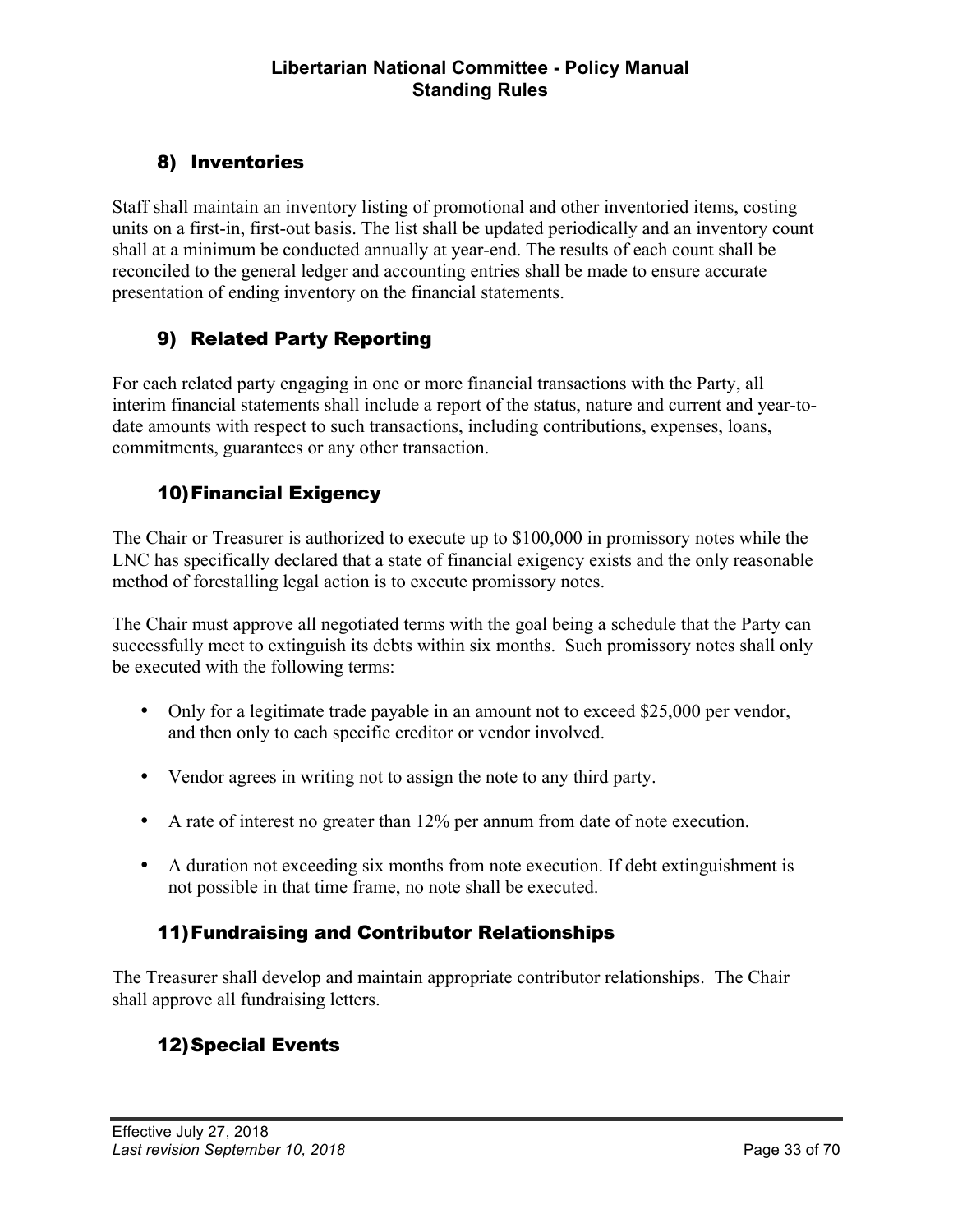#### **Libertarian National Committee - Policy Manual Standing Rules**

<span id="page-33-0"></span>The LNC or the Executive Committee may designate certain Party efforts as "special events". All revenues for special events must be directly deposited into "Special Events" accounts dedicated for that purpose. All disbursements for special events must be made from these same accounts to the extent their balances permit. Other party funds shall not be dispensed for these events without prior approval of the Chair, nor shall special events funds be used for other purposes until all obligations relating to that event have been discharged.

## 13)Project Funding

Projects shall be self funding and shall expend or obligate only money which has been received unless such expenditures or obligations are approved in advance by the LNC.

## 14)Targeted Reserve

The targeted Reserve shall be equal to the sum of all monthly occupancy, labor and governance expenses.

## 15)Treasurer's Reports

No later than 45 days after each calendar quarter, the Treasurer shall prepare a quarterly Treasurer's Report to be mailed to any sustaining member who either was a delegate at the most recent regular convention or requests such report.<sup>44</sup> The monthly Treasurer's Report shall include a listing of the year-to-date expenditures of the Chair's discretionary funds.

No later than the end of each calendar month, the Treasurer shall prepare a monthly Treasurer's Report to the LNC reflecting the Party's financial position and the results of its operations through the previous calendar month.<sup>45</sup>

## 16)Presidential Campaign Support Fund

There is established a Libertarian Party Presidential Campaign Support Fund. This fund shall consist of dedicated contributions and optional allocations by the LNC for the express purpose of supporting the LP Presidential ticket. Fundraising appeals for these encumbered funds may be made at any time. Money from this fund may only be spent after the adjournment of a presidential nominating convention and before December 1st of the year of the following general election. Any money unspent by the general election shall remain in the fund. Funds may be spent on any lawful activity that directly benefits the LP presidential campaign, including but not limited to: advertising, press releases, LP support staff expenses, printed materials, signs, websites, direct mail, email, events, get out the vote efforts, and legal matters.

## 17)Office Mortgage

It shall be the goal of the LNC to completely pay off the office mortgage as quickly as possible, and in any case prior to the due date of the 10-year balloon payment. Towards that end the LNC shall budget a minimum of \$60,000 in each odd-numbered year to pay down the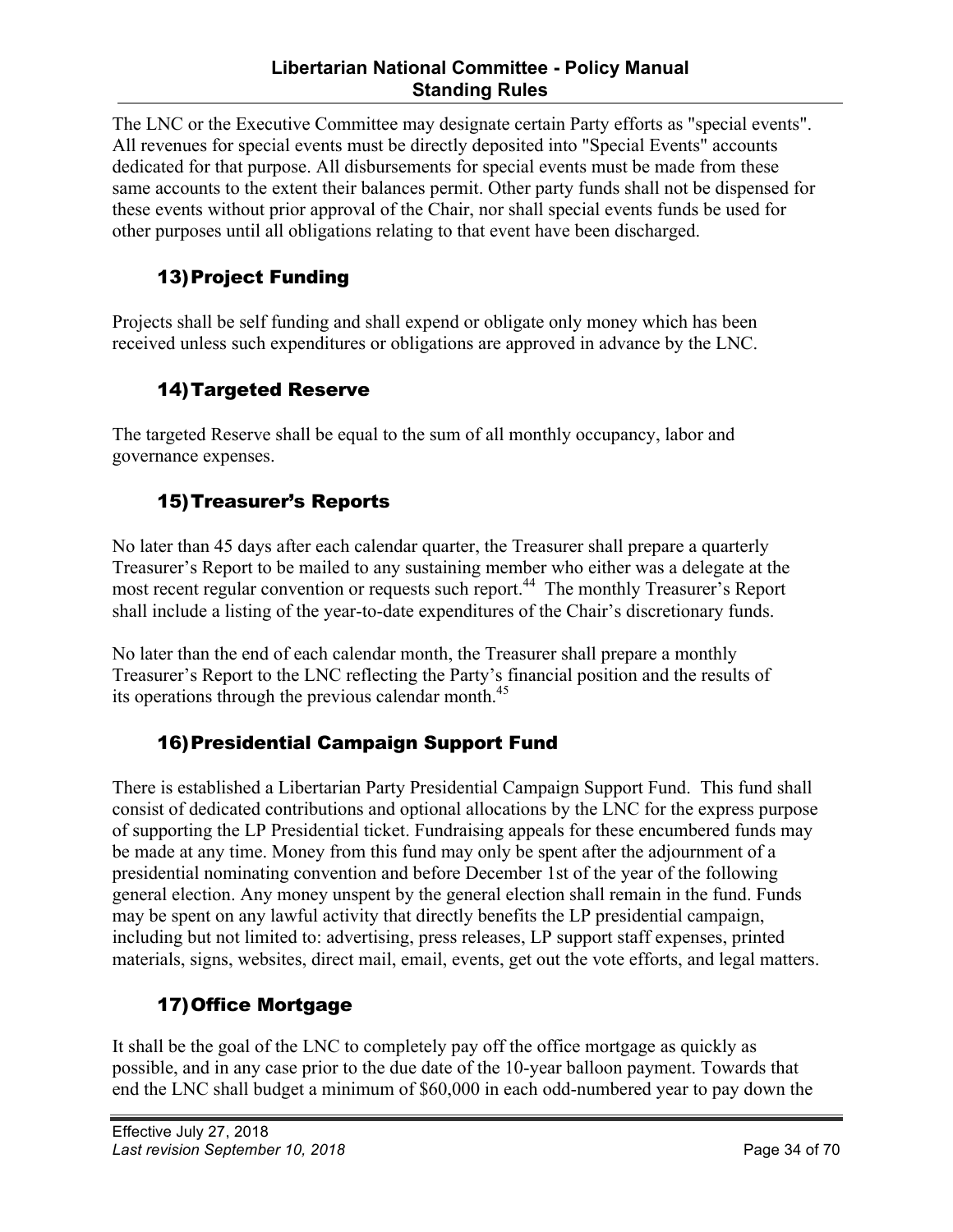<span id="page-34-0"></span>principal until the mortgage balance is zero. Fundraising for this specific purpose shall be made a high priority. This provision does not preclude additional fundraising and prepayments in even-numbered years.

## 18)Debt and Capital Leases

The LNC and its staff may not incur debt, with the exception of trade payables, in excess of \$2,000, except with a <sup>2</sup>/<sub>3</sub> vote of the National Committee.<sup>46</sup> This includes entering into binding lease agreements with aggregate payments totaling more than \$2,000.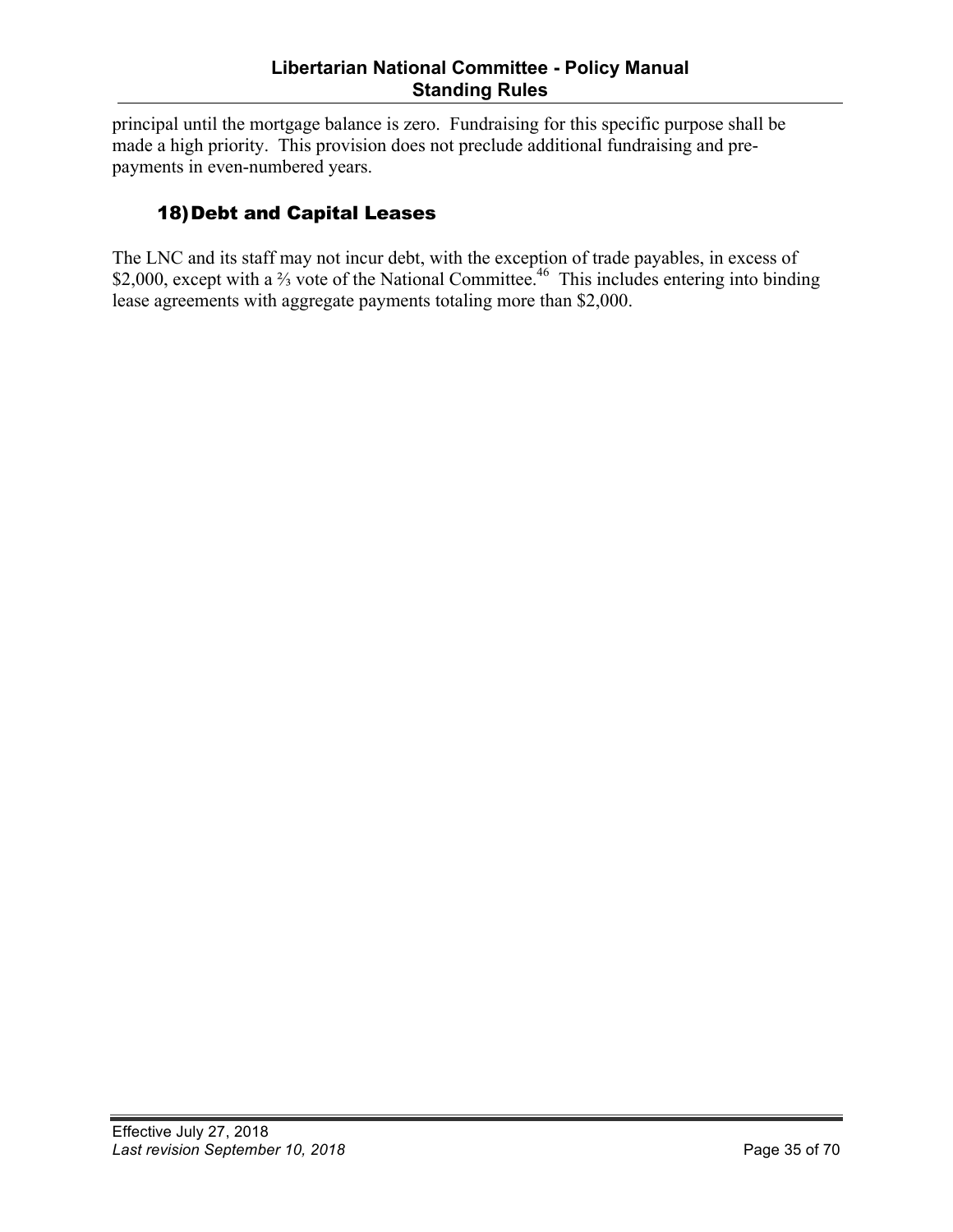## <span id="page-35-0"></span>*Section 2.04 LEGAL MATTERS*

#### 1) General Counsel

The LNC shall appoint an attorney to serve as the Party's General Counsel.

#### 2) Authorization of Lawsuits

Prior to the filing of a lawsuit, or the joining of a lawsuit filed in any court, in which the LNC or the national Libertarian Party is proposed to be a named plaintiff, to the preparation and filing of a friend of the court brief, or to providing material (costing in excess of \$1,000) financial support for the litigation, the Chair shall:

- Advise all LNC Members (including alternates) of the proposed lawsuit, its purpose, and its estimated cost;
- Confirm, or seek and obtain approval for, the budgetary authority for the expenses of the lawsuit as provided elsewhere in this Policy Manual; and
- Seek and obtain approval with a two-thirds vote of the Executive Committee for participation in the lawsuit.

#### 3) Contracts and Contract Approval

All contracts or modifications thereto shall be in writing and shall document the nature of the products or services to be provided and the terms and conditions with respect to the amount of compensation/reimbursement or other consideration to be paid.

The Chair shall approve any contract in excess of \$7,500.

All contracts of more than one year in duration or for more than \$25,000 shall be reviewed and approved by General Counsel prior to signing by the Chair.

No agreement involving a financial transaction with a related party shall be executed unless first approved by the LNC. Any such agreement shall be disclosed in a conflict of interest statement.

Independent contractors doing business with the LNC are required to sign formal contracts that clearly set forth the parties' intention that they be treated as independent contractors. Each contract for director-level employment and any related advice from General Counsel must be circulated to the LNC on a strictly confidential basis following EPCC approval.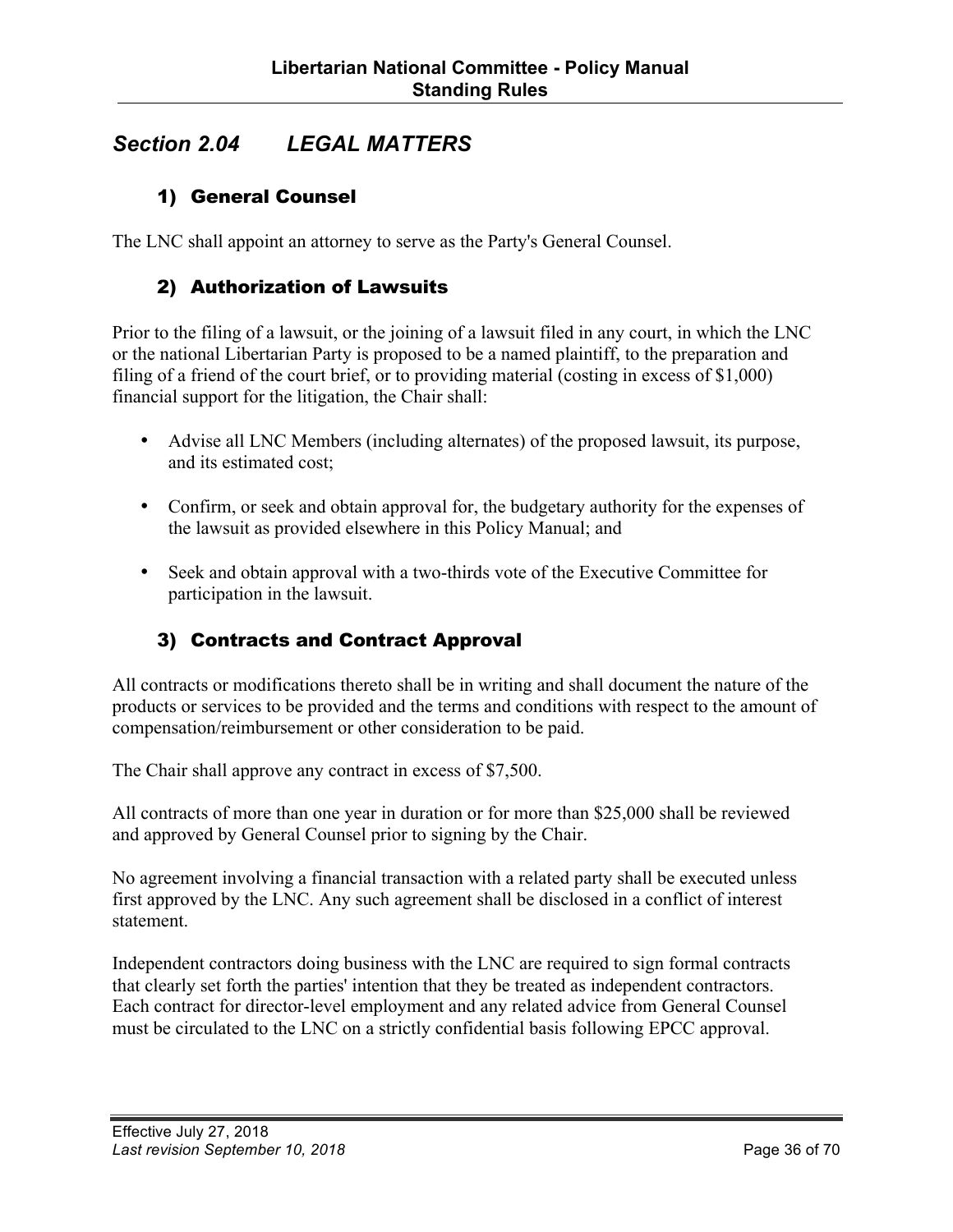#### <span id="page-36-0"></span>4) Indemnification

- The LNC shall retain sufficient Director's and Officer's liability coverage for board members and employees.
- Any officer, employee, or agent of the Libertarian Party who, acting on behalf of or as an authorized representative of the Libertarian Party, was or is a party to or has notice of becoming a party to any contemplated, pending, or seemingly completed legal proceedings, may be defended and shall be indemnified for all expenses and liabilities actually and reasonably incurred by such individual in connection therewith to the extent permitted by applicable law of the jurisdiction in which the Libertarian National Committee is incorporated.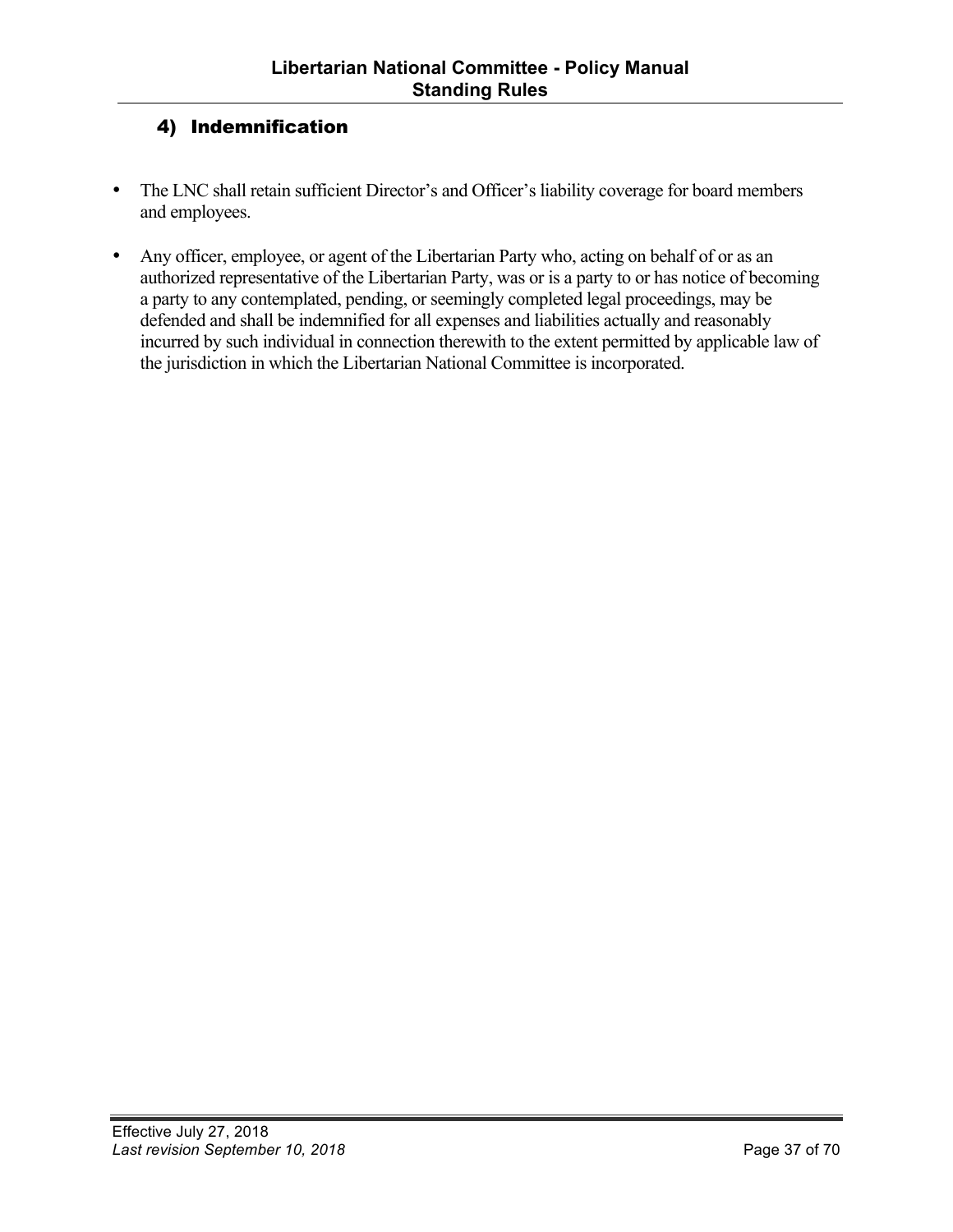## <span id="page-37-0"></span>*Section 2.05 MEMBERSHIP POLICIES*

#### 1) Membership Forms

Membership forms produced by the LNC shall include a membership statement that meets the requirements of Article 4, Section 1 of the Party Bylaws. Any new wording for the membership statement shall be subject to the same review process as all other Party Literature.

#### 2) Association Levels

The following levels of association are recognized by the Party:

- Chairman's Circle\* \$25,000 annually or \$2500 monthly in dues or contributions
- Select Benefactor\* \$15,000 annually or \$1500 monthly in dues or contributions
- Beacon of Liberty\* \$5,000 annually or \$500 monthly in dues or contributions
- Pioneer of Freedom\* \$2,500 annually or \$250 monthly in dues or contributions<br>• Lifetime Founder\* \$1,500 annually or \$150 monthly in dues or contributions
- $$1,500$  annually or  $$150$  monthly in dues or contributions
- Platinum \$500 annually or \$50 monthly
- Gold \$250 annually or \$25 monthly
- Silver \$150 annually or \$15 monthly
- Bronze \$50 annually
- Basic \$25 annually

Contribution levels are based upon transfers of cash (or its equivalent), where there is no exchange of goods, services, or quid pro quo, such as in the case of convention package sales.

Staff shall have discretion as to when to list any or all membership/donation levels and/or benefits online, in print, or elsewhere, based on practical considerations such as layout, and with their priority being to maximize both membership and donations.

#### 3) Life Membership Status

A member who contributes at least \$1,500 during any twelve-month period shall be granted life-membership in the Party. $47$ 

#### 4) Benefits

Non-member contributors shall be provided all benefits provided to member contributors, except for those rights specifically granted only to members or sustaining members by the Party Bylaws or this Policy Manual.

A contributor (member or non-member) shall be entitled to the following basic benefit: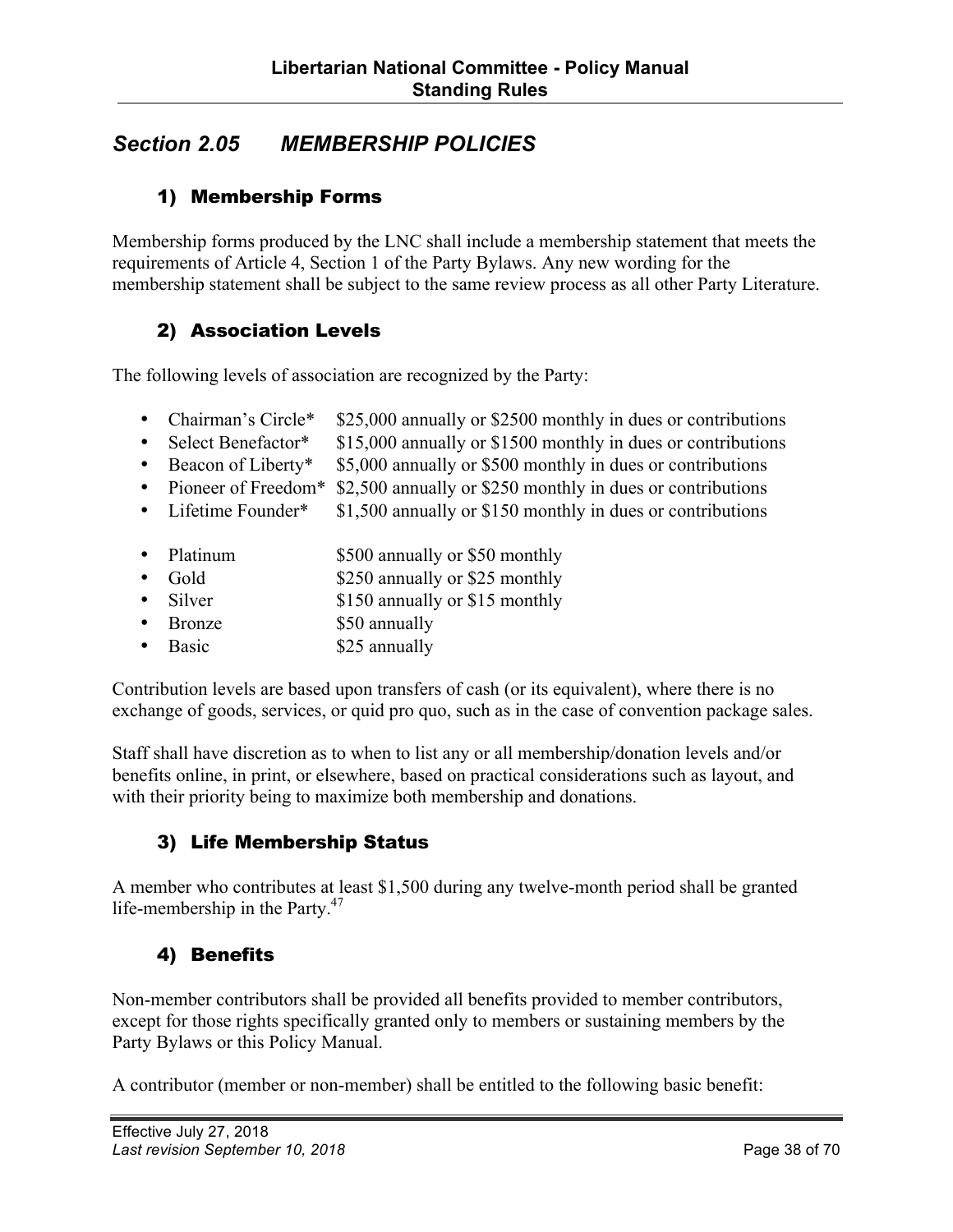• 1-Year subscription to LP News

A member with a future benefits lapse date shall also be entitled to the following basic benefit:

• Customized Party membership card, updated annually, identifying the individual's level of association and lapse date.

A Lifetime Founder shall be entitled to the following benefits: **\$1,500 level**  (Convention benefits are based on giving at least one annual contribution or equivalent pledges, from the start of the previous convention and prior to the next convention)

- Special name badge with Life Ribbon (Torch Club)
- Lifetime Pin
- Mention in program at national convention

A Pioneer of Freedom shall be entitled to the following benefits: **\$2,500 level** (Convention benefits are based on giving at least one annual contribution or equivalent pledges, from the start of the previous convention and prior to the next convention)

- Special name badge with Life Ribbon (Torch Club)
- Lifetime Pin
- Special mention on signage and programs at national convention
- VIP seating at national convention banquet<sup>\*\*</sup>

A Beacon of Liberty shall be entitled to the following benefits: **\$5,000 level** (Convention benefits are based on giving at least one annual contribution or equivalent pledges, from the start of the previous convention and prior to the next convention)

- Special name badge with Life Ribbon (Torch Club)
- Lifetime Pin
- Special mention on signage and programs at national convention
- VIP seating at national convention banquet\*\*

A Select Benefactor shall be entitled to the following benefits: **\$15,000 level**  (Convention benefits are based on giving at least one annual contribution or equivalent pledges, from the start of the previous convention and prior to the next convention)

- Special name badge with Life Ribbon (Torch Club)
- Lifetime Pin
- Special mention on signage and programs at national convention
- VIP seating at national convention banquet or other events\*\*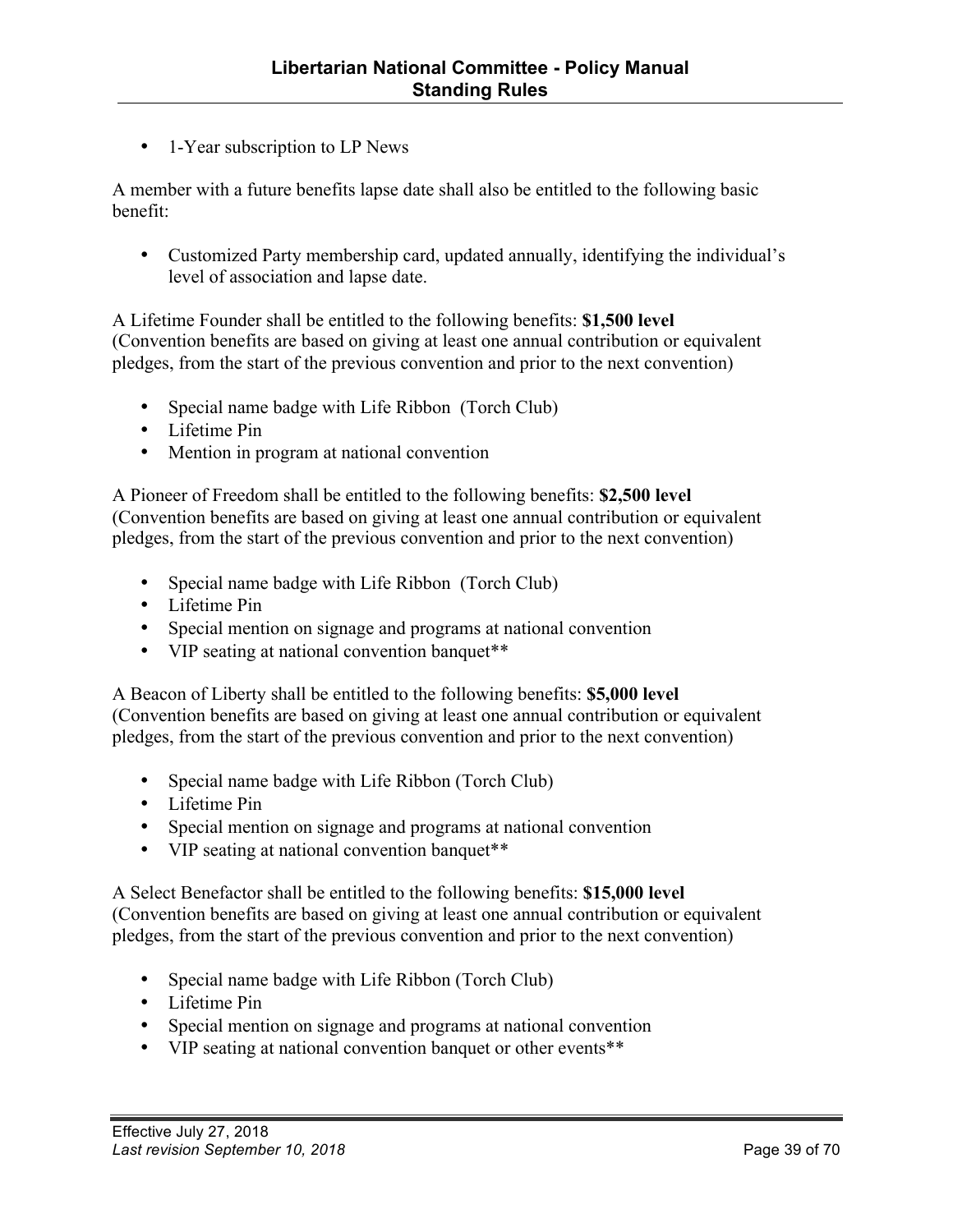<span id="page-39-0"></span>A Chairman's Circle member shall be entitled to the following benefits: **\$25,000 level**  (Convention benefits are based on giving at least one annual contribution or equivalent pledges, from the start of the previous convention and prior to the next convention)

- Special name badge with Life Ribbon (Torch Club)
- Lifetime Pin
- Special mention on signage and programs at national convention
- VIP seating at national convention banquet or other events\*\*

Maintaining the Torch Club membership is based on contributions from the start of the previous national convention to the END of the next national convention and shall consist of all those in the highest 5 levels (denoted by \*). For monthly pledges at the Lifetime Founder and higher levels, membership at that level begins at the beginning of the fourth month of the pledge.

Those benefits designated with \*\* will be subject to availability on a first-come basis, to address the HIGHLY WELCOMED possibility that there will be too many qualifying people for a single table.

National Convention VIP seating, signage, and programs, will be determined prior to the start of the event.

Staff shall have the discretion to create and bestow additional benefits.

#### 5) Benefits Lapse Date

An individual's benefits lapse date is independent of the sustaining membership lapse date defined by the Party's Bylaws.<sup>48</sup>

Individuals making a first contribution shall have a benefits lapse date established one year from the date of receipt. Individuals who remit the required amount of dues in response to a membership renewal request shall have the benefits lapse date extended by one year from the existing lapse date or one year from the date of receipt, whichever is later.

Individuals who remit the required amount other than dues during the Renewal Period shall have the benefits lapse date extended by one year from the existing lapse date or one year from the date of receipt, whichever is later.

Individuals pledging at least \$10 per month using an automated recurring payment method, such as a valid credit card or ACH debit, shall have their benefits lapse dates extended to the last day of the following December.

Other contributions in response to other than a membership renewal appeal shall not as a policy extend the benefits lapse date, however Staff shall have the discretion on a case-by-case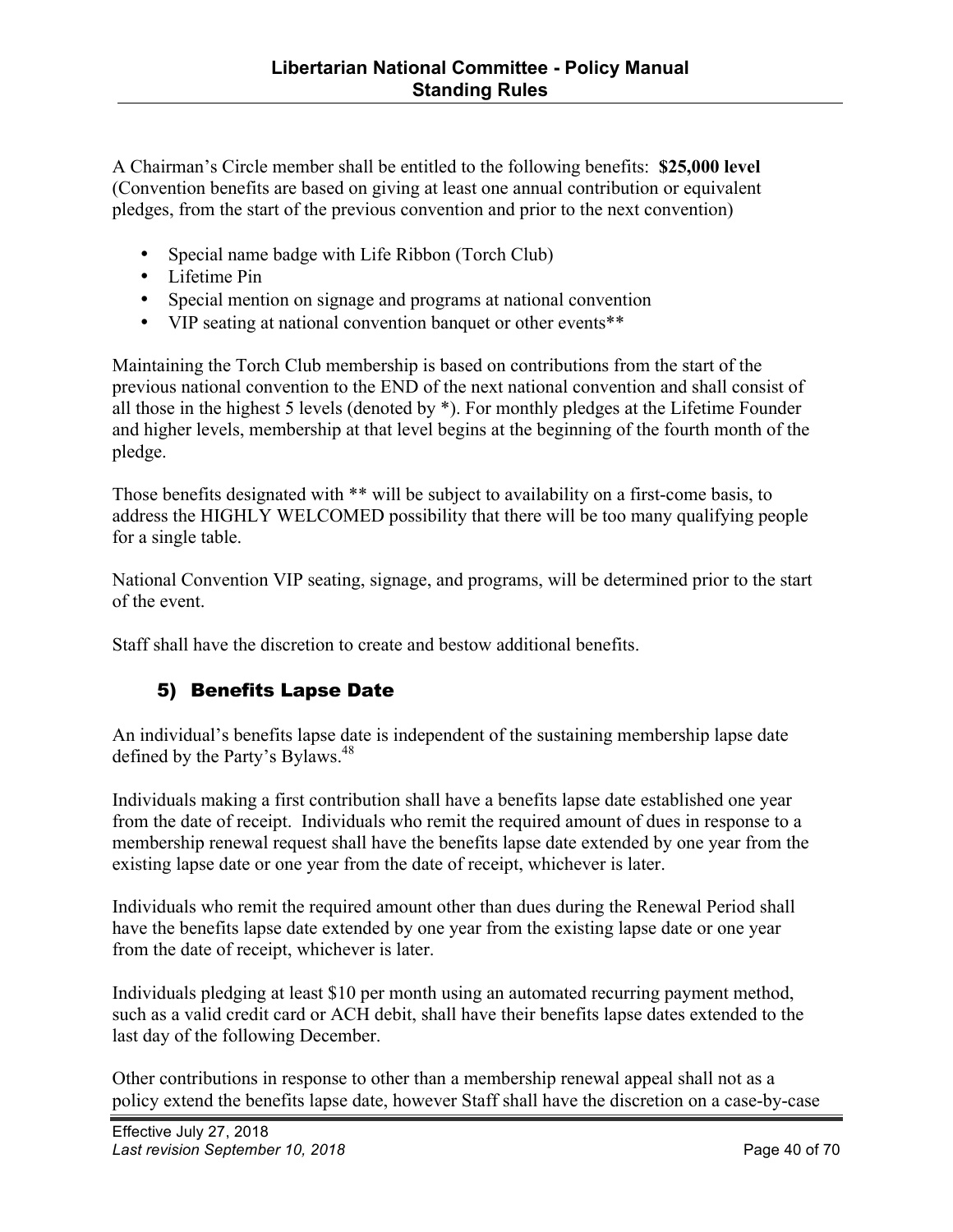basis to extend a contributor's benefits lapse date up to one year from the last contribution date, if failure to do so would damage donor relations.

Notwithstanding the above, an individual who has contributed an amount sufficient to have qualified for life membership status shall be entitled to lifetime basic benefits.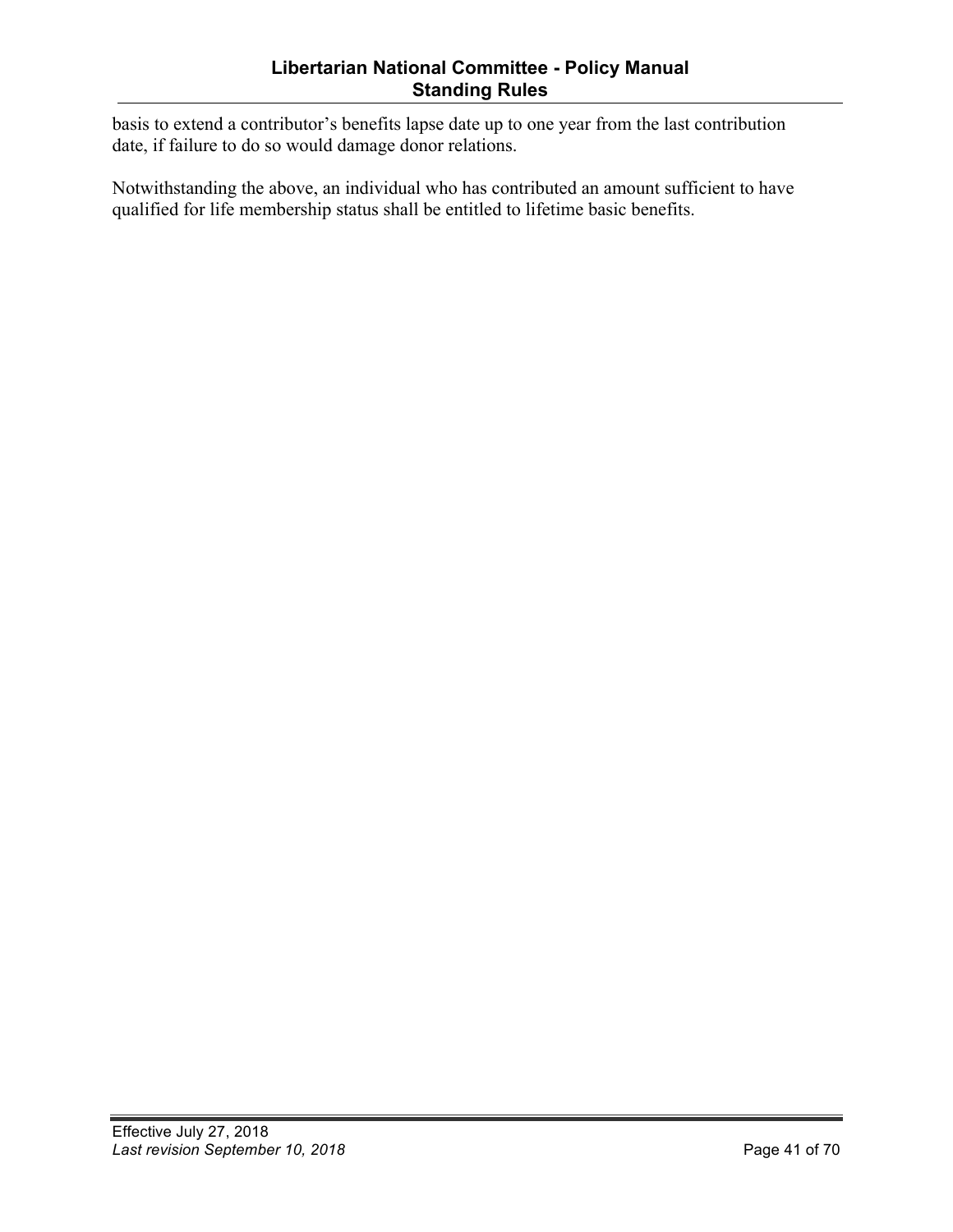## <span id="page-41-0"></span>*Section 2.06 PARTY COMMUNICATIONS*

#### 1) Official Spokesperson

The Chair represents and serves as the chief spokesman of the Party as appropriate, including:

- representing the Party to the public, including the business community, media, other political and educational organizations, government agencies, and elected officials;
- planning and directing all investigations and negotiations pertaining to cooperative efforts of the Party with non-libertarian political organizations and the acquisition or sale of major assets;
- maintaining systems of internal and external communication, including providing a quarterly chair's report to all LNC Members.

#### 2) Graphic Symbols

The Statue of Liberty graphic and the Torch Eagle graphic are considered the appropriate graphic symbols to be used on Party materials.

#### 3) Literature

All reprints of Party literature shall be required to show credit to the author if such credit is given on the original. All wording on material produced by the Party shall be regarded as integral to the piece, and no wording shall be added to materials after approval of their form and content by the LNC. This requirement shall not apply to copyrights, addresses, etc. All materials for public distribution will carry the designation "Libertarian Party."

#### 4) LP News

LP News is the name of the Party's newsletter and as such is the principal regularly issued publication of the Party. It is the major communications medium of the party. It conveys the Party's message and self-image to all who receive it. It serves as the one unifying publication for the political views within the Party.

The LP News shall be published in a tabloid format. The frequency of publication shall be at least bimonthly unless the Chair decides that frequency is inconsistent with the approved budget or the Party's current financial condition. The number of pages per issue and the circulation per issue shall be the responsibility of the Chair consistent with the approved budget and the Party's current financial condition.

The selection of articles, their layout and the graphics for LP News, the relative amount of space assigned to articles, advertisements, Party announcements, and regular features shall be the responsibility of the Chair except as detailed in this Policy Manual.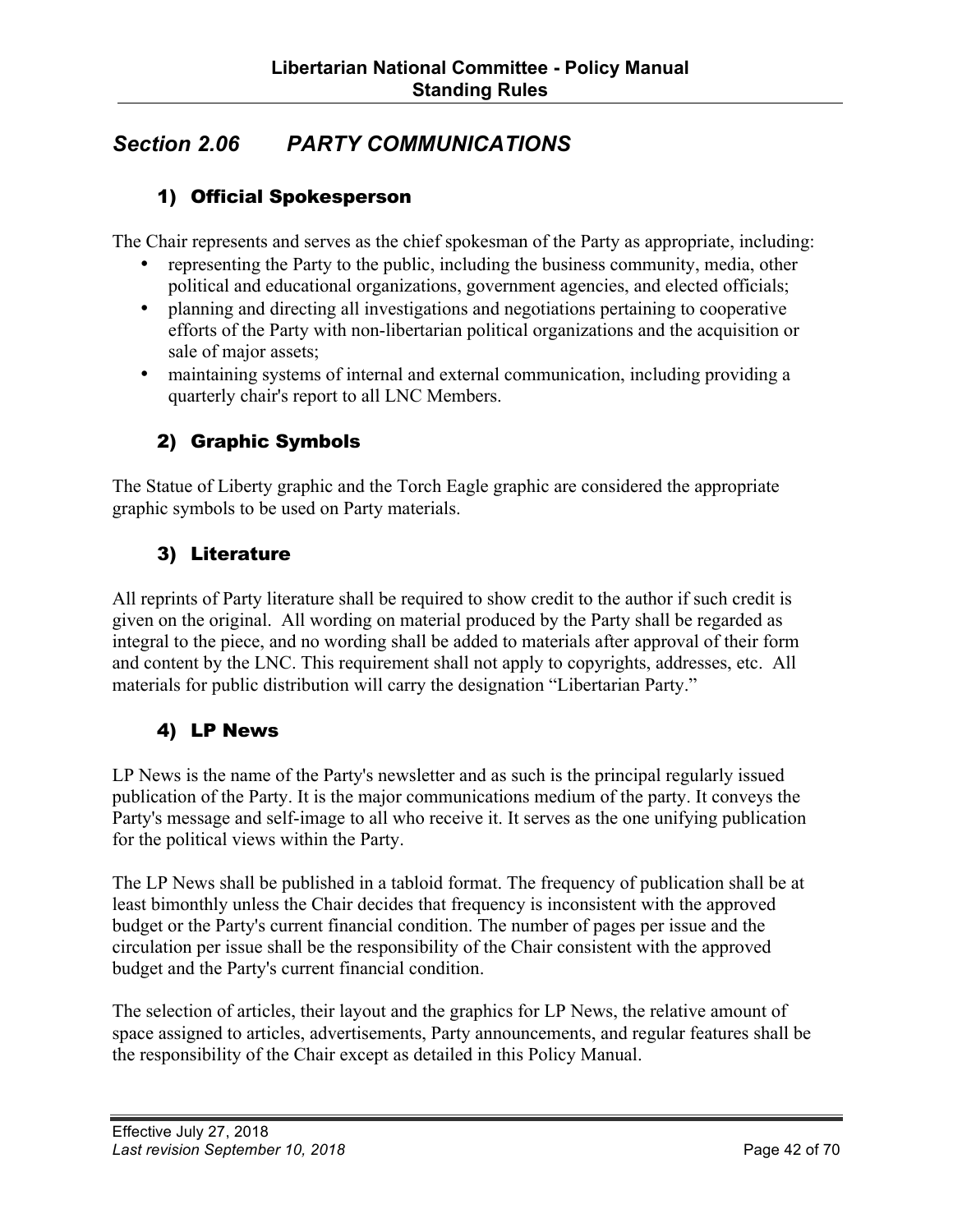#### **Libertarian National Committee - Policy Manual Standing Rules**

<span id="page-42-0"></span>The LP News is distributed to three major groups: Party members and contributors, media representatives, and prospective members. The LP News shall address itself primarily to Party members and its role shall be complementary to other publications within the libertarian movement.

The LP News shall focus on three types of articles:

- those providing a libertarian perspective on current issues along with how and why this perspective differs from that of other political parties;
- those providing information on libertarian, libertarian oriented and Party activities around the U.S. and the world; and
- those discussing the tactics and strategy of Party political activities.

This leaves to other publications the areas of scholarly articles, in-depth analysis of current issues, regular coverage of the arts (book and film reviews), analysis of libertarian movement (as opposed to Party) tactics and strategy, in-depth debate of questions on which there is no libertarian consensus, critique of individuals within the libertarian movement, and reporting of routine state and local activities and personalities.

The proper tone for all articles is factual and even-handed. "Mainstream" political rhetoric shall be used to present "radical" libertarian ideas. "Buzz words" and "libertarian jargon" shall be avoided in order to make the LP News appealing to the broadest possible readership. Personal attacks on persons and institutions within the libertarian movement are to be avoided.

The articles in LP News shall, on the whole, represent the core ideas of agreement in the Party. No articles shall be published which contradict the Party Platform. Articles which address areas where the Platform is silent may be published provided that they are noted as representing the opinions of the author only and not those of the Party.

Recommendations appearing in the LP News for the study of Internal Education material not produced by the Party shall be accompanied by a disclaimer to the effect that they may contain material inconsistent with the Platform. The only authoritative statement of Party positions is contained in the Platform.

No classified advertising shall be accepted. All advertisements will be clearly labeled as such.

A directory of state and Party contacts shall be included at least once each year. Information on where to find a directory of contacts online shall be published monthly.

## 5) Assuring Quality Communications

If a majority of all LNC members notify the Secretary of their belief that a proposed or actual public communication is detrimental to the image of the Party, such notification to occur no later than 72 hours after the public communication is published, the Secretary shall inform the Executive Director and Chair of this finding, and such communication shall not be further disseminated, and to the extent possible, already-disseminated material shall be promptly removed from the public sphere.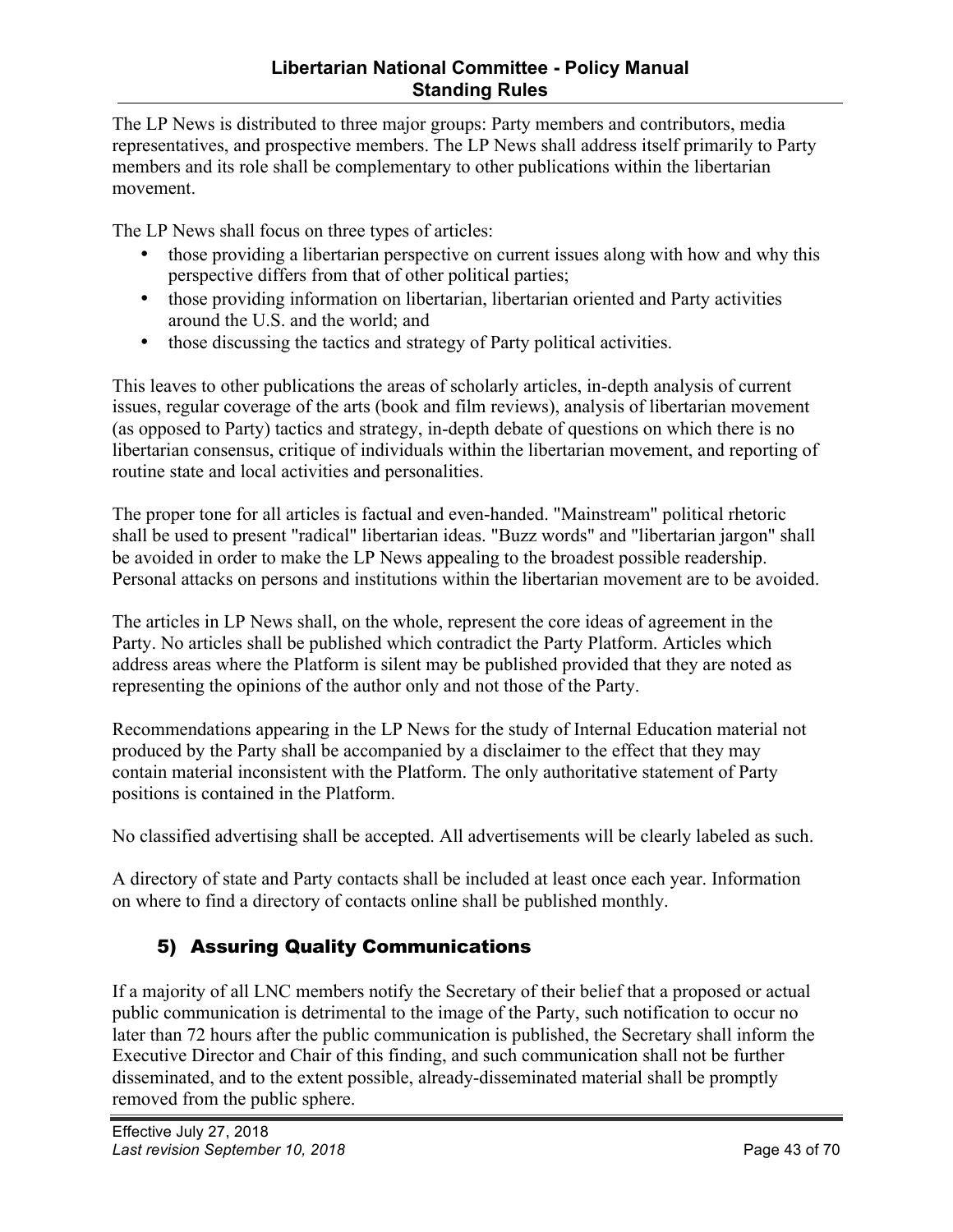## <span id="page-43-0"></span>*Section 2.07 PARTY RECORDS*

#### 1) Proposed Agenda and Reports

The proposed agenda and all reports shall be distributed to the LNC at least 7 days prior to the session.<sup>49</sup>

#### 2) Delegate Allocation Based on Presidential Votes

The Secretary shall distribute to each affiliate party the Presidential vote totals which the Secretary proposes to use for purposes of delegate allocation for National Conventions as provided for in the Bylaws, no later than the last day of April in the year following a Presidential election. If any Party member seeks a modification of the vote totals proposed by the Secretary, the member shall file with the Secretary a written request to modify the totals along with any documentation supporting the request no later than the last day of May of the same year. The Secretary shall review all such requests to modify the Presidential vote totals and distribute a final allocation of delegates based on Presidential vote totals no later than the last day of July of the same year.

#### 3) Document Distribution

The Secretary shall assure that LNC Members, alternates, and state chairs shall receive copies of the Bylaws and Platform after each convention. The Secretary shall assure that LNC agendas, minutes, mail ballots, resolution updates, and other supporting material shall be sent without charge to all LNC Members, alternates, and committee chairs, as well as to any state chair that requests them. Any Party member may obtain these materials at his or her own cost.

#### 4) Electronic Mail Ballot Results

The Secretary shall report the results of electronic mail ballots at each LNC meeting immediately following those ballots.<sup>50</sup>

## 5) Access to Corporate Records

Members of the National Committee and Audit Committee are entitled to inspect and copy books, records (including electronic records) and documents of the Libertarian National Committee, Inc. to the extent reasonably related to the performance of the member's duties to the corporation, including those duties as a member of a committee, but not for any other purpose or in any manner that would violate any duty to the corporation. Prior to obtaining copies the member shall execute a standard nondisclosure agreement. If the member requires an outside professional to assist in reviewing and analyzing the materials, that individual shall also execute a standard nondisclosure agreement prior to receiving the materials.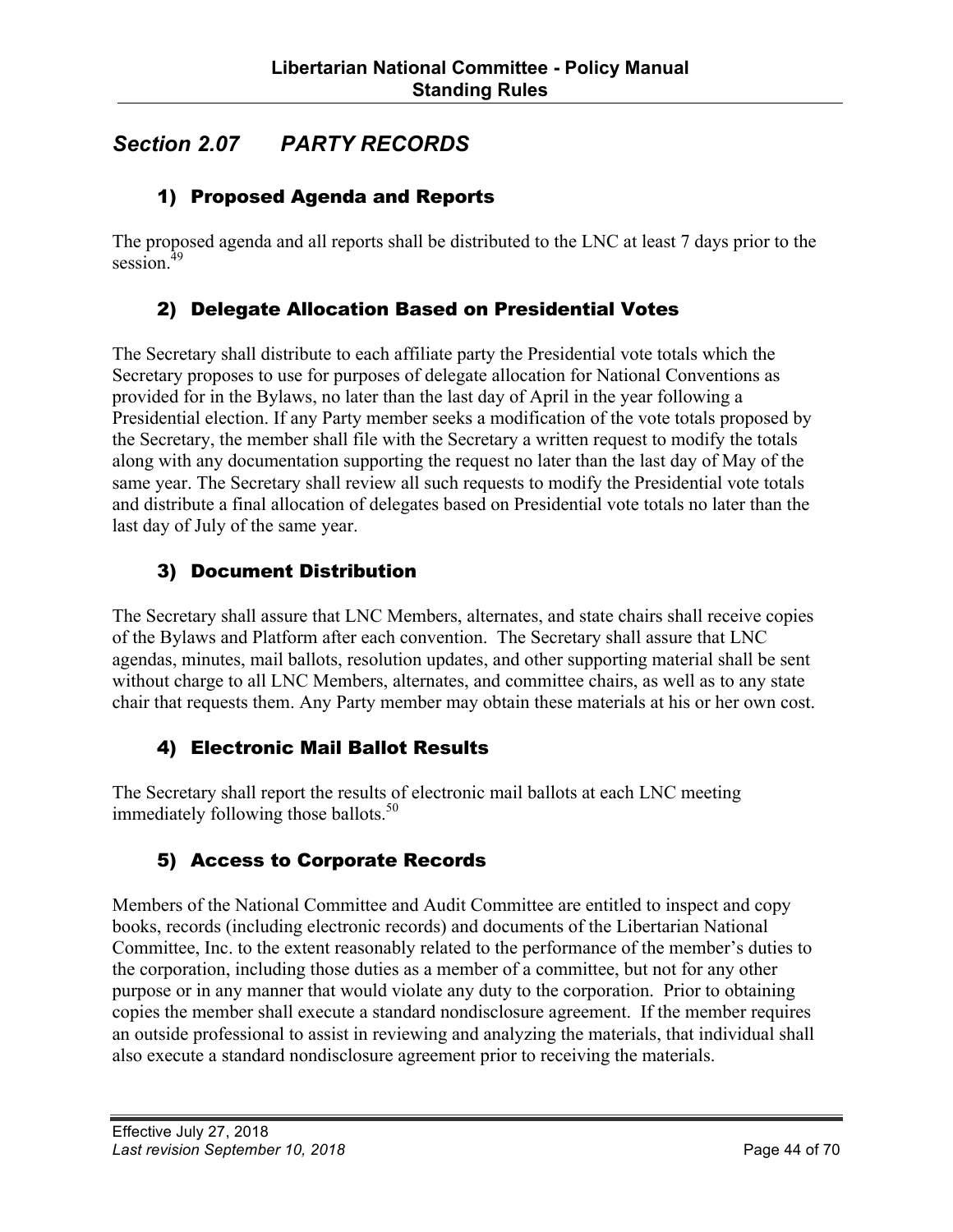## <span id="page-44-0"></span>*Section 2.08 POLITICAL CAMPAIGNS*

#### 1) Qualifications for Party Support

The Party may financially support the candidacies of persons who meet the following requirements:

- 1. The requested contribution from the LNC is legal
- 2. The candidate is a sustaining member of the national LP and a member in good standing of the state affiliate
- 3. The candidate is legally qualified to hold the office  $\&$  if partisan party registration is available, must be registered as Libertarian, and not registered with any other Party
- 4. The candidate must have a professional quality website and email address under a campaign-related domain name
- 5. The candidate has professional quality photos, especially a headshot and at least a oneminute video with audio of the candidate speaking
- 6. The candidate must have a dedicated campaign manager  $\&$  a dedicated campaign treasurer
- 7. The candidate must use the word "Libertarian" in his or her campaign in partisan elections, if allowed by law
- 8. The candidate must have already raised more contributions than requested of the LNC
- 9. The candidate has a written campaign plan with justifiable and quantifiable expected results (votes, recruits, money, media, etc)
- 10. The candidate will follow the national Party Platform or clearly distinguish where their views differ

#### 2) Limitations on Party Support for Public Office

Party resources shall not be used to provide information or services for any candidate for public office prior to the nomination unless:

- such information or services are available and announced on an equal basis to all Libertarians who have declared they are seeking that nomination,
- such information or services are generally available and announced to all party members, or
- the service or candidate has been approved by the state chair.

## 3) Liability for Political Campaigns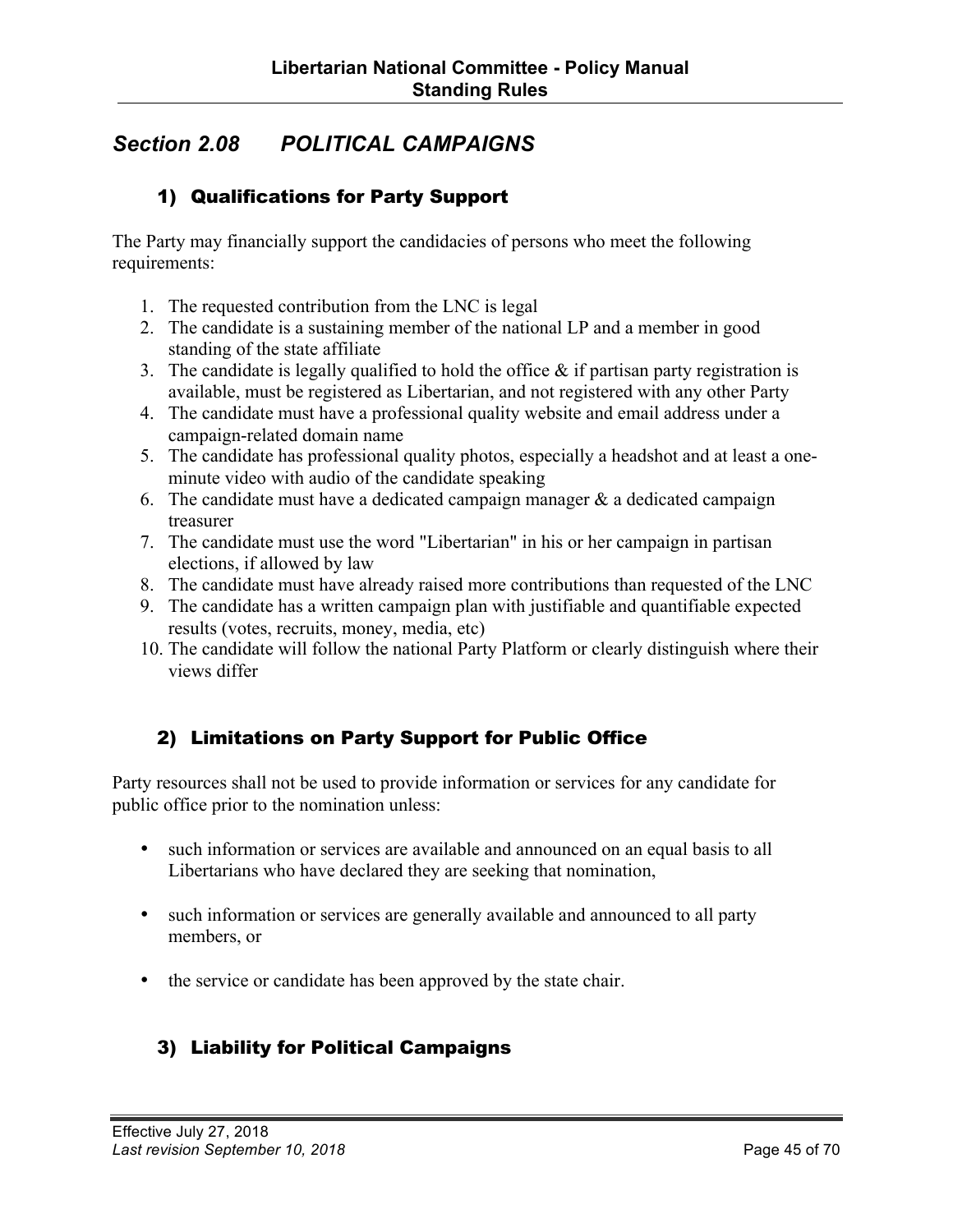#### **Libertarian National Committee - Policy Manual Standing Rules**

The LNC will not be responsible for the debts incurred by future presidential campaigns or any other campaign. However, the LNC may vote to make monetary and non-monetary contributions to such campaigns under the limits prescribed by law. If such contributions are made, they shall be made only after such candidate or campaign has agreed to meet the reasonable financial and budgetary controls set by the LNC. No candidate or staff member of a campaign is permitted to place orders, make purchases, or sign contracts in any manner that would lead a person to assume that the LNC is liable for the debt.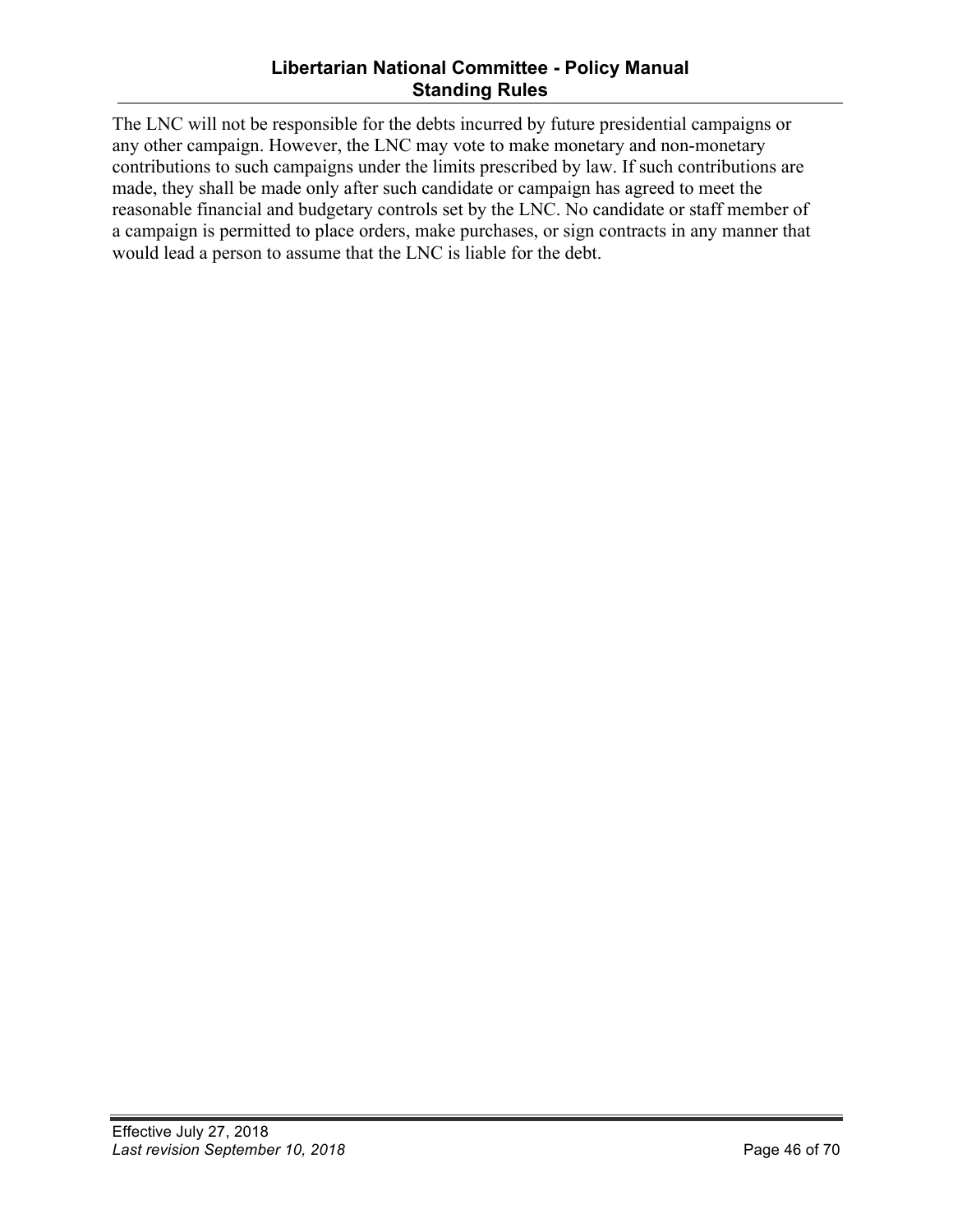## <span id="page-46-0"></span>*Section 2.09 OTHER MATTERS*

#### 1) Libertarian National Congressional Committee

The Party shall act in good faith with the Libertarian National Congressional Committee, and the Chair and Staff are directed to encourage and develop a symbiotic relationship by fully cooperating in activities and coordinating efforts, including the sharing of constituent information, so as to achieve our mutual goal of supporting Libertarian candidates.

#### 2) Affiliation with Other Organizations

The Party shall maintain membership in the Coalition for Free and Open Elections (COFOE).

#### 3) International Representatives

The LNC may appoint one or more individuals to serve as International Representatives, subject to the following:

- The title is honorary, and does not convey any binding authority, unless specifically delegated by the LNC.
- The International Representative serves at will, and may be terminated by either party at will without cause.
- The terms of service are from appointment until termination, and will not be tied to LNC terms of office.
- Expenditures for this position may not be made without advance approval by the LNC.
- The purpose of this position is to establish and maintain mutually beneficial relationships between the LP and its international counterparts.

#### 4) Hiring and Termination

The Chair shall appoint and employ the Executive Director with the approval of the LNC, subject to the right of the LNC to discharge the Director at any time by majority vote. The Chair shall provide advice and consent to the Executive Director on the appointment, employment, and termination of all LPHQ personnel.

The office of the LNC shall conduct a credit and criminal background check prior to offering employment to any prospective employee.

Employees and candidates for employment shall be obligated to notify the Chair, Executive Director and Employment Policy and Compensation Committee of the full details of any arrest or conviction of crimes punishable by imprisonment, or of any personal financial problem, including involuntary liens or any filing for personal bankruptcy.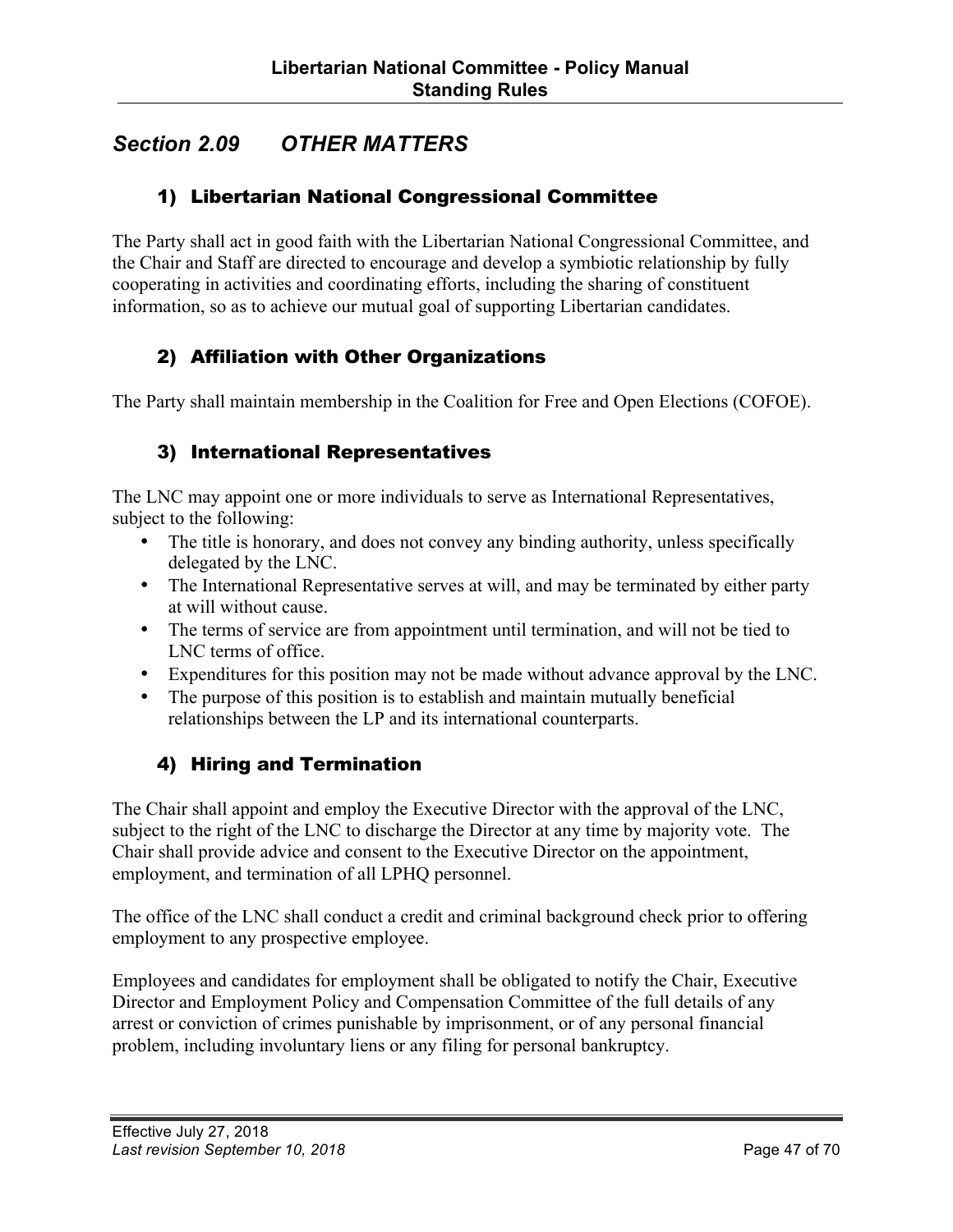#### **Libertarian National Committee - Policy Manual Standing Rules**

<span id="page-47-0"></span>The office of the LNC shall not employ any person who has been convicted of a crime against property or person, unless with the approval of the Employment Policy and Compensation Committee. The Chair shall promptly disclose to the LNC as a confidential employeremployee matter that such approval has been given. The LNC may override such approval, but the motion shall not reveal confidential details.

The office of the LNC shall not allow any employee with a history of financial problems, including involuntary liens or who has filed for personal bankruptcy, to handle money or negotiable instruments, access donor information, approve or negotiate purchases with contractors or suppliers, or prepare accounting records, unless with the approval of the Chair and the Employment Policy and Compensation Committee. The Chair shall promptly disclose to the LNC as a confidential employer-employee matter that such approval has been given. The LNC may override such approval, but the motion shall not reveal confidential details.

## 5) Employee Performance Standards

The following applies to all employees who report directly or indirectly to the Executive Director

The office of the LNC shall promote a positive work environment by establishing clear standards for work performance.

Annual reviews shall be conducted during the fourth quarter of each year for all employees using procedures and guidelines developed by the Employment Policy and Compensation Committee.

If an employee's job-related behavior does not meet expected and communicated performance standards, a process of progressive discipline shall be employed, using procedures and guidelines developed by the Employment Policy and Compensation Committee.

## 6) Limitations on Party Support for Party Office

Party resources shall not be used to provide information or services for any candidate for party office unless:

- such information or services are available and announced on an equal basis to all Libertarians who have declared they are seeking that office, or
- such information or services are generally available and announced to all party members.

## 7) Convention Speakers

No person shall be scheduled as a convention speaker unless that person has signed this statement: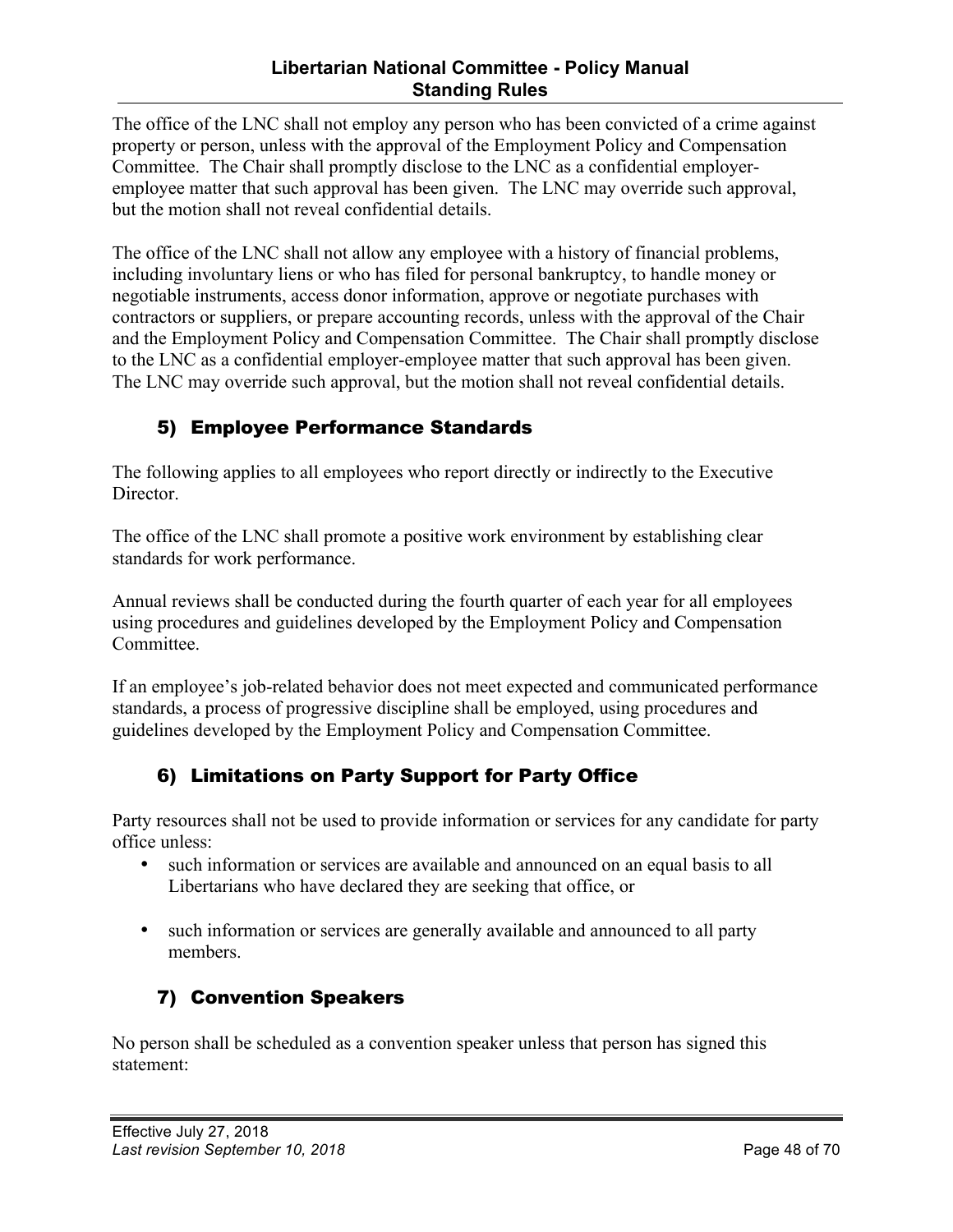"As a condition of my being scheduled to speak, I agree to neither seek nor accept nomination for any office to be selected by delegates at the upcoming Libertarian Party convention if the voting for that office occurs after my speech."

This policy shall not apply to participation in a scheduled candidate debate or breakout session or panel discussion or similar non-major event. This policy shall not apply in the case where someone is exercising official duties (e.g. such as when the Treasurer presents his official report).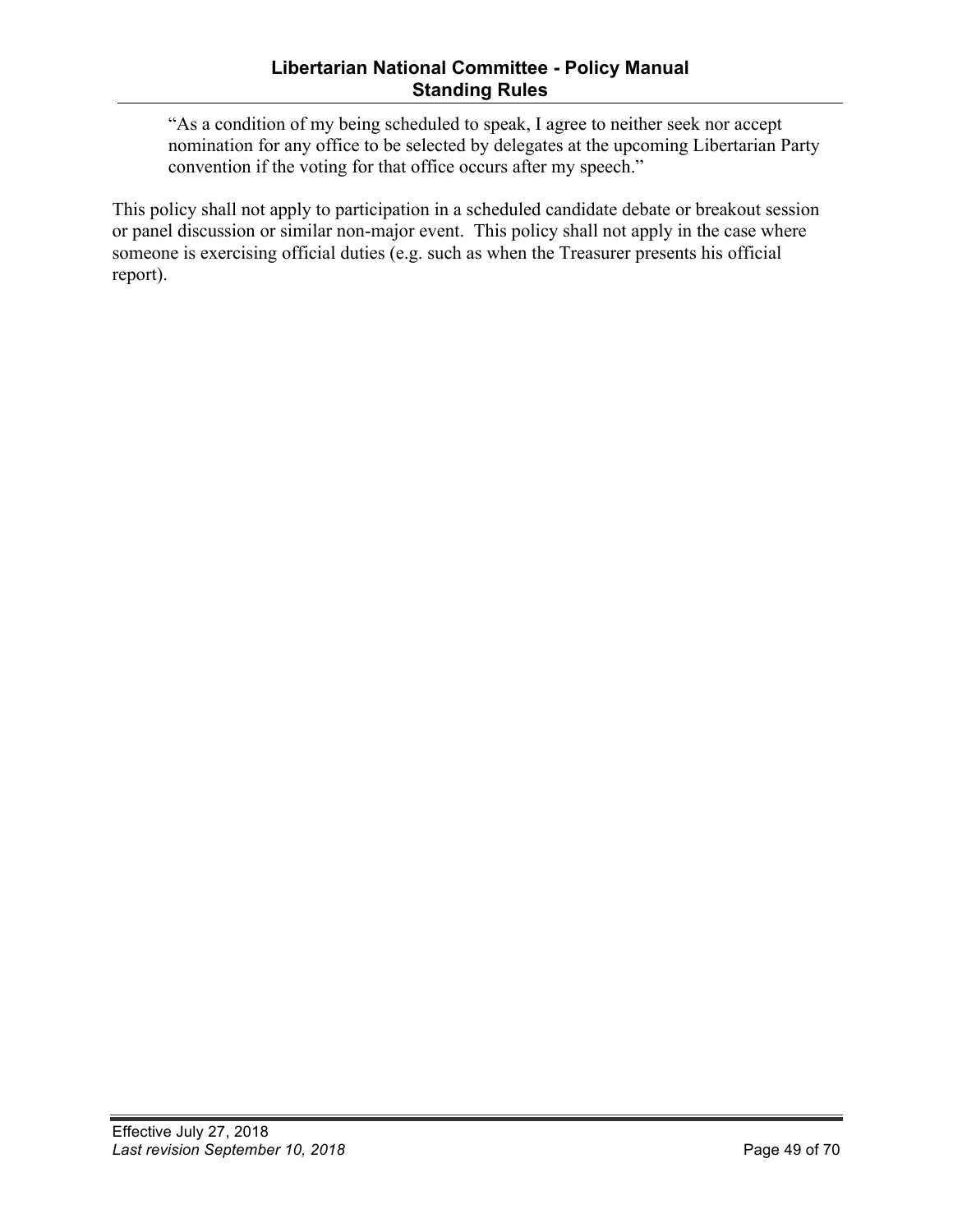# **Article III. ENDURING STAFF ORDERS**

<span id="page-49-0"></span>Staff Orders are orders to staff by the Libertarian National Committee. They are a special category of Standing Rules, which relate to details of administration. They are superseded only by the parliamentary authority, Special Rules of Order, Bylaws, the Corporate Charter and any applicable procedural rule prescribed by federal, state or local law, unless the rules in such documents specifically provide for their own suspension.

Members of staff are responsible for reading, understanding, and complying with the articles of this Policy Manual entitled Standing Rules, Enduring Staff Orders, and Enduring Executive Orders. Special Rules of Order are generally not applicable to staff.

A Staff Order, just like any other standing rule, may be adopted, amended, rescinded or suspended. Adoption requires a majority vote. Amendment or rescission requires either (a) a majority vote with previous notice or (b) without notice a two-thirds vote, or (c) a majority of the entire membership of the LNC. Suspension requires a majority vote of the Libertarian National Committee, but rules which have their application outside of the session which is in progress cannot be suspended.<sup>51</sup>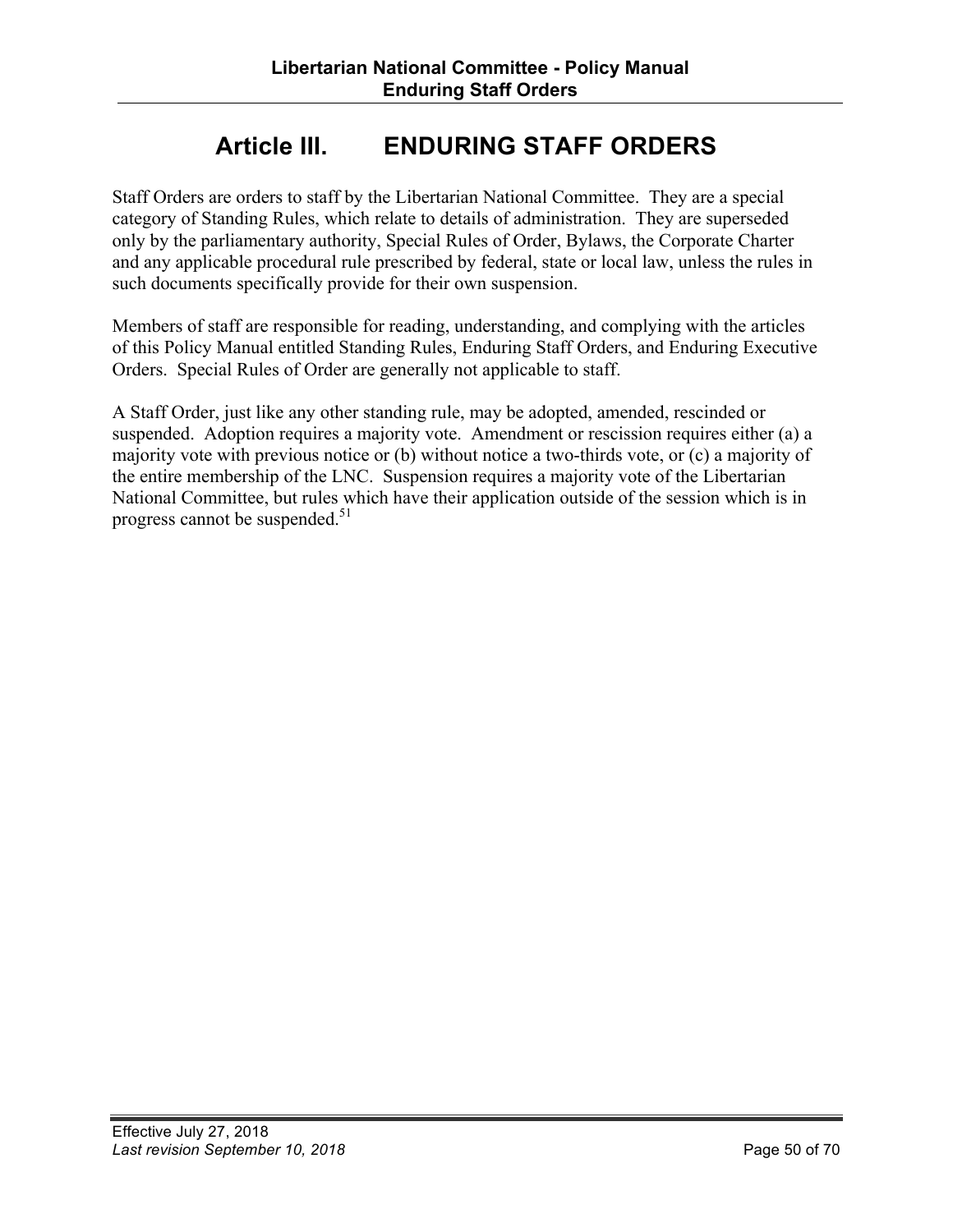## <span id="page-50-0"></span>*Section 3.01 GENERAL STAFF RESPONSIBILITIES*

#### 1) General LP Headquarters Responsibilities

The purpose of LPHQ is to provide full-time, professional support for the on-going political activities of the Party. The activities of LPHQ include:

- RECORD KEEPING
	- o membership/contributor database
	- o accounting
	- o FEC reports
	- o archives
- MEMBER SERVICES
	- o filling orders and requests
	- o answering questions
	- o handling complaints
	- o acknowledging and reviewing correspondence
- DEVELOPMENT ACTIVITIES
	- o inquiry response
	- o direct mail prospecting
	- o process liberty pledge payments
	- o direct mail fundraising
	- o telemarketing support
	- o membership packets/cards
	- o premium fulfillment
	- o long-term renewals
	- o major donor program
	- o wills and bequests
	- o donor thanks and recognition

#### • LNC AND AFFILIATE PARTY SERVICES

- o reports to state affiliates, LNC, and Executive Committee
- o state and national contact lists
- o lists of Libertarian office holders
- o mailing the updated Bylaws and Platform to all LNC Members, alternates, and state chairs
- o state, local, and campus organizing
- o activist training and support

#### • EXTERNAL COMMUNICATION

- o news releases
- o response to media inquiries/requests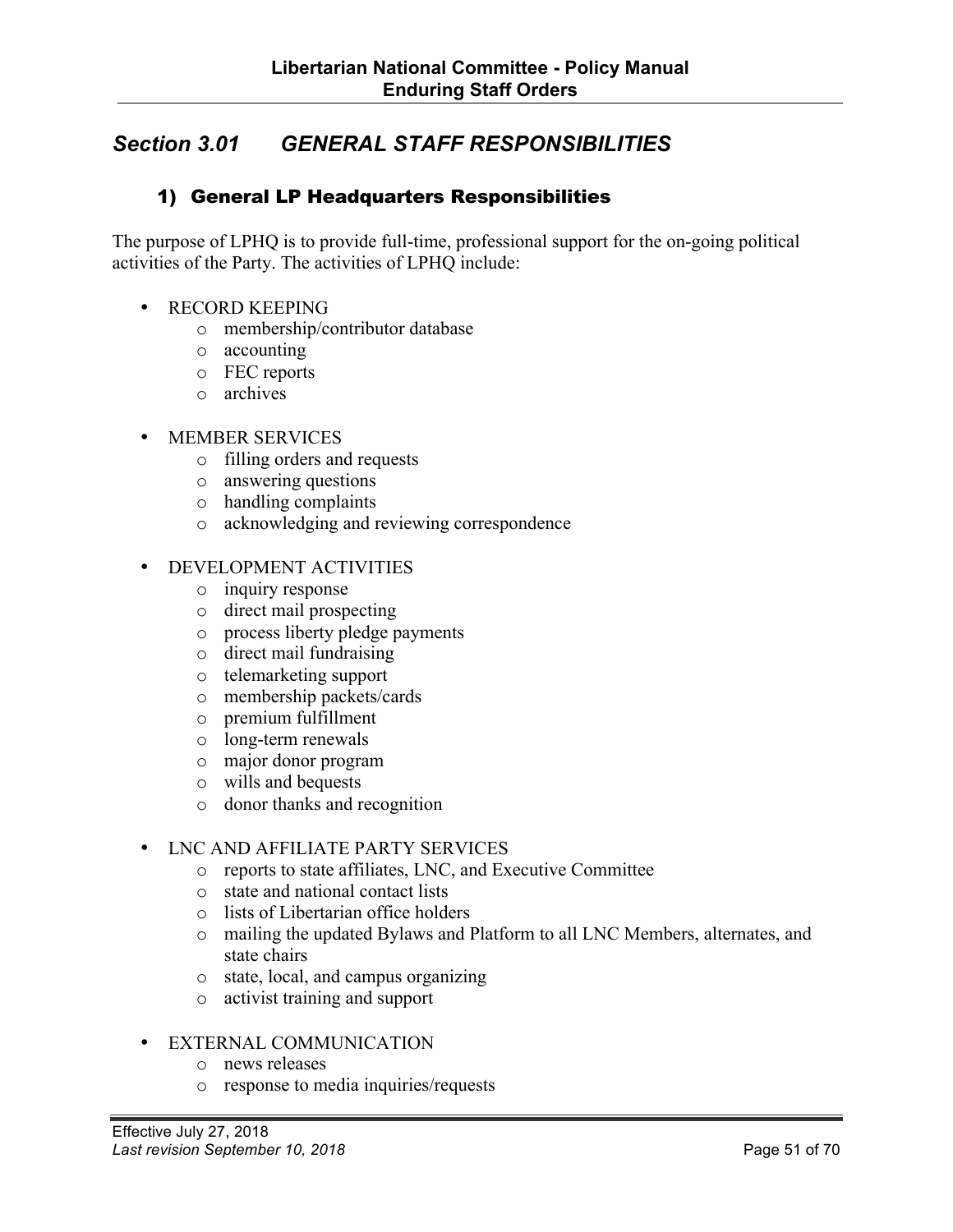#### **Libertarian National Committee - Policy Manual Enduring Staff Orders**

- o development and maintenance of media contacts and lists
- o public testimony
- o participation in outside conferences
- POLITICAL ACTION
	- o ballot access
	- o campus support
	- o candidate recruitment and training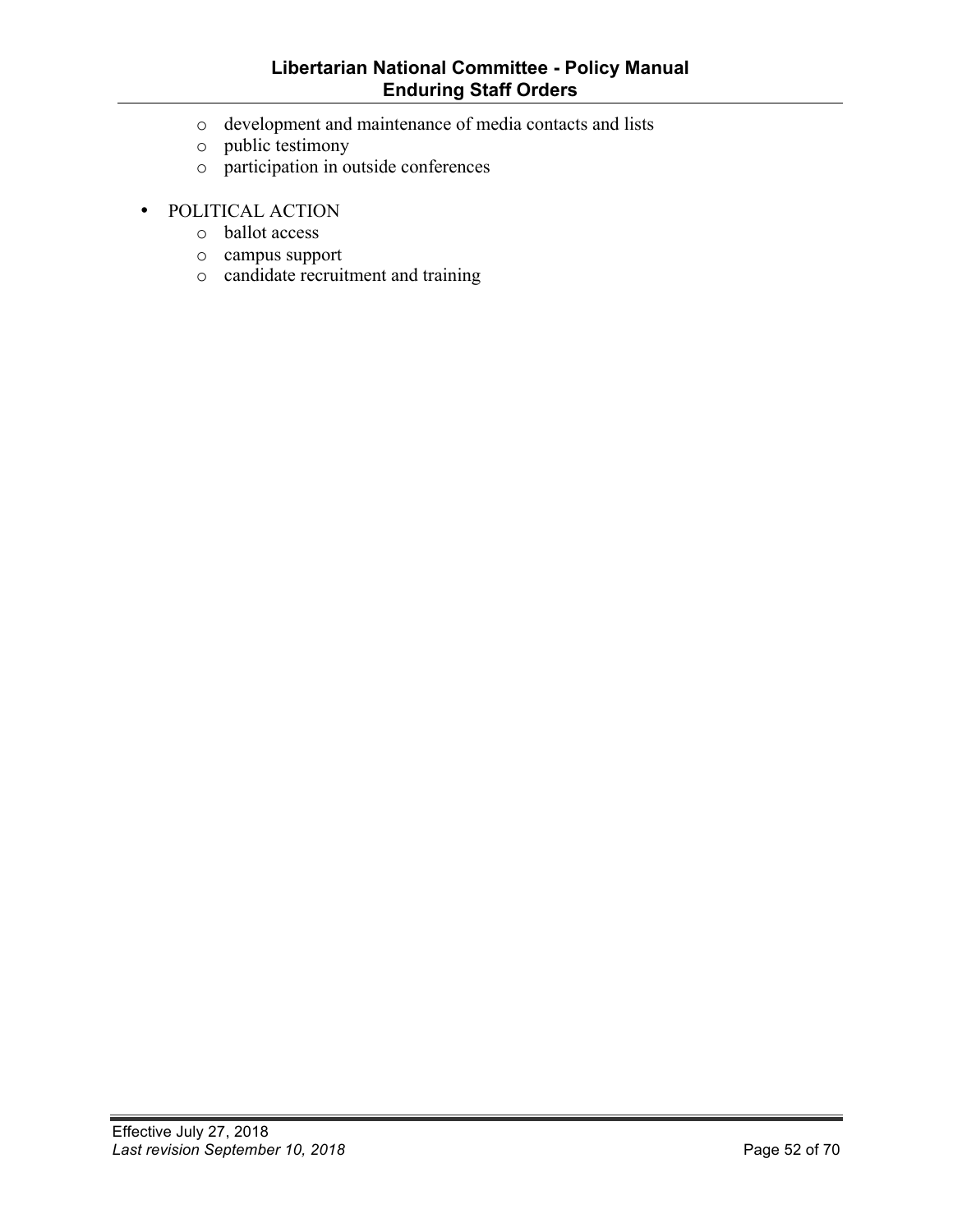## <span id="page-52-0"></span>*Section 3.02 SPECIFIC STAFF RESPONSIBILITIES*

#### 1) LP News Editor Responsibilities

The Executive Director shall select the Editor of LP News. Due consideration should be given to the professional as well as libertarian background of the individual selected.

Final responsibility for the production of LP News must rest with one person: the Editor. It is the responsibility of the Editor to produce the best possible publication within the guidelines of the policies for LP News.

#### 2) Political Director Responsibilities

Duties of the Political Director shall include recruitment of candidates for all levels of public office and public advocacy of support for all stages of their candidacy.

The Political Director shall not provide preferential treatment to any announced Libertarian Party candidate for public office over another announced Libertarian candidate for the same office unless done so with the express written permission of the state chair.

## 3) Operations Director Responsibilities

The Operations Director in consultation with the Treasurer and the Audit Committee shall review the Accounting Policies and Procedures Manual at least annually and update as needed.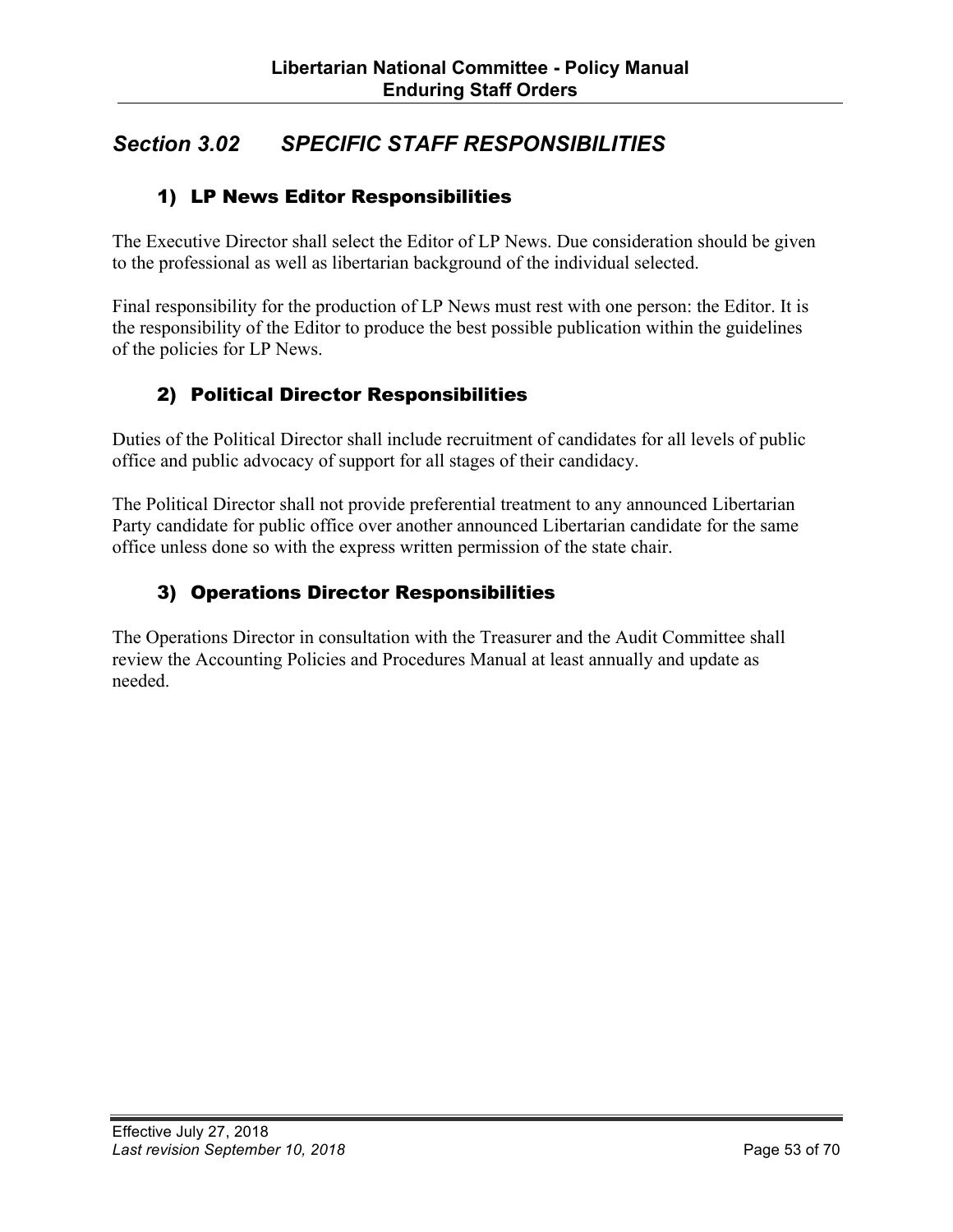## <span id="page-53-0"></span>*Section 3.03 AFFILIATE RELATIONS*

#### 1) Affiliate Relationships

Special agreements with states require the approval of the LNC.

#### 2) Data Sharing with Affiliates

LPHQ will provide all officially recognized state-level affiliates with a list of Constituents residing in the area covered by that affiliate, within the first 5 business days of the month to the affiliate chair, or his designee.

Such list shall include the following data elements (where available and applicable):

- A unique ID
- First, Middle and Last Name
- Postal mailing address
- Home and work phone and email address
- County of residency, if that information can be obtained via commonly available sources within reasonable cost
- Join and Expiration Dates
- Donation classification level (basic, life, etc)
- Existence of signed certification
- Sustaining membership status
- Other data elements, at the discretion of LPHQ

The affiliate chair may request that additional people receive copies of the constituent list. LPHQ will establish and publish formal procedures for state chairs to follow in this regard.

The LPHQ will endeavor to provide the list in the file format requested (PDF, Excel, CSV, etc), but is under no obligation to do so, as it cannot guarantee that all file formats will always be available.

Should the LPHQ desire to change the quantity or order of the data elements, it will provide one month's notice of such change.

The LPHQ makes no further guarantees regarding the format, method of delivery or structure of the data.

All official communications regarding the database export format will be made via the state chairs e-mail list and a moderated database announce e-mail list to be administered by the LNC and that it is the responsibility of the affiliate chair to make sure the appropriate database contacts are on the database announce e-mail list.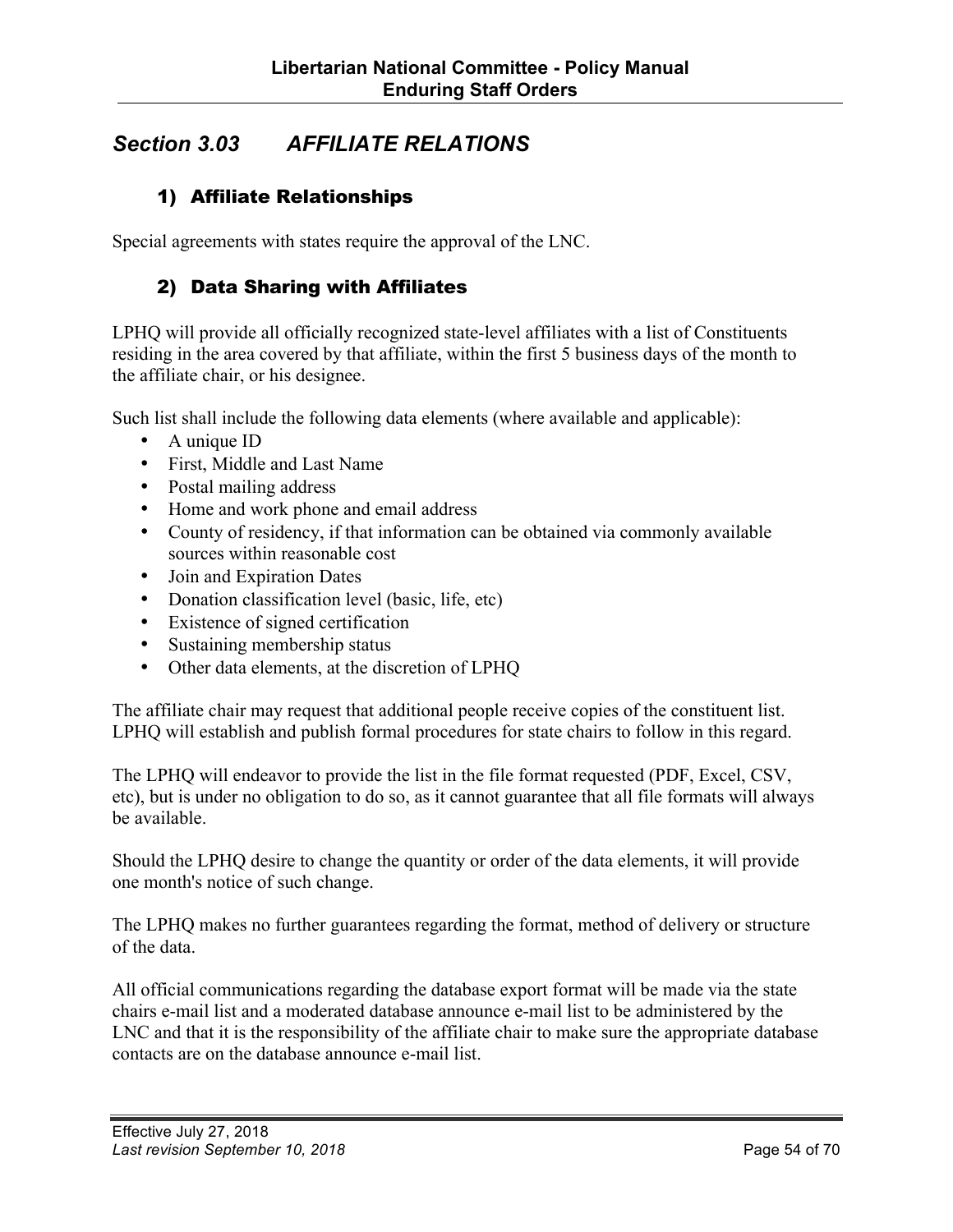## <span id="page-54-0"></span>*Section 3.04 DONOR & VENDOR RELATIONS AND FINANCIAL MATTERS*

#### 1) Accounts Receivable Monitoring

The Executive Director is responsible for monitoring receivables on an ongoing basis and presenting write off proposals to the Chair or the LNC.

#### 2) List of Unauthorized Vendors

The Executive Director shall maintain a list of individuals denied any trade relationship with the LP, due to any debt to the Party being written off.

#### 3) Revenue and Spending

The Executive Director shall notify the LNC of any intention to undertake any project that is estimated, on gross, to cost more than 2.5% of budgeted revenue. The Executive Director must immediately report to the LNC when any project's gross cost unintentionally exceeds 2.5% of budgeted revenue.

The Executive Director shall provide monthly budgets for the next calendar year's proposed budget, including when reserve funds might be required.

The Executive Director shall not disburse any funds in excess of authorized limits until a budget amendment is approved. Failure to follow this policy may be cause for dismissal.

The Executive Director shall promptly report to the Executive Committee if cumulative revenue as of the end of the month is less than 90% of the accepted budget and submit detailed plans for appropriate expense reductions for the remainder of the budget period.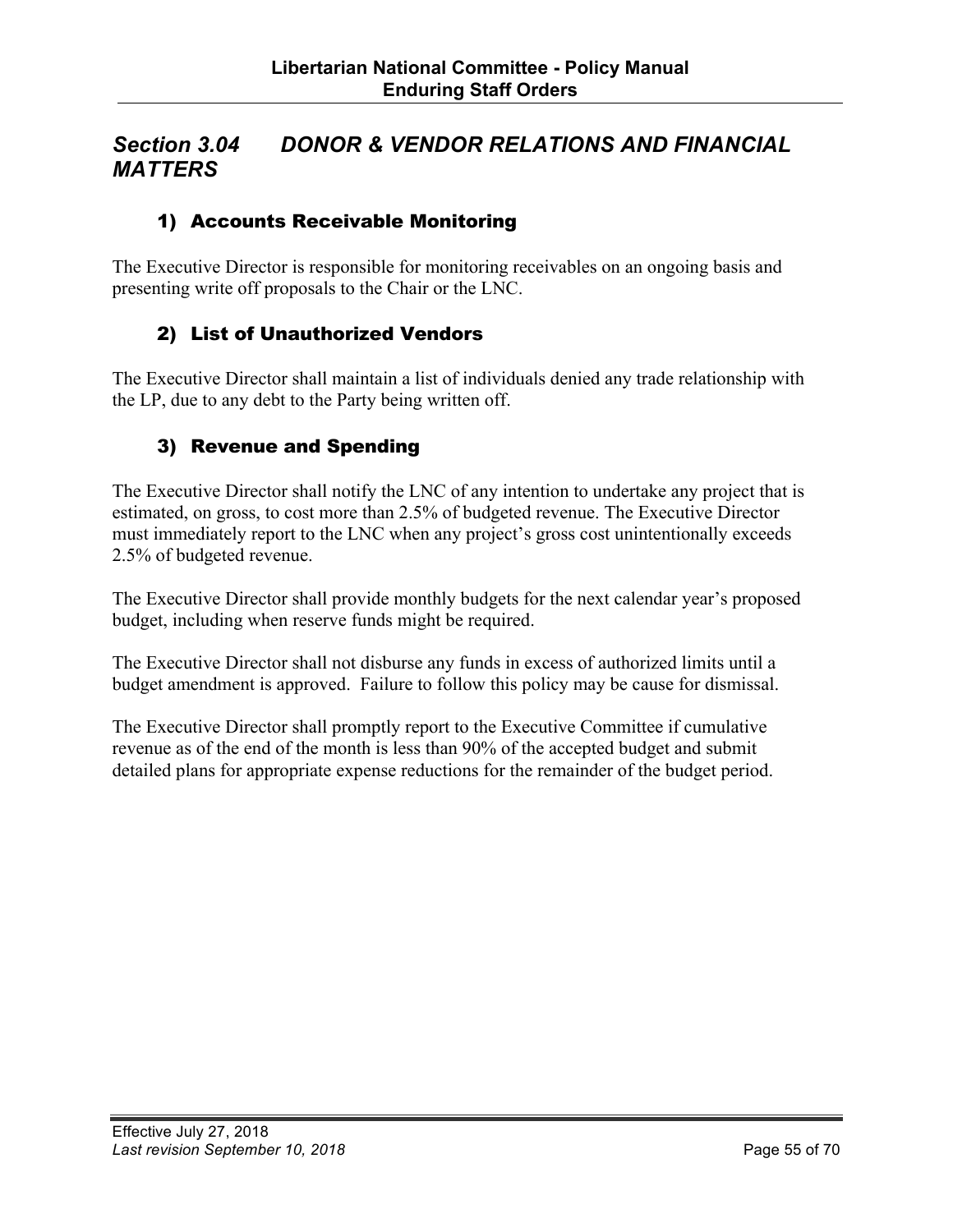## <span id="page-55-0"></span>*Section 3.05 MEETING SUPPORT AND DOCUMENTATION*

#### 1) Proposed Agenda

The proposed agenda shall be posted on the LP.Org website at least seven days prior to the session.

#### 2) Document Distribution

A listing of LNC agendas, minutes, mail ballots, resolution updates, and other supporting material prepared by the Secretary shall be available from LPHQ on request and may be periodically sent to state chairs and/or advertised in the LP News.

#### 3) Recording of Meetings

The Executive Director shall be responsible for recording all LNC meetings on audio or video medium, providing a copy to the Secretary. Such recordings shall be destroyed promptly after the approval of the minutes.

#### 4) Website

Staff shall post all official minutes to an archive section on the Party's website.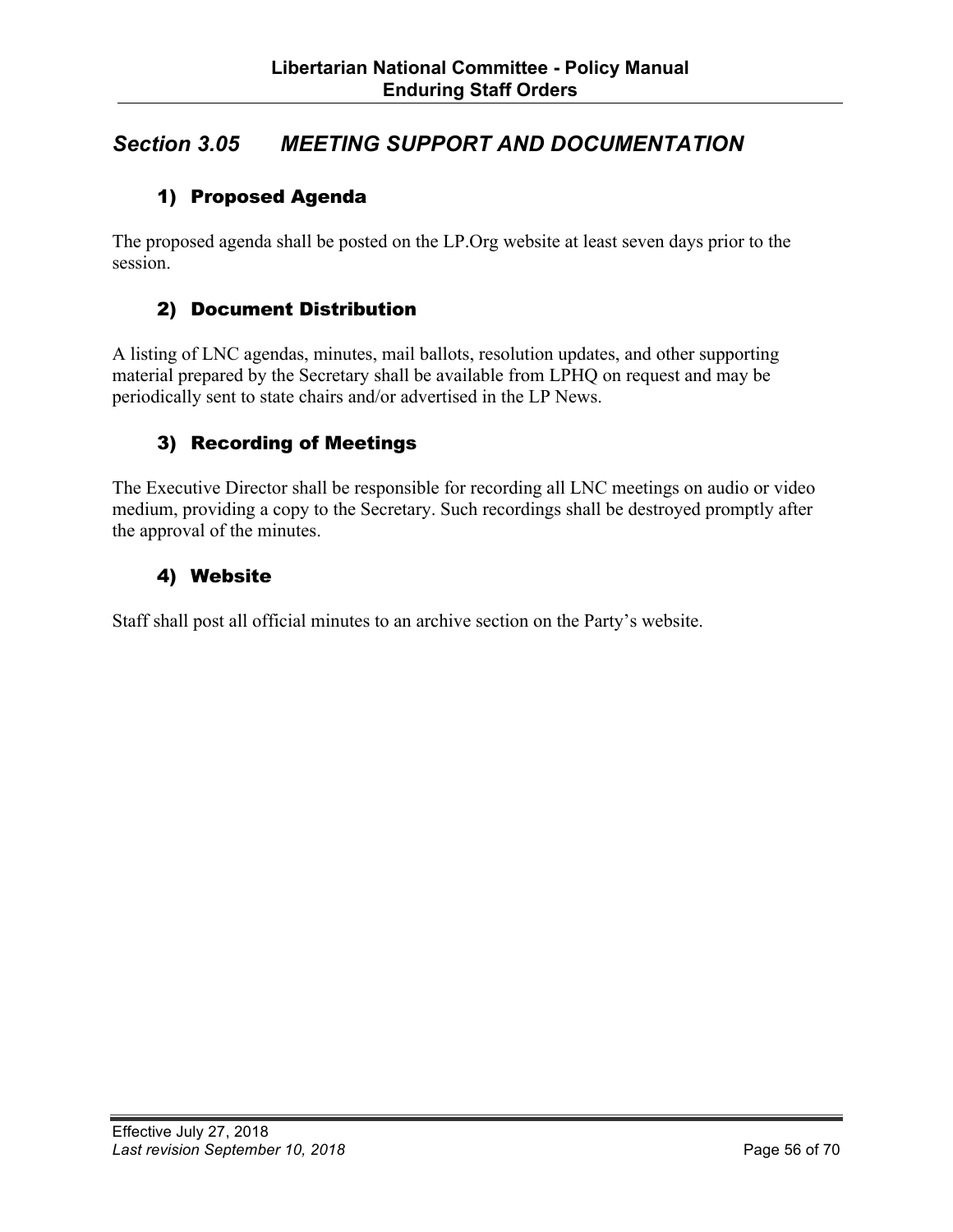## <span id="page-56-0"></span>*Section 3.06 OTHER MATTERS*

#### 1) Coordination and Support of Project Managers

The Executive Director shall coordinate vendor contracts, project communications to donors or service providers, and the timing and content of fundraising appeals.

LNC staff will:

- Process and cage all fund raising receipts and maintain all project donor records in the donor database;
- Pay all approved project expenses and maintain records of all project expenditures; creating contact (mail, e-mail, phone) lists at the request project manager;
- Create contact (mail, e-mail, phone) lists at the request of the project manager
- Send bulk e-mails at the request of the project manager;
- Provide bids for all printing and mailing expenses;
- Provide an approved list of vendors for project expenses, where applicable;
- Establish separate bank accounts, at the discretion of the executive director;
- Establish an easy and prominent way to donate and pledge to the project on the website.

Staff shall not be responsible for oversight or direction of any project activity.

#### 2) Membership Certification Statements

A list of approved wording for membership certification for use in Party literature shall be maintained at the National office.

#### 3) Notifying Candidates of LNC Campaign Obligation Policy

The Executive Director is responsible for publicizing the LNC's policy to all candidates for the Presidential nomination and other candidates who seek aid from the LNC or the national office. This policy is that no campaign is permitted to place orders, make purchases, or sign contracts in any manner that would lead a person to assume that the LNC is liable for the debt.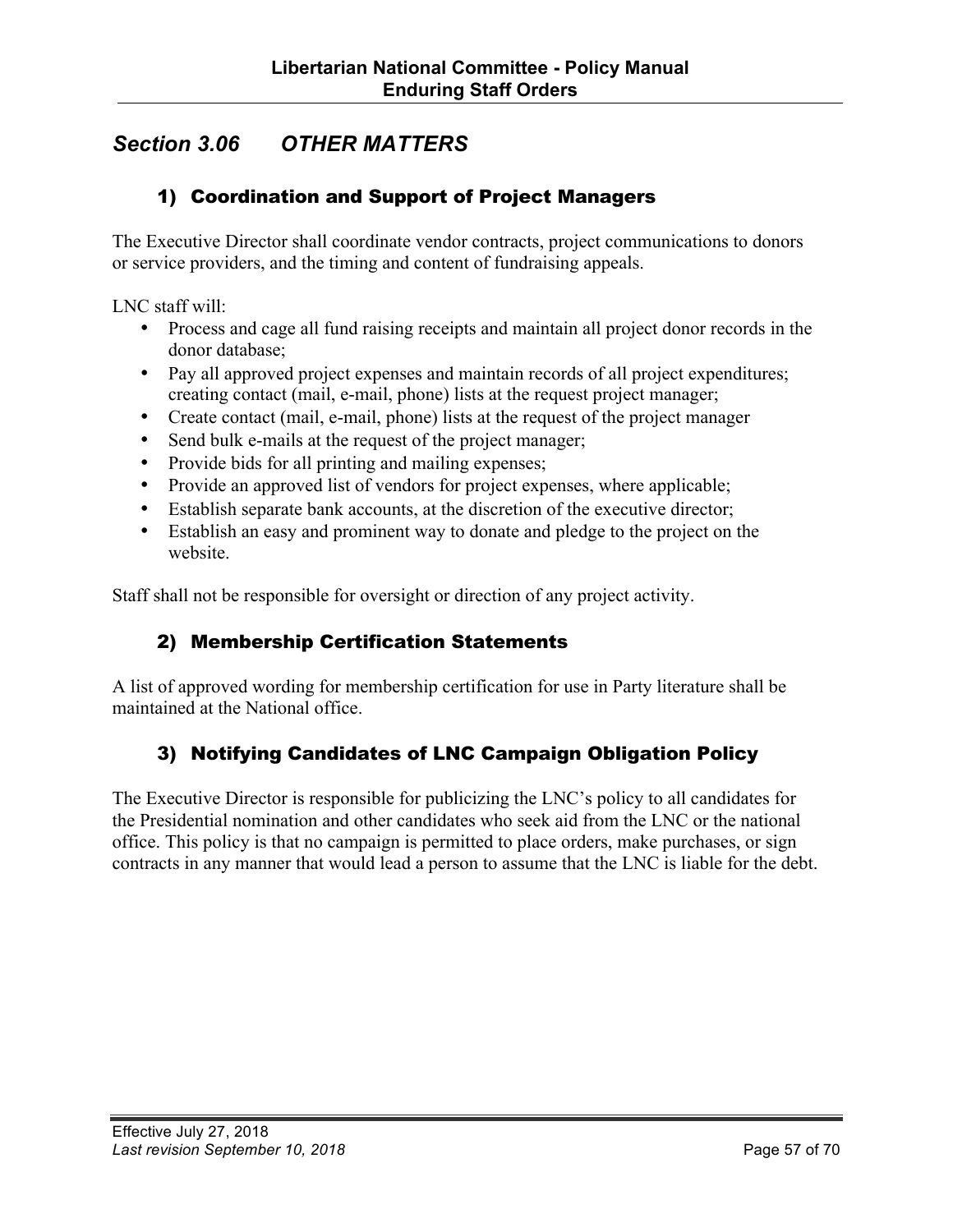# **Article IV. ENDURING EXECUTIVE ORDERS**

<span id="page-57-0"></span>Executive Orders are orders to staff by the Chair. They are a special category of Standing Rules, which relate to details of administration. They are superseded only by the parliamentary authority, Special Rules of Order, Bylaws, the Corporate Charter and any applicable procedural rule prescribed by federal, state or local law, unless the rules in such documents specifically provide for their own suspension.

Members of staff are responsible for reading, understanding, and complying with the articles of this Policy Manual entitled Standing Rules, Enduring Staff Orders, and Enduring Executive Orders. Special Rules of Order are generally not applicable to staff.

An Executive Order, just like any other standing rule, may be adopted, amended, rescinded or suspended. However, since the Chair is effectively a committee of one, his unilateral decision to create, amend or repeal such Executive Orders will always meet the threshold of a majority of the entire committee, so notice is not required.<sup>52</sup>

There is no requirement that the Chair commit Executive Orders to writing.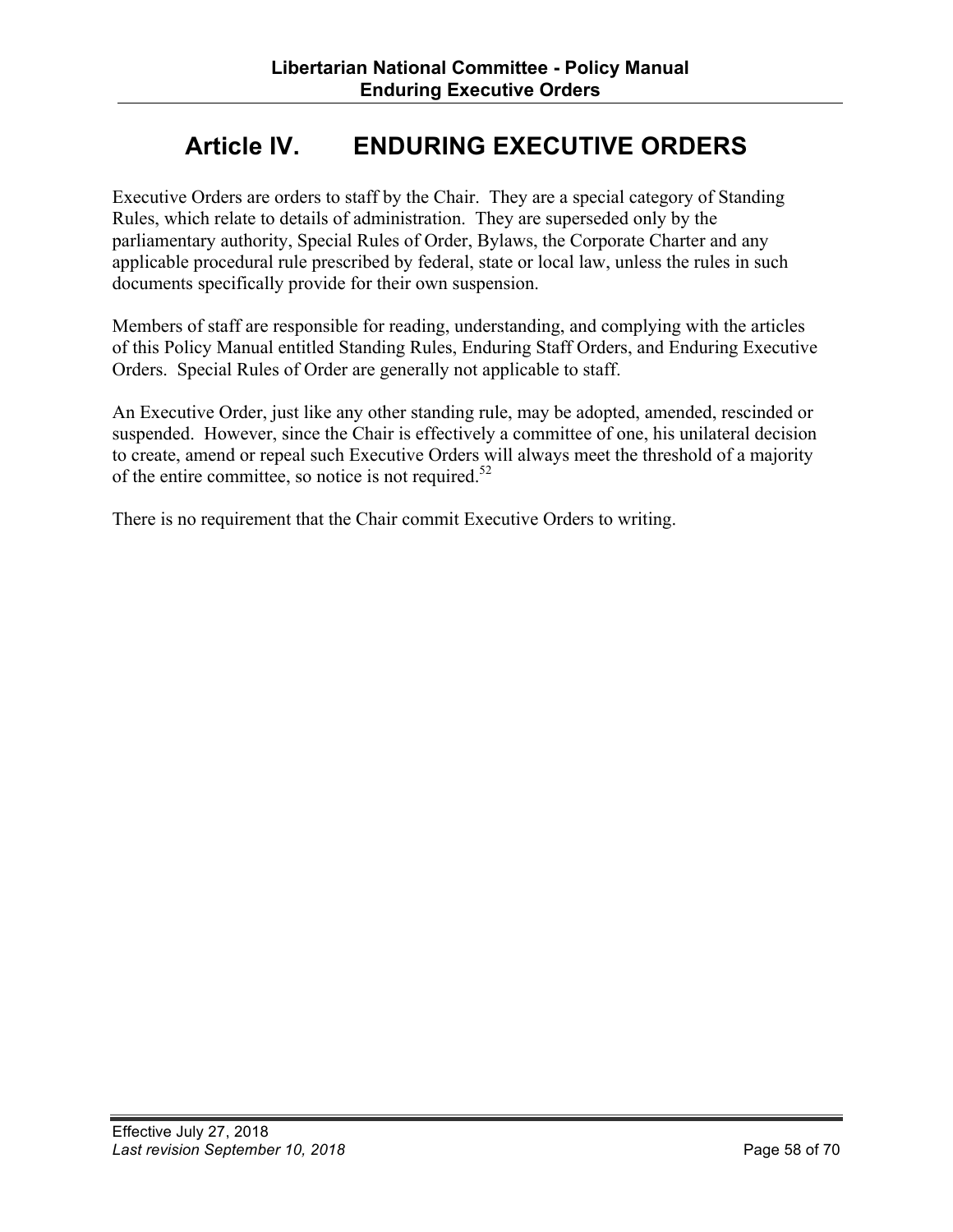## <span id="page-58-0"></span>*Section 4.01 EXECUTIVE DIRECTOR MATTERS*

#### 1) Position Description of Executive Director

The ED is the chief operating officer of the Party, serving at the pleasure of the Chair, with a compensation package (with a bonus incentive structure) specified in a contract negotiated by the LNC Chair. The position shall have the following responsibilities:

#### ADMINISTRATION

- Establish the organizational structure of the staff.
- Direct, coordinate and administer the activities of the staff within the parameters of the approved budget and established policy.
- Support the development of the annual budget, in coordination with the Treasurer, for submission to the LNC for approval.

#### **PERSONNEL**

- Recruit, train and assign all staff members
- Implement the Employee Manual; ensure that it is reviewed and modified as appropriate to continually reflect that all employees are highly valued and their rights are protected.
- Regularly evaluate the performance of all staff; counsel them regarding improvement and how to better contribute to staff effectiveness.
- Appoint, employ and terminate staff in consultation with the Chair.

#### **COMMUNICATIONS**

- Maintain frequent and substantive contact with the LNC Chair; keep members of the LNC informed as appropriate
- Provide data, information and other support to affiliates
- Reports:
	- o Monthly, provide a Membership Report
	- o Monthly, a Financial Report to the LNC (upon approval by the Treasurer).
	- o Two weeks prior to a scheduled LNC meeting, provide an Operational Report to include input from key staff members and a summary of staff personnel changes.
	- o At the LNC meeting following a general election, make a best effort to provide a summary of all elected Party officeholders.

#### FINANCIAL

- Execute the LNC approved annual budget; coordinate with the Chair and the Treasurer if available resources will not support budget execution.
- Submit all contracts over \$7,500 to the Chair for approval prior to commitment.
- Be responsible for soliciting major donor participation. Maintain a listing of major donors and grow that list.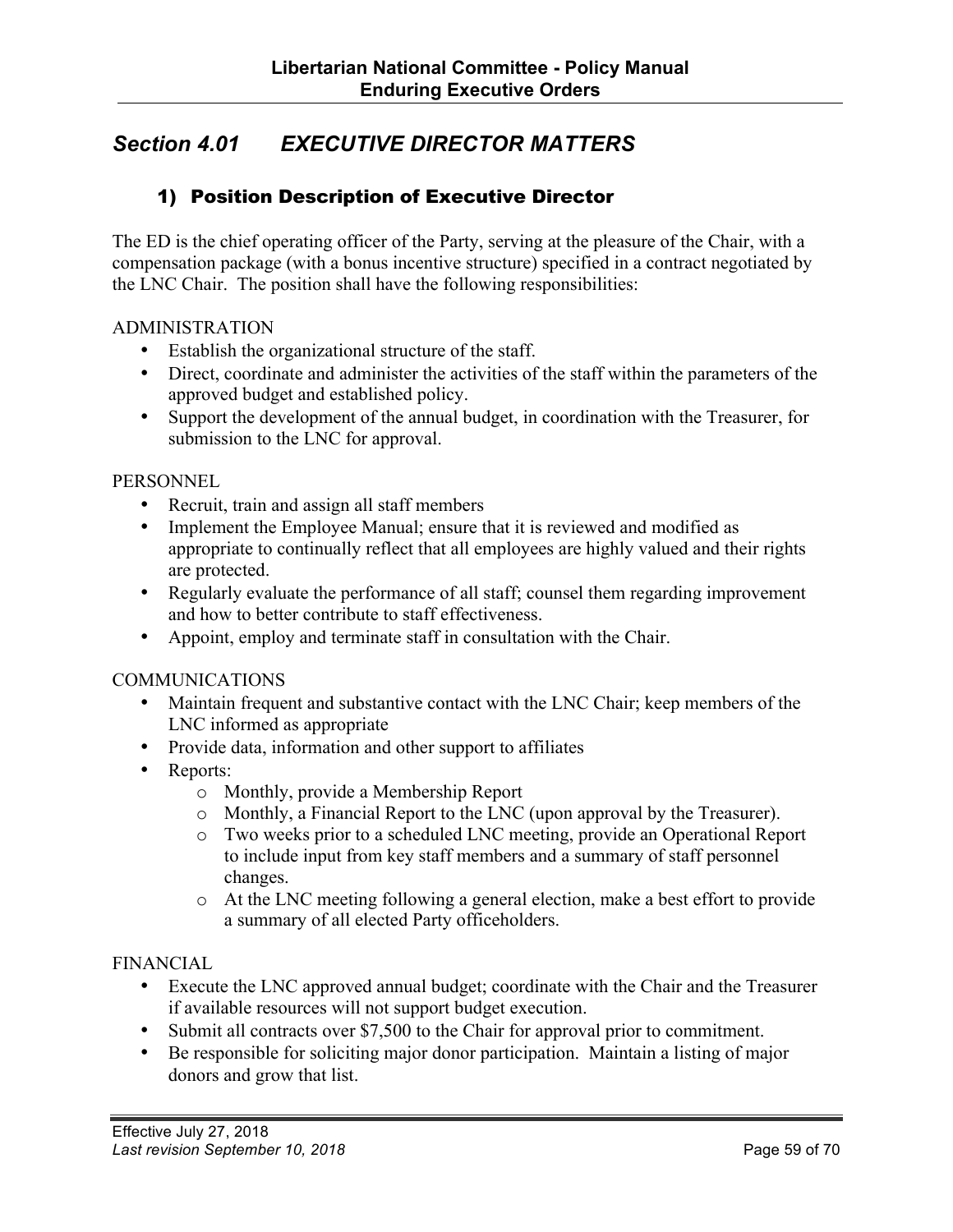• Direct the development and execution of fundraising direct mail; assess and analyze the effectiveness of each mailing.

#### **OUTREACH**

- Represent the Party in the DC community and act as a spokesperson for the Party.
- Develop and nurture effective working relationships with the news media, political entities and relevant think tanks.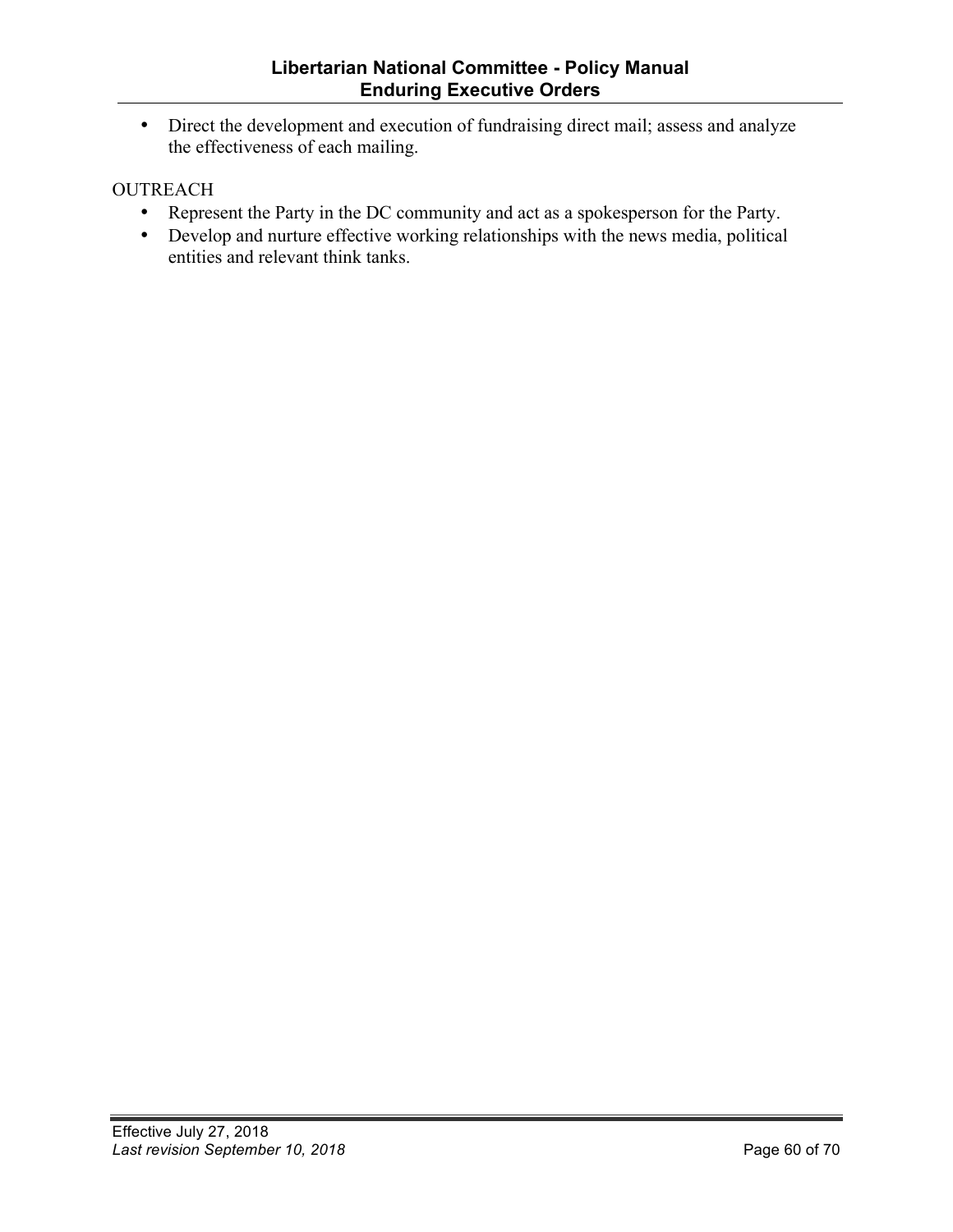# LOG OF CHANGES<sup>1</sup>

<span id="page-60-0"></span>

| July 27, 2018      | Footnotes 44, 45, and 48                                  |
|--------------------|-----------------------------------------------------------|
| June 30, 2018      | Contracts and Contract Approval, Section 2.04.3           |
| June 21, 2018      | <b>Awards Committee, Section 2.02.5</b>                   |
| June 2, 2018       | Electronic Meetings, Section 1.02.7                       |
| April 22, 2018     | Authorization of Lawsuits, Section 2.04.2                 |
| April 22, 2018     | Benefits, Section 2.05.4                                  |
| April 22, 2018     | Association Levels, Section 2.05.2                        |
| April 22, 2018     | <b>Awards Committee, Section 2.02.5</b>                   |
| April 21, 2018     | Candidate Support Committee, Section 2.02.6               |
| April 21, 2018     | Qualifications for Party Support, Section 2.08.1          |
| January 15, 2018   | Meeting Minutes, Section 1.02.6                           |
| December 9, 2017   | Historical Preservation Committee, Section 2.02.11        |
| December 9, 2017   | Committee Appointments, Section 1.03.01                   |
| December 9, 2017   | Association Levels, Section 2.05.2                        |
| August 20, 2017    | Candidate Support Committee, Sections 1.03.1 and 2.02.6   |
| July 10, 2017      | Committee Appointments (COC), Section 1.03.1              |
| December 11, 2016  | Committee Reports, Section 2.02.1                         |
| May 26, 2016       | Inserted new Section 2.03.18, Debt and Capital Leases     |
| May 26, 2016       | Employment Terms, Section 2.01.3                          |
| February 20, 2016  | Treasurer's Reports, Section 2.03.15                      |
| November 15, 2015  | Employment Terms, Section 2.01.3                          |
| November 14, 2015  | Convention Speakers, Section 2.09.7                       |
| October 31, 2015   | Amended Sections 1.03.1, 2.02.7 and 2.04.3 regarding EPCC |
|                    | and Contract Review                                       |
| July 18, 2015      | Deleted Section 2.07.5, Minutes of Conference Calls       |
| July 18, 2015      | Inserted new Section 2.02.1, Committee Reports            |
| July 18, 2015      | Meeting Minutes, Section 1.02.6                           |
| July 18, 2015      | Graphic Symbols, Section 2.06.2                           |
| March 28, 2015     | Inserted new Section 2.02.8, Ballot Access Committee and  |
|                    | inserted new corresponding row in Section 1.03.1          |
| December 14, 2014  | Inserted new Section 1.02.7, Electronic Meetings          |
| December 14, 2014  | Meeting Minutes, Section 1.02.6                           |
| December 14, 2014  | Affiliate Support Committee, Section 2.02.2               |
| December 14, 2014  | Awards Committee, Section 2.02.4                          |
| December 14, 2014  | Committee Appointments (Awards Committee), Section 1.03.1 |
| December 14, 2014  | Committee Terms of Office, Section 1.03.2                 |
| December 14, 2014  | Convention Oversight Committee, Section 2.02.5            |
| September 20, 2014 | Previous Notice, Section 1.02.1                           |
| September 20, 2014 | International Representative, Section 2.09.3              |

<sup>&</sup>lt;sup>1</sup> This log of changes only includes substantive amendments formally passed by the Libertarian National Committee. Non-substantive formatting changes or corrections of scrivener's errors are not included.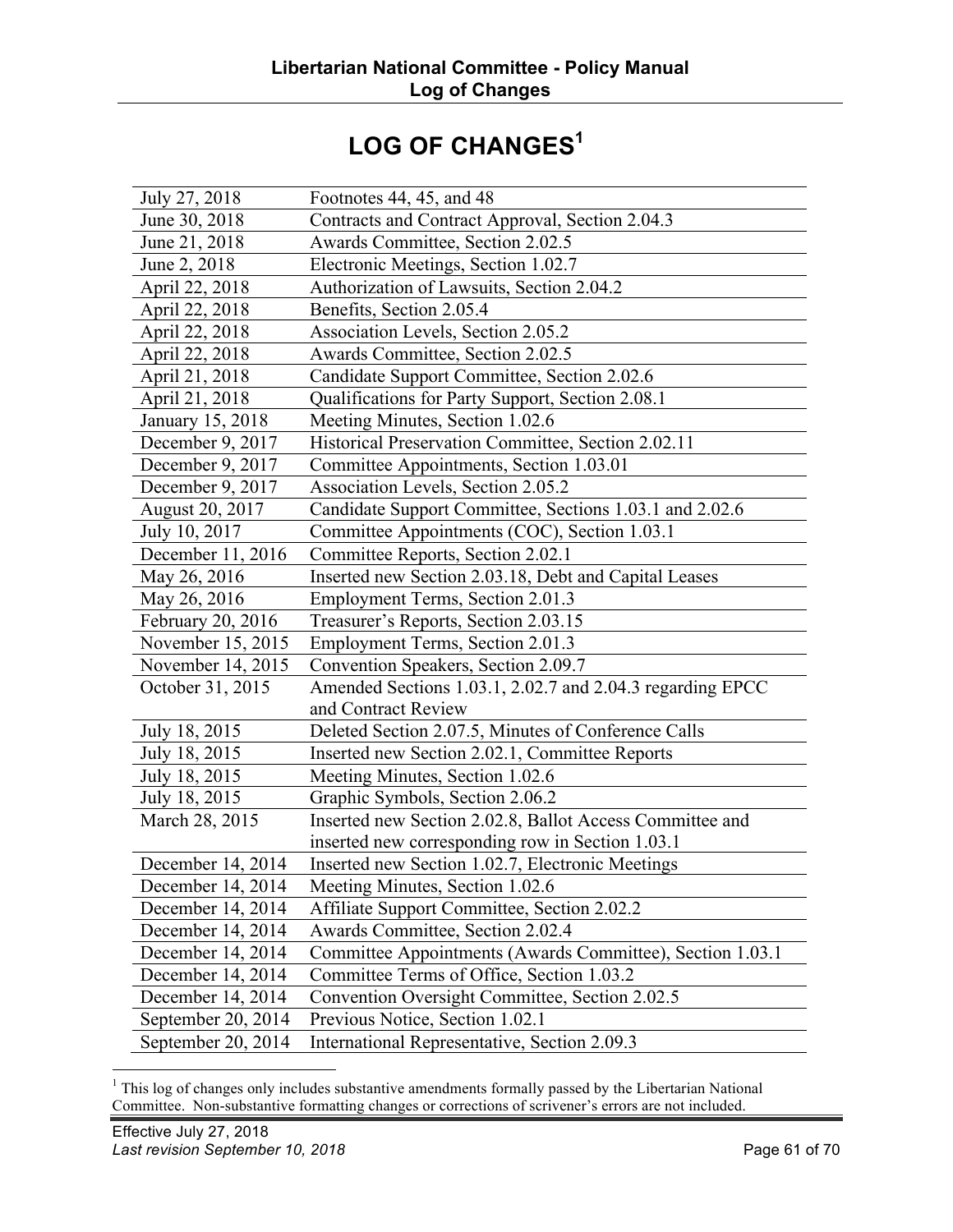#### **Libertarian National Committee - Policy Manual Log of Changes**

| September 20, 2014                | Format of Proposed Agenda, Section 1.02.2                                           |
|-----------------------------------|-------------------------------------------------------------------------------------|
| September 20, 2014                | Outreach Committee, Sections 1.03.1, 2.02.10                                        |
| September 20, 2014                | Convention Committees, Sections 1.03.1, 2.02.5                                      |
| August 1, 2014                    | Membership Policies adopted December 11, 2011 went into                             |
|                                   | effect - Sections 2.05.2, 2.05.3, and 2.05.4                                        |
| July 13, 2014                     | Inserted new Section 2.09.3, International Representatives                          |
| June 29, 2014                     | Information Technology Committee, Section 2.02.9                                    |
| June 29, 2014                     | Committee Appointments, IT Committee, Section 1.03.1                                |
| June 29, 2014                     | Committee Appointments, APRC, Section 1.03.1                                        |
| May 22, 2014                      | Amended Section 2.05, Membership Policies, to revise effective                      |
|                                   | dates                                                                               |
| March 2, 2014                     | Deleted Section 2.09.3, Project Administration                                      |
| March 2, 2014                     | Amended and renamed Section 2.03.13, Project Funding                                |
| March 1, 2014                     | Amended Section 2.06.1, Official Spokesperson                                       |
| March 1, 2014                     | Amended Section 2.03.4, Conventions                                                 |
| March 1, 2014                     | Inserted new Section 2.03.17, Office Mortgage                                       |
| March 1, 2014                     | Inserted new Section 1.03.4, Interim Committee Chairs                               |
| August 9, 2013                    | Inserted new Section 2.03.9, Related Party Reporting                                |
| August 9, 2013                    | Documentation and related party transactions, Section 2.04.3                        |
| August 9, 2013                    | Inserted new Section 2.03.8, Inventories                                            |
| August 9, 2013                    | Inserted new Section 2.03.7, Time Sheets and Expense                                |
|                                   | Allocation                                                                          |
| August 9, 2013                    | Inserted new Section 2.03.6, Fixed Assets                                           |
| August 9, 2013                    | Credit cards and receipts for expenditures, Section 2.03.5                          |
| August 9, 2013                    | Inserted new Section 3.03.3, Accounting Policies and Procedures                     |
|                                   | Manual                                                                              |
| March 28, 2013                    | Renamed Convention Organizing Committee to Convention                               |
|                                   | <b>Management Committee</b>                                                         |
| March 17, 2013                    | Convention Committees, Sections 1.03.1, 2.02.5, 2.02.6, 2.02.7                      |
| March 17, 2013                    | Inserted new Section 2.03.12, Presidential Campaign Support                         |
|                                   | Fund                                                                                |
| March 17, 2013                    | Removed sections "Members of LNC-Created Committees" and                            |
|                                   | "Members of Bylaws-Mandated Committees"                                             |
| March 16, 2013                    | Effective date of new Membership Policies postponed,                                |
|                                   | Sections 2.05.2, 2.05.3, and 2.05.4                                                 |
| December 30, 2012                 | Effective date of new Membership Policies postponed, Sections                       |
|                                   | 2.05.2, 2.05.3, and 2.05.4                                                          |
| December 6, 2012                  | Inserted new Section 2.07.6, Access to Corporate Records                            |
| October 21, 2012<br>July 16, 2012 | Affiliate Support Committee, Section 2.02.2<br>Treasurer's Reports, Section 2.03.11 |
| July 16, 2012                     | Conflict of Interest, Section 2.01.2                                                |
| July 16, 2012                     | Format of Proposed Agenda, Section 1.02.2                                           |
| July 16, 2012                     | Proposed Agenda and Reports, Section 2.07.1                                         |
| July 16, 2012                     | Deleted Section 1.02.7, Motion Protocol                                             |
|                                   |                                                                                     |
| July 16, 2012                     | Previous Notice, Section 1.02.1                                                     |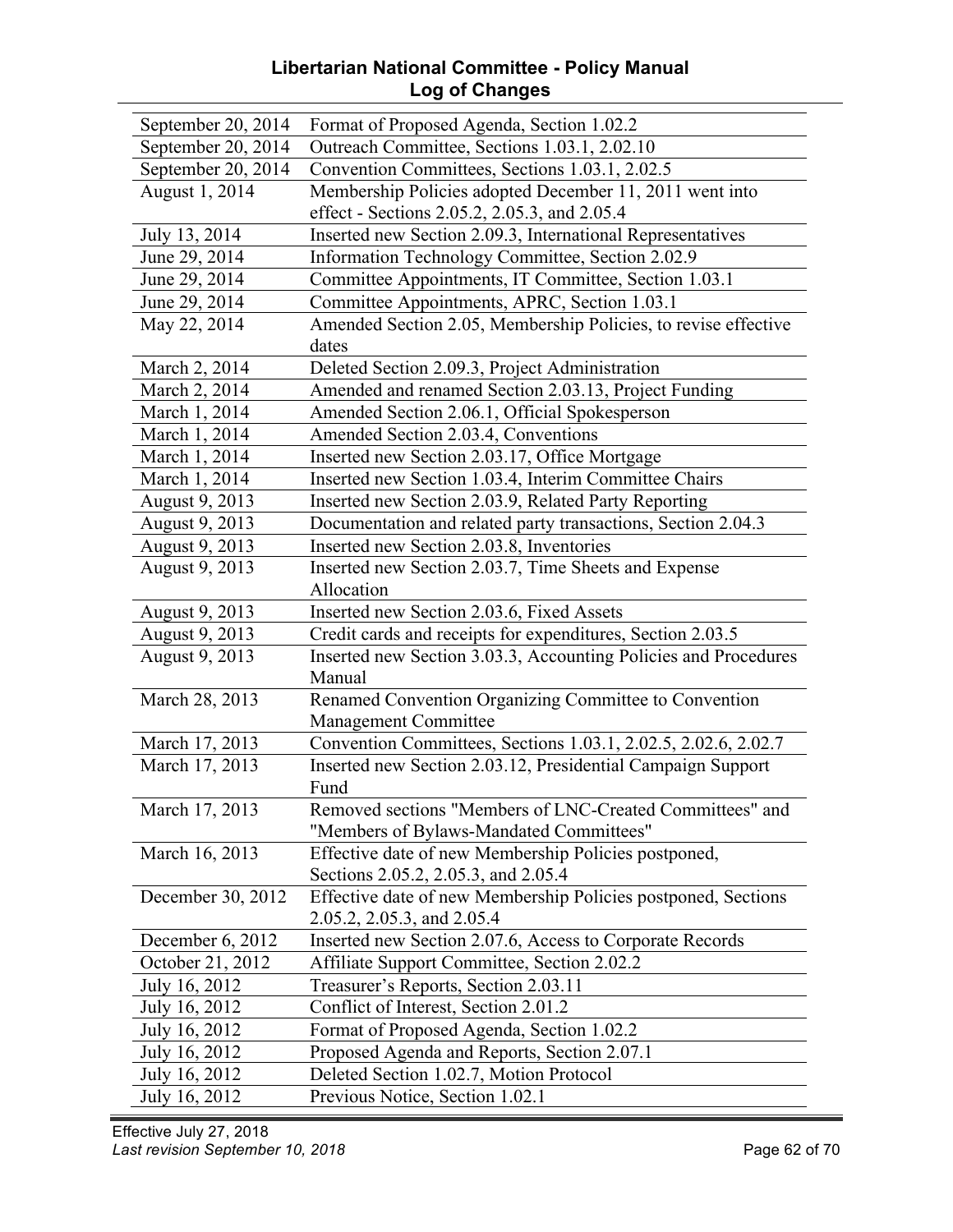#### **Libertarian National Committee - Policy Manual Log of Changes**

| July 16, 2012      | Convention Speakers, Section 2.09.7                             |
|--------------------|-----------------------------------------------------------------|
| May 6, 2012        | Effective date of new Membership Policies postponed, Sections   |
|                    | 2.05.2, 2.05.3, and 2.05.4                                      |
| May 2, 2012        | Inserted new Section 2.04.4, Legal Matters Indemnification      |
| May 2, 2012        | Inserted new Awards Committee, Sections 1.03.1 and 2.02.4 and   |
|                    | alphabetized the subsections of Section 2.02                    |
| March 11, 2012     | Updated RONR references to $11th$ edition                       |
| March 6, 2012      | Conventions, Section 2.03.4                                     |
| March 5, 2012      | Convention Speakers, Section 2.09.7                             |
| December 11, 2011  | Committee Appointments, Section 1.03.1                          |
| December 11, 2011  | Meeting Minutes, Section 1.02.6                                 |
| December 11, 2011  | Membership Policies - Sections 2.05.2, 2.05.3, and 2.05.4 -     |
|                    | Effective July 1, 2012                                          |
| December 10, 2011  | Format of Proposed Agenda, Section 1.02.2                       |
| December 10, 2011  | Committee Appointments, Section 1.03.1                          |
| November 25, 2011  | Inserted new Section 2.09.1, Libertarian National Congressional |
|                    | Committee                                                       |
| September 21, 2011 | Format of Proposed Agenda, Section 1.02.2                       |
| August 21, 2011    | Benefits, Section 2.04.7                                        |
| August 21, 2011    | Contracts and Contract Approval, Section 2.04.3                 |
| August 21, 2011    | Employment Policy & Compensation Committee, Section 2.02.4      |
| August 21, 2011    | Committee Terms of Office, Section 1.03.2                       |
| August 21, 2011    | Affiliate Support Committee, Section 2.02.5 and 1.03.1          |
| June 22, 2011      | Assuring Quality Communications, Section 2.06.5                 |
| May 26, 2011       | Advertising & Publication Review Committee, Section 2.02.1      |
| February 20, 2011  | Sections 1.01.3, 1.04.1, and 2.07.4                             |
| January 11, 2011   | Treasurer's Reports, Section 2.03.10                            |
| December 26, 2010  | Budget details, Section 2.03.3                                  |
| December 12, 2011  | Committee Appointments (IT Committee), Section 1.03.1           |
| November 21, 2010  | Previous Notice, Section 1.02.1                                 |
| October 25, 2010   | IT and Convention Oversight Committee, Section 1.03.1           |
| October 8, 2010    | Convention Oversight Committee, Section 2.02.3                  |
| July 11, 2010      | Information Technology Committee, Section 1.03.1 & Section      |
|                    | 2.02.6                                                          |
| July 11, 2010      | Outreach Committee, Section 1.03.1 & Section 2.02.7             |
| July 10, 2010      | Meeting Minutes, Section 1.02.6                                 |
| May 31, 2010       | EPCC and Convention Committee, Section 1.03.1                   |
| February 28, 2010  | Affiliate Support Committee, Section 2.                         |
| December 6, 2009   | Membership Benefits - Renewals, Section 2.05                    |
| December 6, 2009   | Agenda Format, Section 1.02.1                                   |
| December 6, 2009   | Definition of Previous Notice for Meetings, Section 1.02.1      |
| December 6, 2009   | APRC, Section 2.02                                              |
| December 6, 2009   | Hiring and Termination, Section 2.09.3                          |
| December 5, 2009   | Policy on Merit Based Relationships, Section 2.01.3             |
| December 5, 2009   | EPCC Responsibilities, Section 2.02.4                           |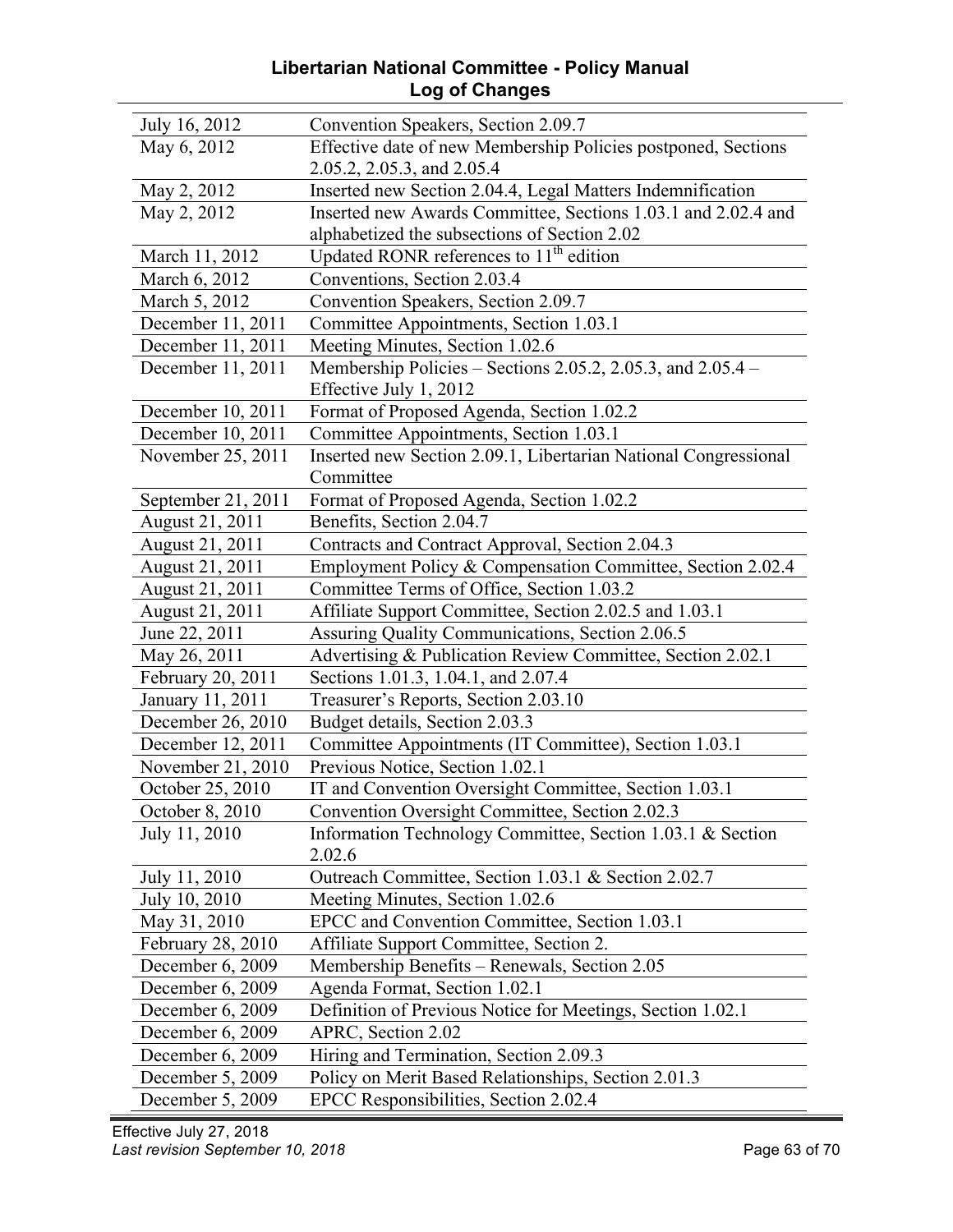#### **Libertarian National Committee - Policy Manual Log of Changes**

| December 5, 2009       | Authority to set Agenda, Sections 1.01.1, 2.07.1, 3.05.1      |
|------------------------|---------------------------------------------------------------|
| November 19, 2009      | Employee Performance Standards, Section 2.09.4                |
| September 28, 2009     | Membership, Section 2.05, 3.03                                |
| September $11, 2009$   | General Delegation of Authority – Executive Committee,        |
|                        | Section 1.01.3                                                |
| September 6, 2009      | Authorize Secretary to make Technical Changes, Section 1.01.4 |
| <b>August 20, 2009</b> | Adoption of Reformatted Policy Manual                         |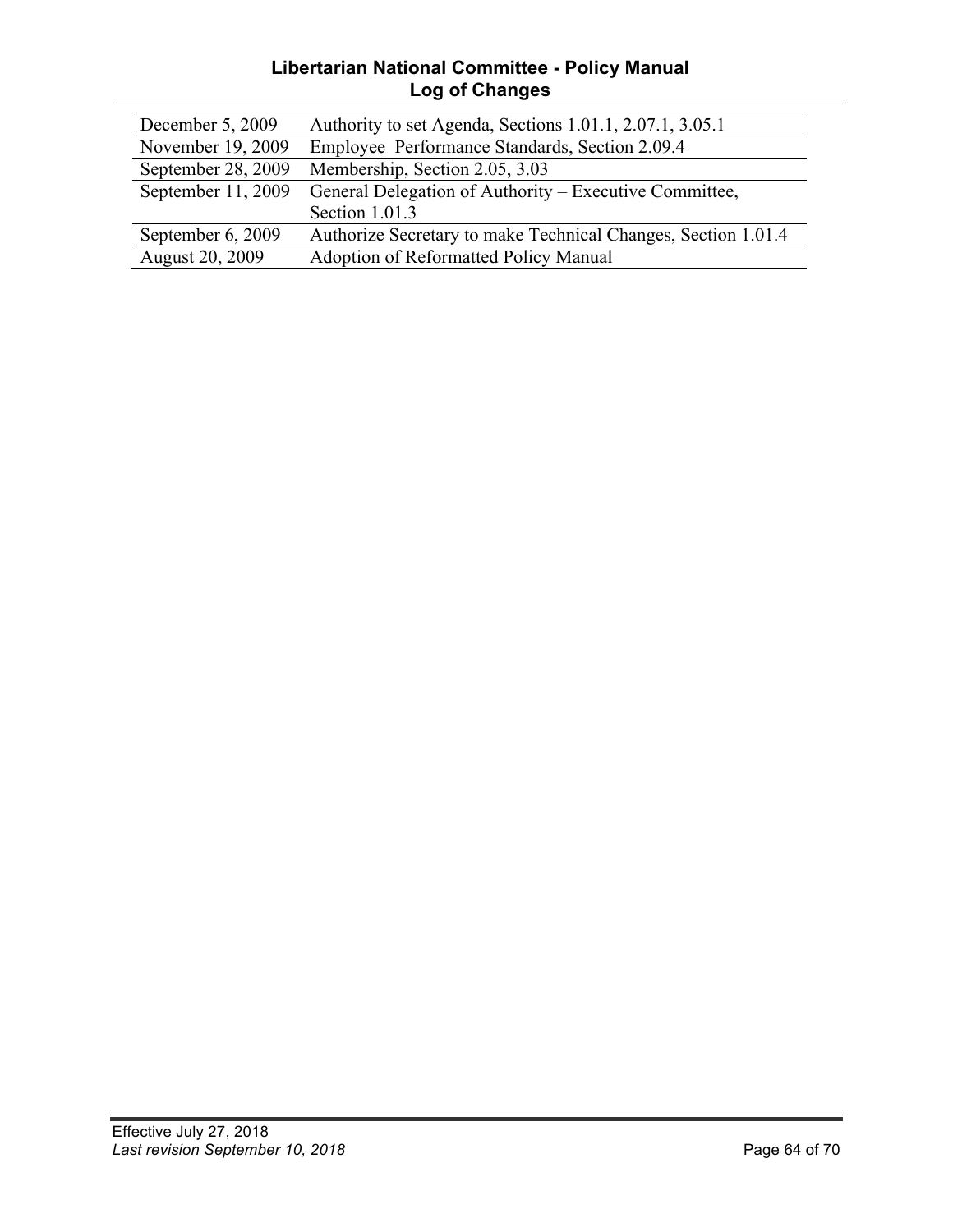#### **Libertarian National Committee - Policy Manual Endnotes**

# **ENDNOTES**

<span id="page-64-0"></span>Other terms defined in the Bylaws may also be included in this document.

<sup>2</sup> See RONR, p. 260 lines 19-22, p. 264 line 29-p. 265 line 23.

<sup>3</sup> Normally, alternates may only fill vacancies, not absences. However, Bylaw Article 7.1 authorizes the LNC to delegate its authority to others, otherwise only members could participate in meetings. In the absence of this rule, the only role for alternates would be voting in mail ballots, in accordance with Bylaw Article 13.

 $4\,\text{In the absence of this rule, RONR p. }$  459 states that the Secretary would be responsible for preparing "prior to each meeting an order of business for the use of the presiding officer, showing in their exact order, under the correct headings, all matters known in advance that are due to come up and – if applicable – the times for which they are set."

Note: RONR p. 82 defines session as a "meeting or series of connected meetings devoted to a single order of business, program, agenda or announced purpose, in which—when there is more than one meeting—each succeeding meeting is scheduled with a view to continuing business at the point where it was left off at the previous meeting."

 $<sup>5</sup>$  LNC is delegating its authority in accordance with Bylaw Article 7.1, which states "The</sup> National Committee may delegate its authority in any manner it deems necessary." In the absence of this rule, all authority would be retained by the LNC.

<sup>6</sup> RONR p.598-599 authorizes an assembly to delegate technical changes of documents, provided they do not change the meaning. In the absence of this Rule, virtually all changes would require a vote of the LNC.

 $<sup>7</sup>$  There are two divisions of main motions, original main motions and incidental main</sup> motions. See RONR pp.100-102.

 $8 \text{ In the absence of this rule, the procedure for providing previous notice is as described in }$ RONR on pp.121-124, and varies depending on whether there is more than a quarterly time interval between meetings. In the case where there is no more than a quarterly time interval between meetings, the announcement must be made at the previous meeting. In the case where more than a quarterly time interval exists between meetings, the member gives notice to the Secretary, who sends it out with the call of the meeting.

In the absence of this rule, previous notice would not require the full text of the motion or resolution, only an accurate and complete statement of purport.

Note: RONR p. 82 defines session as a "meeting or series of connected meetings devoted to a single order of business, program, agenda or announced purpose, in which—when there is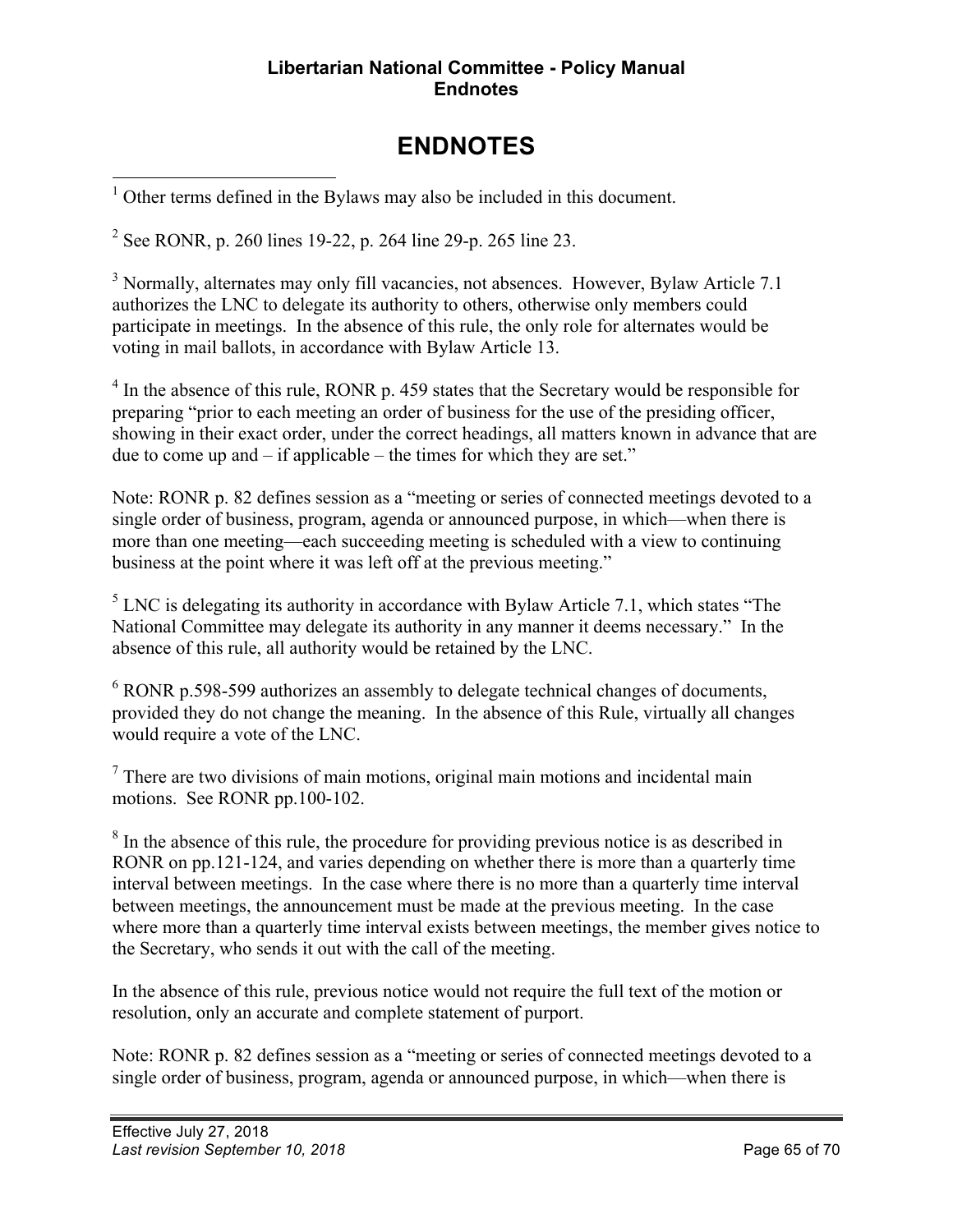$\overline{a}$ more than one meeting—each succeeding meeting is scheduled with a view to continuing business at the point where it was left off at the previous meeting."

Note: A motion to adopt, amend or rescind a special rule of order requires either (a) a twothirds vote with previous notice or (b) a vote of a majority of the entire membership of the Libertarian National Committee. See RONR, p. 17 lines 28-31, p. 87 line 33 – p. 88 line 5, p. 265 lines 19-23, p. 390 lines 13-15.

<sup>9</sup> In the absence of this rule, we would follow the default of order of business as described in RONR beginning p. 353.

 $10$  In the absence of this rule, changing the order of the agenda requires amending something previously adopted, which requires a 2/3 vote or a majority of the entire membership of the LNC or unanimous consent. See RONR p. 373.

 $11$  In the absence of this rule, Roberts requires a suspension of the rules (two-thirds vote) to allow a nonmember to speak in debate. See RONR p. 263 footnote.

 $12$  RONR on p. 96 states "A member can be punished under disciplinary procedures if he violates the secrecy of an executive session. Anyone else permitted to be present is honorbound not to divulge anything that occurred."

<sup>13</sup> In the absence of this rule, the LNC could enter executive session for any reason with only a majority vote, and there would be no such content requirements for the motion to enter executive session. RONR p. 95 states that "a motion to go into executive session is a question of privilege, and therefore is adopted by a majority vote."

 $14$  In the absence of this rule, it would only require a majority vote rather than a two-thirds vote to enter executive session for these reasons. RONR p. 95 states that "a motion to go into executive session is a question of privilege, and therefore is adopted by a majority vote."

 $15$  In the absence of this rule, action can be taken in executive session. RONR on p. 96 states, "the minutes, or record of proceedings, of an executive session must be read and acted upon only in executive session, unless that which would be reported in the minutes – that is, the action taken, as distinct from that which was said in debate – was not secret, or secrecy has been lifted by the assembly."

 $16$  In the absence of this rule, a motion would be required before allowing debate. RONR p. 34 "Unless the assembly has specifically authorized that a particular subject be discussed while no motion is pending, however, such a discussion can be entered into only at the sufferance of the chair or until a point of order is made…"

 $17$  In the absence of this rule, this action of making public these minutes would be made in executive session. RONR on p. 96 states, "the minutes, or record of proceedings, of an executive session must be read and acted upon only in executive session, unless that which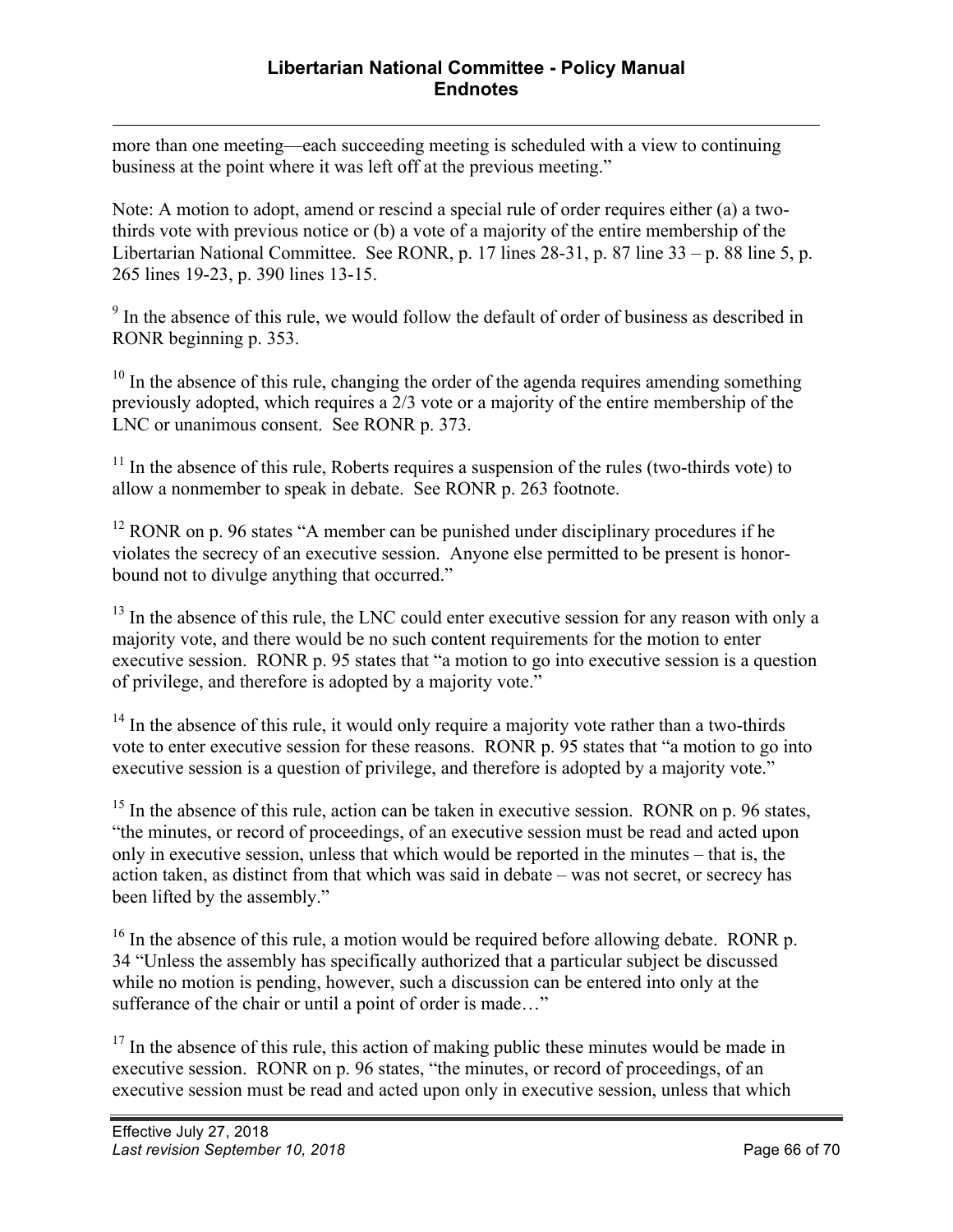$\overline{a}$ would be reported in the minutes – that is, the action taken, as distinct from that which was said in debate – was not secret, or secrecy has been lifted by the assembly."

In addition, under RONR, lifting secrecy is a regular motion requiring only a majority vote, so any requirement for a two-thirds vote is more burdensome.

<sup>18</sup> In the absence of this rule, the minutes would not reflect who was absent from an Executive Session. See RONR beginning at p. 468 for the contents of minutes.

 $19$  In the absence of this rule, this information may not violate the secrecy of Executive Session. RONR on p. 96 states "A member can be punished under disciplinary procedures if he violates the secrecy of an executive session. Anyone else permitted to be present is honorbound not to divulge anything that occurred."

 $20$  In the absence of this rule, lifting secrecy would require only the consent of the LNC. RONR on p. 96 states, "the minutes, or record of proceedings, of an executive session must be read and acted upon only in executive session, unless that which would be reported in the minutes – that is, the action taken, as distinct from that which was said in debate – was not secret, or secrecy has been lifted by the assembly."

<sup>21</sup> In the absence of this rule, the minutes would not reflect disclosed conflicts of interest. See RONR beginning at p. 468 for the contents of minutes.

 $^{22}$  Robert's recommends against attempting to conduct business by electronic email, as it does not constitute a deliberative assembly and will result in many situations unprecedented in parliamentary law, and many rules and customs of parliamentary law cannot be applied. See RONR footnote on p. 1 and also p. 98 lines 14-19.

 $^{23}$  In the absence of this rule, each day's minutes would be approved at the beginning of the next day of the session and the final day's minutes would be approved before the final adjournment, unless the body authorizes the executive board or a committee to approve the minutes at a later time. See RONR p. 473-475.

 $24$  In the absence of this rule, minutes would only be accessible by members of the Executive Committee. RONR p. 460 lines 13-20 states "Any member has a right to examine these reports and the record book(s) referred to on p. 459, lines 13-16 including the minutes of an executive session, at a reasonable time and place, but this privilege must not be abused to the annoyance of the secretary. The same principle applies to records kept by boards and committees, these being accessible to members of the boards or committees but to no others (but see p. 487, ll. 13-20)."

 $^{25}$  In the absence of this rule, each day's minutes would be approved at the beginning of the next day of the session and the final day's minutes would be approved before the final adjournment, unless the body authorizes the executive board or a committee to approve the minutes at a later time. See RONR p. 473-475.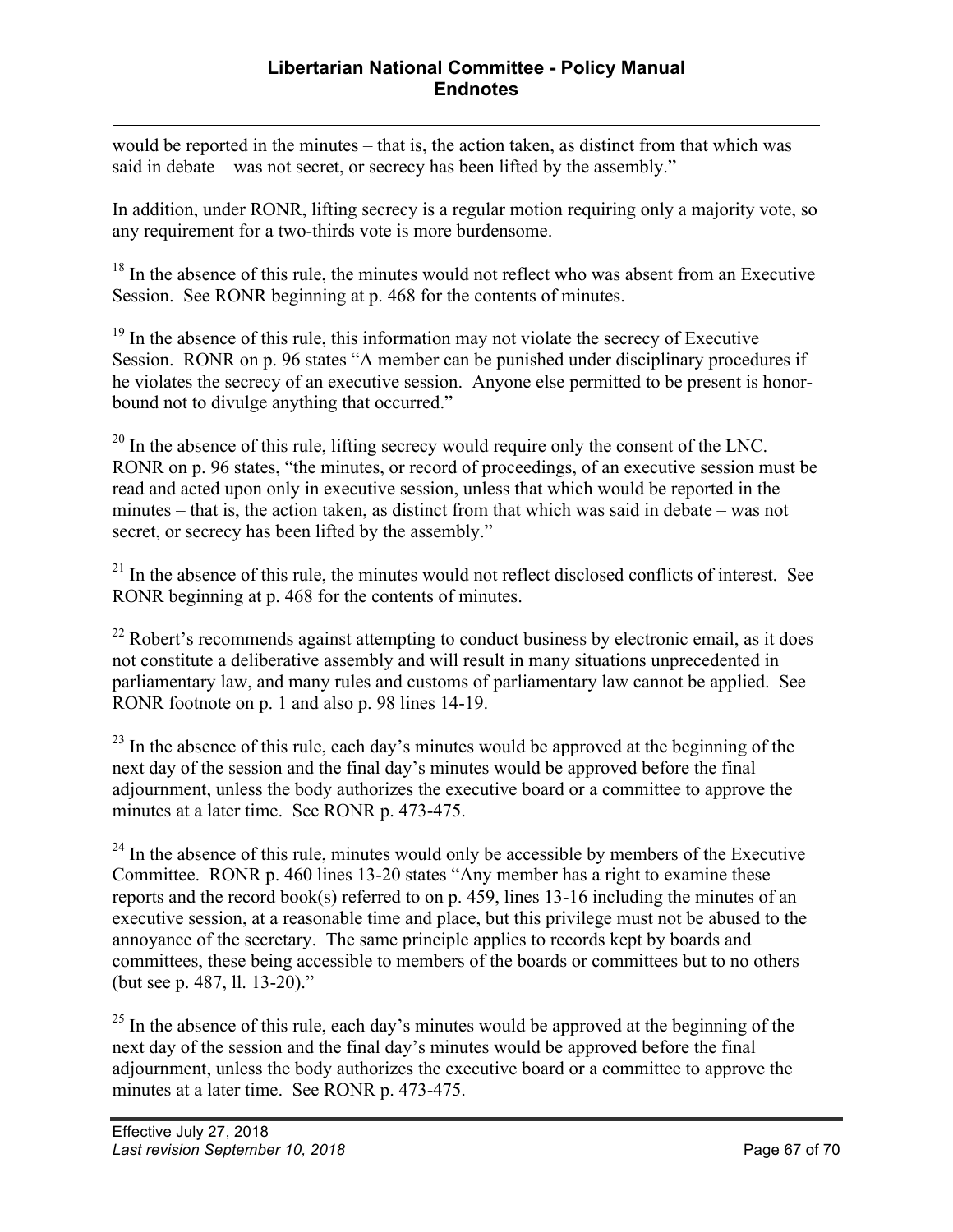$26$  In the absence of this rule and Bylaw Article 9.2, the LNC would select the committee sizes, select the committee members, and would have the option of appointing the committee chairs. See RONR p. 492, lines 13-22.

<sup>27</sup> Bylaw Article 9.2 requires a standing Audit Committee and specifies the details noted in the "size" and "member selection" columns of this table. In the absence of this row, the nonofficer LNC members would have the option of appointing the committee chair. See RONR p. 492, lines 20-22.

 $^{28}$  In the absence of this rule, the term of office of a special committee would expire when the assigned task is completed and the committee reported back to the assembly (see RONR p. 492 lines 3-7), except that in a board the special committee would expire with the body that appointed it (see RONR p. 502 lines 31-35). Standing committees are appointed for a term corresponding to that of the officers, but the members of standing committees continue their duties until their successors are chosen (see RONR p. 502 lines 14-25).

 $^{29}$  In the absence of this rule, the chair would not automatically be a member – voting or nonvoting – on any committee, unless appointed to the position. See RONR p. 456-457.

 $30$  RONR p. 1 footnote states: "A group that attempts to conduct the deliberative process in writing – such as by postal mail, electronic mail (e-mail), or facsimile transmission  $(fax)$  – does not constitute a deliberative assembly. When making decisions by such means, many situations unprecedented in parliamentary law will arise, and many of its rules and customs will not be applicable (see also pp. 97-99).

 $31$  In the absence of this rule, without notice, the LNC can amend this with a two-thirds vote or a majority of the entire board; or with notice, the LNC can amend with a majority vote. See RONR, p. 306.

 $32$  LNC is delegating its authority. In the absence of this rule, such an amendment would require LNC approval.

 $33$  LNC is delegating its authority. In the absence of this rule, such an amendment would require LNC approval.

 $34$  LNC is delegating its authority. In the absence of this rule, such an amendment would require LNC approval.

 $35$  In the absence of this rule, a majority vote of the LNC would be sufficient to grant an honorary life membership. Note that honorary life memberships do not confer status as a sustaining member.

 $36$  See RONR, p. 264 line 29 – p. 265 line 7.

 $\overline{a}$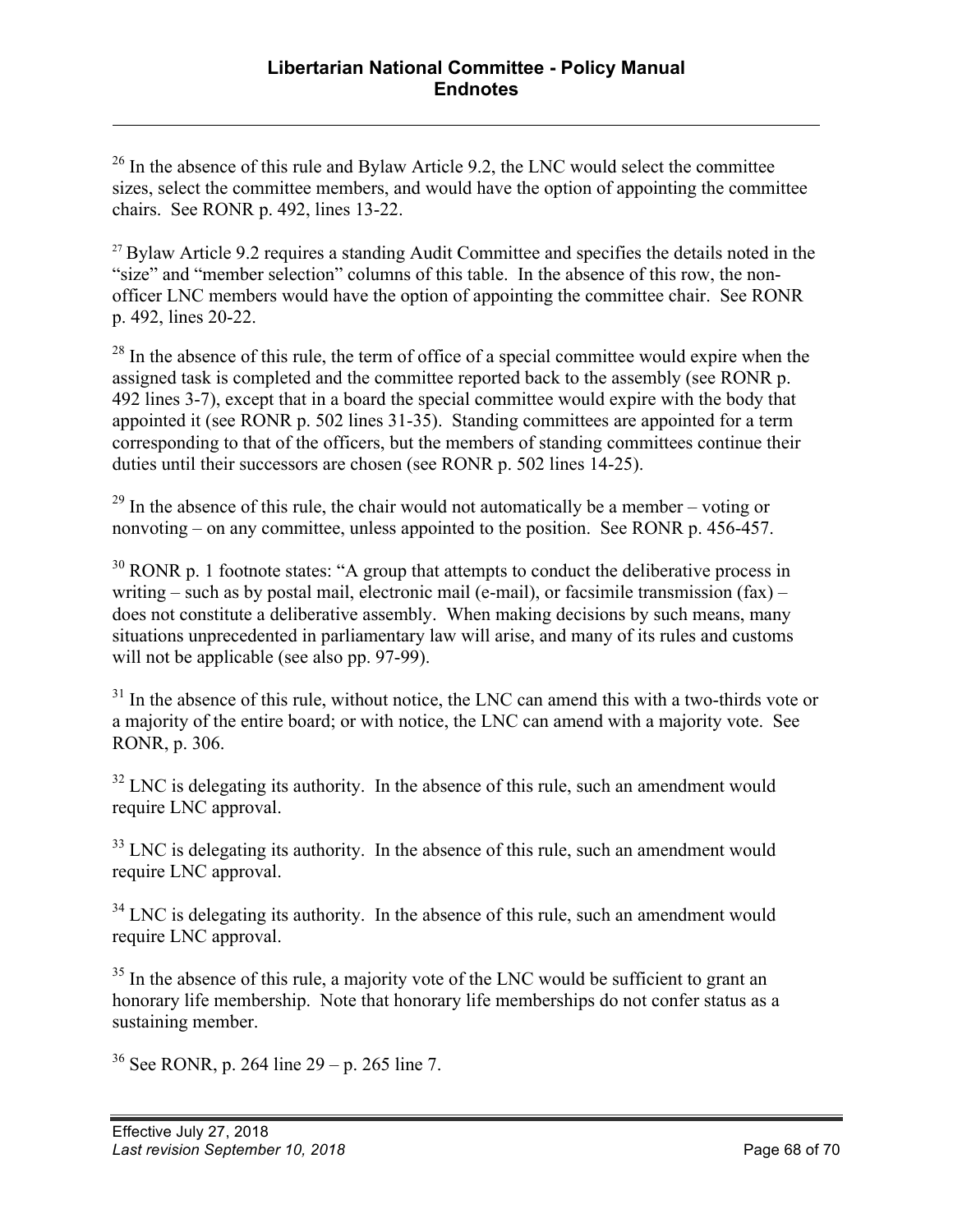<sup>37</sup> Current Bylaws-specified committees include Judicial, Bylaws and Rules, Platform and Credential Committees.

<sup>38</sup> This policy assigns some tasks to the Audit Committee in addition to those specified in Bylaw Article 9.2.

<sup>39</sup> In the absence of this rule, the committee could not begin its work until all of its members were named (see RONR p. 496 lines 8-11).

<sup>40</sup> The term "fixed membership" is defined in the footnote on RONR p. 403.

<sup>41</sup> Note that the D.C. corporation code requires board approval to open a bank account.

 $42$  Bylaws Article 9.4 states, "The National Committee shall have the power to designate the depository of all funds of the Party, and shall appoint such officers and employees as in its judgment may seem advisable to deposit and withdraw funds." The National Committee is delegating its authority here in accordance with Bylaws Article 7.1.

 $43$  In the event that a budget is not adopted by the LNC, Bylaws Article 9.1 authorizes the Treasurer to spend money using the previous year's budget. "The fiscal term of the Party shall begin on January 1 of each year. From January 1 until the National Committee has approved a budget, the Treasurer may authorize expenditures for any item incorporated in the previous year's budget as long as the level of expenditure is consistent with that budget."

<sup>44</sup> Authorized by Bylaw Article 6.6.

<sup>45</sup> Authorized by Bylaw Article 6.6.

<sup>46</sup> This policy is derived from and serves as an interpretation of Bylaw Article 9.5.

<sup>47</sup> Authorized by Bylaw Article 4.2.

<sup>48</sup> Qualifications for sustaining membership are defined by Bylaw Article 4.4.

<sup>49</sup> In the absence of this rule there is no requirement in RONR to send such documents in advance. RONR p. 459 states that the Secretary is responsible for preparing "prior to each meeting, an order of business for the use of the presiding officer, showing in their exact order, under the correct headings, all matters known in advance that are due to come up and – if applicable – the times for which they are set."

RONR p. 372 states that a proposed agenda is not binding. "In some organizations, it is customary to send each member, in advance of a meeting, an order of business or agenda, with some indication of the matters to be considered under each heading. Such an agenda is often provided for information only, with no intention or practice of submitting it for adoption. Unless a pre-circulated agenda is formally adopted at the session to which it applies, it is not binding as to detail or order of consideration, other than as it lists preexisting orders of the day